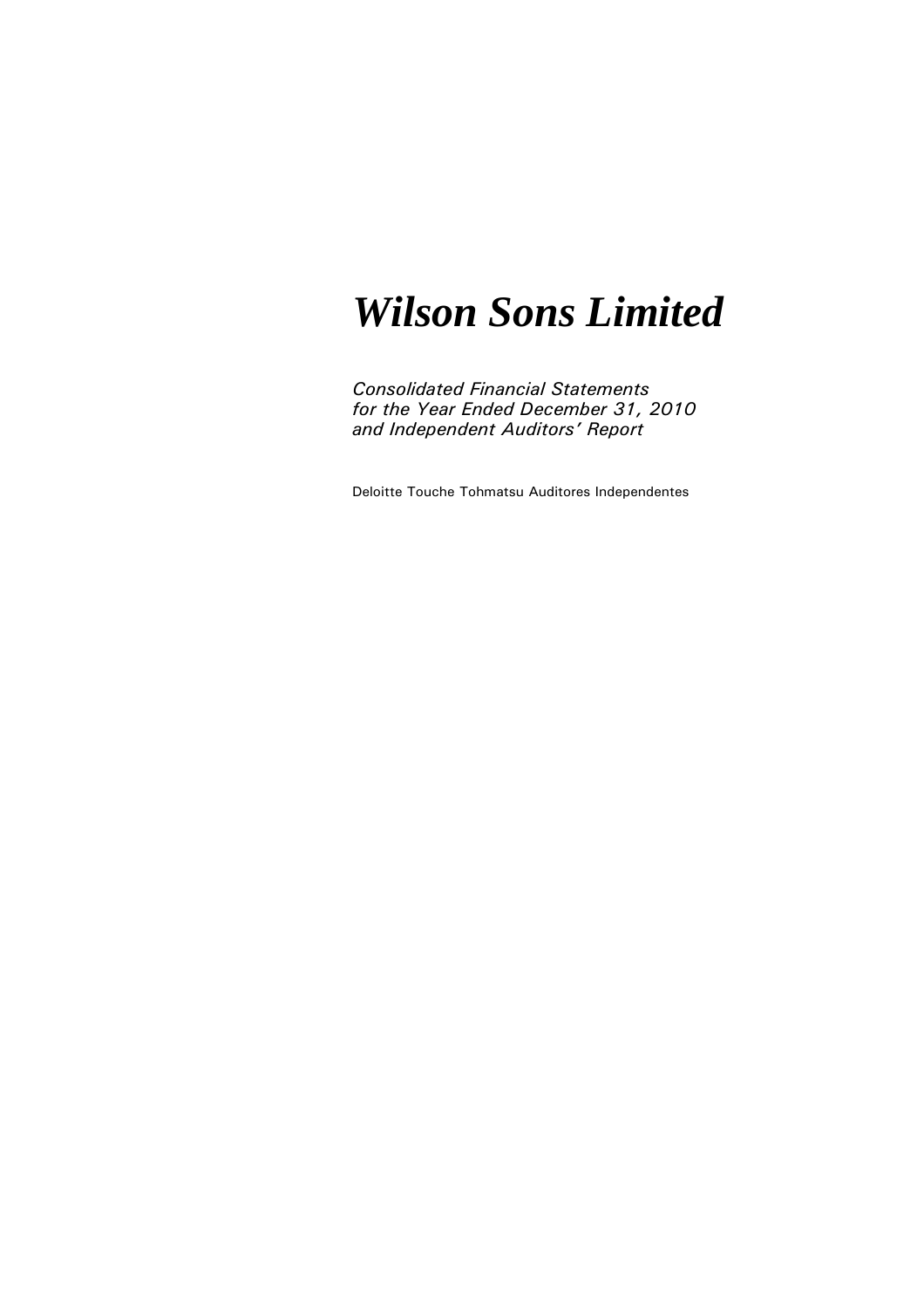

Deloitte Touche Tohmatsu Av. Presidente Wilson, 231 – 22º 25º e 26º andares Rio de Janeiro – RJ – 20030-905 Brasil

Tel: + 55 (21) 3981-0500 Fax:+ 55 (21) 3981-0600 www.deloitte.com.br

# INDEPENDENT AUDITORS' REPORT

To the Directors of Wilson Sons Limited Hamilton, Bermuda

We have audited the accompanying consolidated financial statements of Wilson Sons Limited and its subsidiaries ("the Group"), which comprise the consolidated balance sheets as at December 31, 2010, and the consolidated statement of comprehensive income, consolidated statement of changes in equity and consolidated statement of cash flows for the year then ended, and a summary of significant accounting policies and other explanatory information, all expressed in United States Dollars, the presentation currency of the Group.

# *Management's Responsibility for the Consolidated Financial Statements*

Management is responsible for the preparation and fair presentation of these consolidated financial statements in accordance with International Financial Reporting Standards, and for such internal control as management determines is necessary to enable the preparation of consolidated financial statements that are free from material misstatement, whether due to fraud or error.

# *Auditor's Responsibility*

Our responsibility is to express an opinion on these consolidated financial statements based on our audit. We conducted our audit in accordance with International Standards on Auditing. Those standards require that we comply with ethical requirements and plan and perform the audit to obtain reasonable assurance about whether the consolidated financial statements are free from material misstatement.

An audit involves performing procedures to obtain audit evidence about the amounts and disclosures in the consolidated financial statements. The procedures selected depend on the auditor's judgment, including the assessment of the risks of material misstatement of the consolidated financial statements, whether due to fraud or error. In making those risk assessments, the auditor considers internal control relevant to the entity's preparation and fair presentation of the consolidated financial statements in order to design audit procedures that are appropriate in the circumstances, but not for the purpose of expressing an opinion on the effectiveness of the entity's internal control. An audit also includes evaluating the appropriateness of accounting policies used and the reasonableness of accounting estimates made by management, as well as evaluating the overall presentation of the consolidated financial statements.

We believe that the audit evidence we have obtained is sufficient and appropriate to provide a basis for our audit opinion.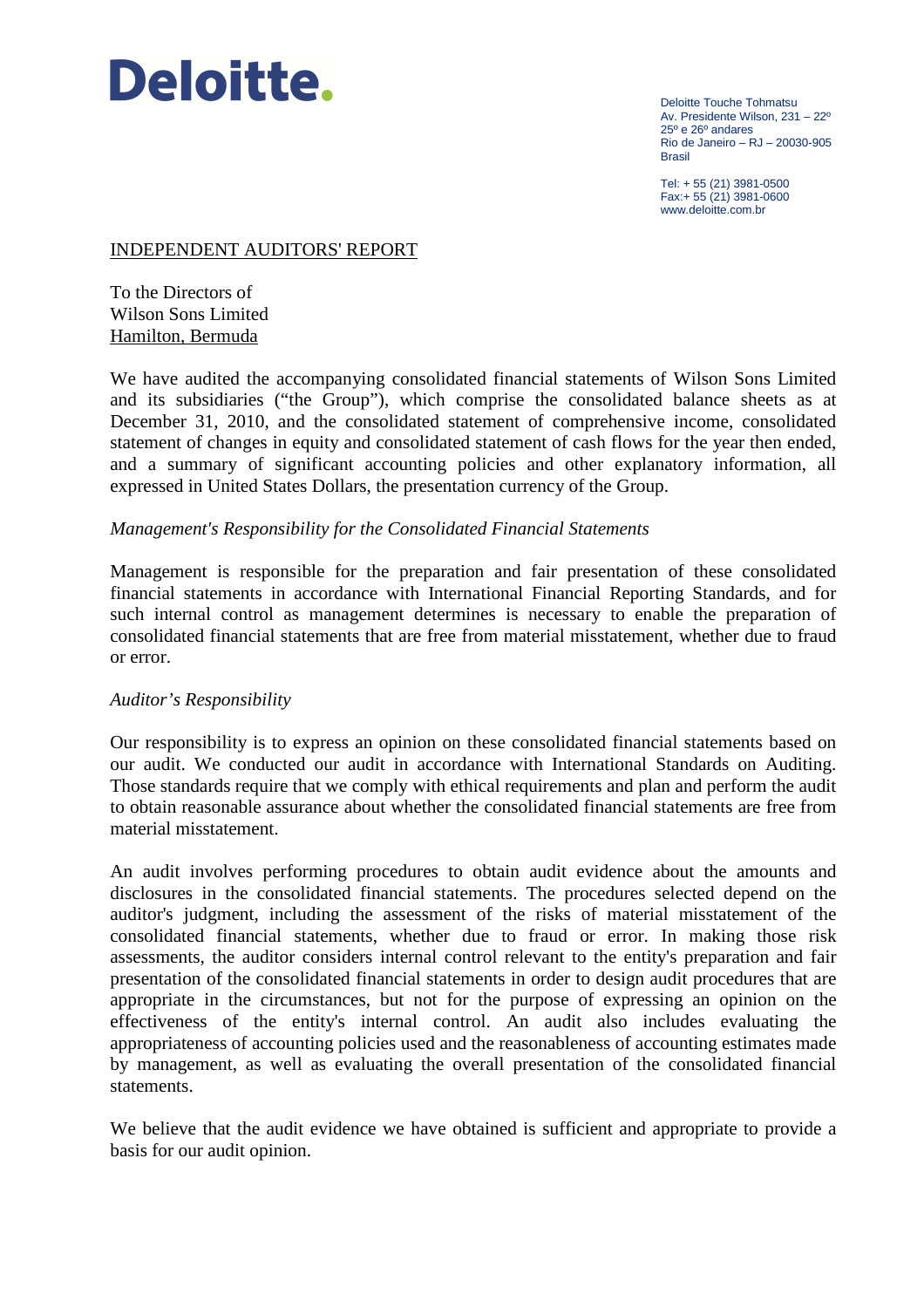#### Wilson Sons Limited 2

#### *Opinion*

In our opinion, the consolidated financial statements give a true and fair view of the financial position of the Group as at December 31, 2010, and of their financial performance and cash flows for the year then ended in accordance with International Financial Reporting Standards, expressed in United States dollars.

Our audit also comprehended the convenience translation of the presentation currency amounts (United States Dollar) into Brazilian Real amounts and, in our opinion, such convenience translation has been made in conformity with the basis stated in Note 2. The translation of the consolidated financial statements amounts into Brazilian Reais has been made solely for the convenience of readers in Brazil and does not purport to represent amounts in accordance with International Financial Reporting Standards.

Delaitte Vardue Columnation

DELOITTE TOUCHE TOHMATSU Auditores Independentes

Rio de Janeiro, Brazil March 24, 2011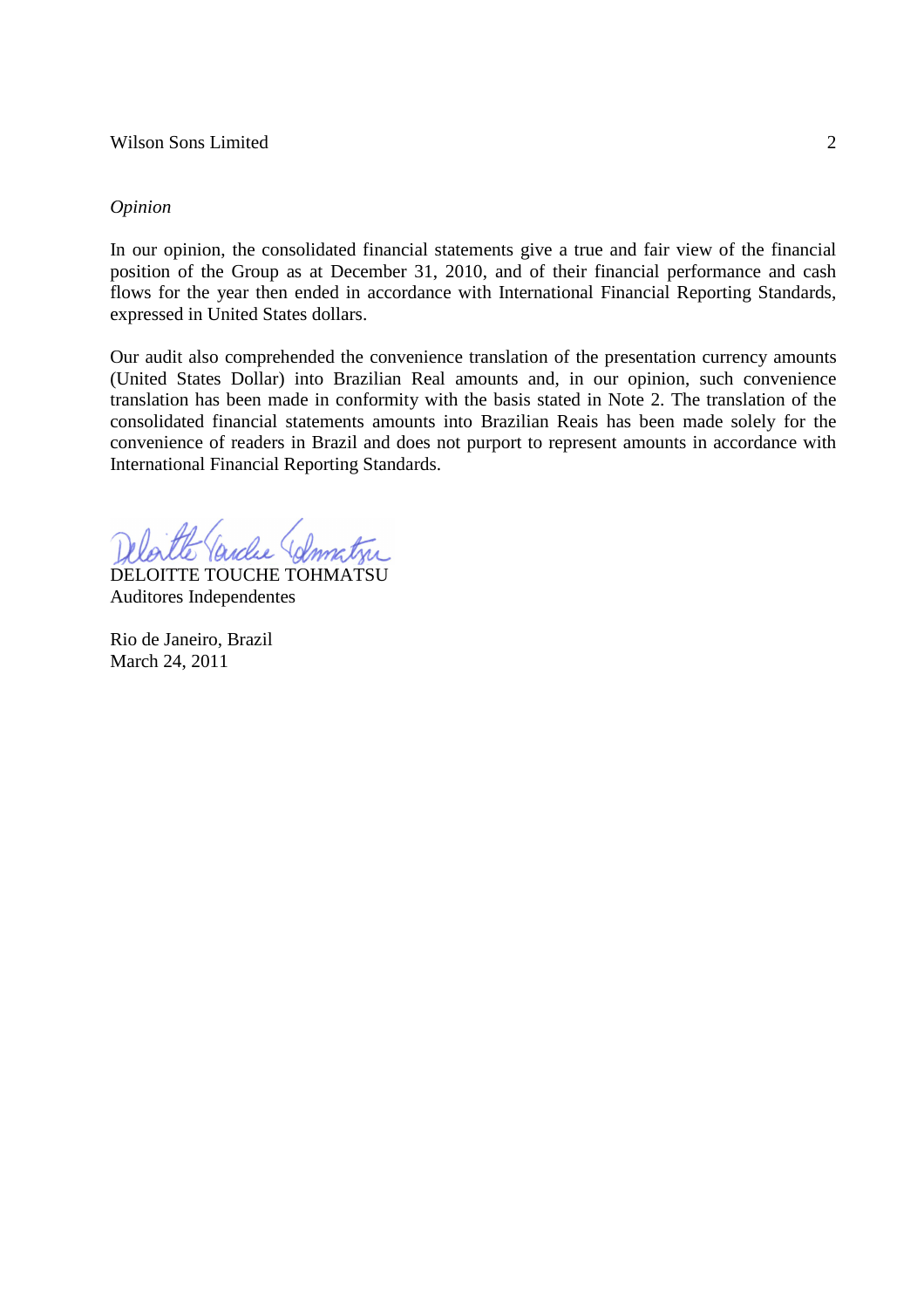# CONSOLIDATED STATEMENT OF COMPREHENSIVE INCOME FOR THE YEAR ENDED DECEMBER 31, 2010

(Amounts expressed in thousands, unless otherwise noted – Brazilian Real amounts are the result of a Convenience Translation)

|                                                          |              |               |            | Convenience translation (*) |                |
|----------------------------------------------------------|--------------|---------------|------------|-----------------------------|----------------|
|                                                          |              | 2010          | 2009       | 2010                        | 2009           |
|                                                          | <b>Notes</b> | US\$          | US\$       | R\$                         | R\$            |
|                                                          |              |               |            |                             |                |
| <b>REVENUE</b>                                           | 4            | 575,551       | 477,888    | 958,982                     | 832,098        |
| Raw materials and consumables used                       |              | (67, 222)     | (49,570)   | (112,005)                   | (86,311)       |
| Employee benefits expense                                | 5            | (198, 736)    | (149,086)  | (331, 134)                  | (259, 588)     |
| Depreciation and amortization expenses                   |              | (42, 921)     | (32,065)   | (71, 515)                   | (55,832)       |
| Other operating expenses                                 | 6            | (188, 276)    | (151, 337) | (313,705)                   | (263,508)      |
| Profit on disposal of property, plant and equipment      |              | 90            | 470        | 150                         | 818            |
| Investment income                                        | 7            | 13,940        | 34,343     | 23,227                      | 59,798         |
| Finance costs                                            | 7            | (11, 814)     | (9,555)    | (19,684)                    | (16, 637)      |
| Capital gain in joint venture transaction                | 23           | 20,407        | $\sim$ $-$ | 34,002                      |                |
| PROFIT BEFORE TAX                                        |              | 101,019       | 121,088    | 168,318                     | 210,838        |
| Income tax expense                                       | 8            | (30,514)      | (31,104)   | (50, 843)                   | (54, 158)      |
| PROFIT FOR THE YEAR                                      |              | 70,505        | 89,984     | 117,475                     | 156,680        |
| Profit for the year attributable to:                     |              |               |            |                             |                |
| Owners of the Company                                    |              | 69,996        | 88,531     | 116,627                     | 154,149        |
| Non-controlling interests                                |              | <u>509</u>    | 1,453      | 848                         | 2,531          |
|                                                          |              | $-70,505$     | 89,984     | 117,475                     | <u>156.680</u> |
| OTHER COMPREHENSIVE INCOME                               |              |               |            |                             |                |
| Exchange differences on translating                      |              | 4,607         | 15,538     | 7,676                       | 27,053         |
| TOTAL COMPREHENSIVE INCOME FOR THE YEAR                  |              | 75,112        | 105,522    | <u>125,151</u>              | 183,733        |
| Total comprehensive income for the year attributable to: |              |               |            |                             |                |
| Owners of the Company                                    |              | 74,855        | 102,823    | 124,723                     | 179,034        |
|                                                          |              | 257           |            | 428                         |                |
| Non-controlling interests                                |              |               | 2,699      |                             | 4,699          |
|                                                          |              | <u>75,112</u> | 105,522    | <u>125,151</u>              | 183,733        |
| Earnings per share from continuing operations            |              |               |            |                             |                |
| Basic and diluted (cents per share)                      | 21           | 98.39c        | 124.44c    | 163.93c                     | 216.67c        |

*(\*) Exchange rates for convenience translation 12/31/10 – R\$1.6662/ US\$1.00 12/31/09 – R\$1.7412/ US\$1.00* 

#### The accompanying notes are an integral part of the consolidated financial statements.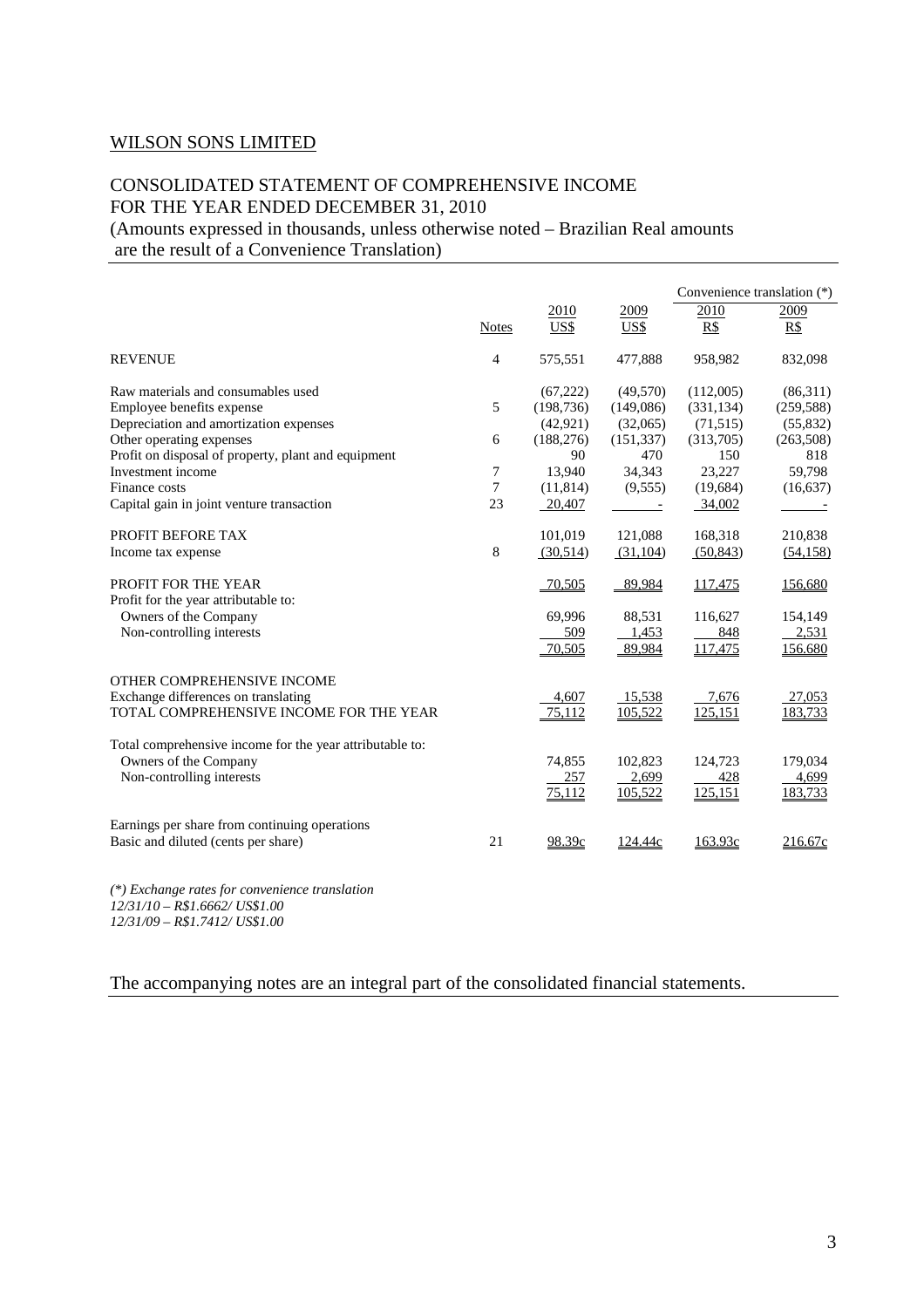# CONSOLIDATED BALANCE SHEETS AS AT DECEMBER 31, 2010 (Amounts expressed in thousands, unless otherwise noted – Brazilian Real amounts are the result of a Convenience Translation)

|                                                               |          |                   |                          | Convenience translation (*) |                   |  |
|---------------------------------------------------------------|----------|-------------------|--------------------------|-----------------------------|-------------------|--|
|                                                               |          | 2010              | 2009                     | 2010                        | 2009              |  |
|                                                               | Notes    | US\$              | US\$                     | $R\$                        | R\$               |  |
| <b>ASSETS</b>                                                 |          |                   |                          |                             |                   |  |
| NON-CURRENT ASSETS                                            |          |                   |                          |                             |                   |  |
| Goodwill                                                      | 9        | 15,612            | 15,612                   | 26,013                      | 27.184            |  |
| Other intangible assets                                       | 10       | 16,841            | 2,239                    | 28,060                      | 3,899             |  |
| Property, plant and equipment                                 | 11       | 560,832           | 438,878                  | 934,458                     | 764,174           |  |
| Deferred tax assets<br>Trade and other receivables            | 16<br>13 | 28,923<br>6,400   | 25,499<br>$\blacksquare$ | 48,192<br>10,665            | 44,398            |  |
| Other non-current assets                                      |          | 6,552             | 10,521                   | 10,918                      | 18,319            |  |
| Total non-current assets                                      |          | 635,160           | 492,749                  | 1,058,306                   | 857,974           |  |
|                                                               |          |                   |                          |                             |                   |  |
| <b>CURRENT ASSETS</b>                                         |          |                   |                          |                             |                   |  |
| Inventories<br>Trade and other receivables                    | 12<br>13 | 20,147            | 20,687                   | 33,569                      | 36.021            |  |
| Short term investments                                        | 14       | 128,561<br>36,729 | 105,499<br>11,116        | 214,206<br>61,198           | 183,695<br>19,355 |  |
| Cash and cash equivalents                                     | 14       | 118,172           | 178,136                  | 196,898                     | 310,170           |  |
| Total current assets                                          |          | 303,609           | 315,438                  | 505,871                     | 549,241           |  |
| <b>TOTAL ASSETS</b>                                           |          | 938,769           | 808,187                  | 1,564,177                   | 1,407,215         |  |
| <b>EQUITY AND LIABILITIES</b>                                 |          |                   |                          |                             |                   |  |
|                                                               |          |                   |                          |                             |                   |  |
| <b>CAPITAL AND RESERVES</b>                                   | 21       | 9,905             | 9,905                    | 16,504                      | 17,247            |  |
| Share capital<br>Capital reserves                             |          | 91,484            | 146,334                  | 152,431                     | 254,797           |  |
| Profit reserve                                                |          | 1,981             | 1,981                    | 3,301                       | 3,449             |  |
| Contributed surplus                                           |          | 27,449            |                          | 45,737                      |                   |  |
| Retained earnings                                             |          | 313,299           | 243,303                  | 522,017                     | 423,640           |  |
| <b>Translation reserve</b>                                    |          | 20,924            | 16,065                   | 34,864                      | 27,972            |  |
| Equity attributable to owners of the Company                  |          | 465,042           | 417,588                  | 774,854                     | 727,105           |  |
| Non controlling interests                                     |          |                   | 5,891                    |                             | 10,257            |  |
| Total equity                                                  |          | 465,042           | 423,479                  | 774,854                     | 737,362           |  |
| NON-CURRENT LIABILITIES                                       |          |                   |                          |                             |                   |  |
| <b>Bank</b> loans                                             | 15       | 288,596           | 237,271                  | 480,859                     | 413.136           |  |
| Deferred tax liabilities                                      | 16       | 15,073            | 16,140                   | 25,115                      | 28,102            |  |
| Provisions for contingencies                                  | 17       | 12,289            | 9,831                    | 20,476                      | 17,118            |  |
| Obligations under finance leases                              | 18       | 6,305             | 8,653                    | 10,505                      | 15,067            |  |
| Total non-current liabilities                                 |          | 322,263           | 271,895                  | 536,955                     | 473,423           |  |
| <b>CURRENT LIABILITIES</b>                                    |          |                   |                          |                             |                   |  |
| Trade and other payables                                      | 19       | 117,698           | 89,927                   | 196,108                     | 156,581           |  |
| Current tax liabilities                                       |          | 3,354             | 838                      | 5,588                       | 1,460             |  |
| Obligations under finance leases<br>Bank overdrafts and loans | 18       | 4,847             | 3,902                    | 8,076                       | 6,793             |  |
| Total current liabilities                                     | 15       | 25,565<br>151,464 | 18,146<br>112,813        | 42,596<br>252,368           | 31,596<br>196,430 |  |
|                                                               |          |                   |                          |                             |                   |  |
| <b>Total liabilities</b>                                      |          | 473,727           | 384,708                  | <u>789,323</u>              | 669,853           |  |
| TOTAL EQUITY AND LIABILITIES                                  |          | 938,769           | 808,187                  | 1,564,177                   | 1,407,215         |  |

*(\*)* Exchange rates for convenience translation *12/31/10 – R\$1.6662/ US\$1.00 12/31/09 – R\$1.7412/ US\$1.00* 

The accompanying notes are an integral part of the consolidated financial statements.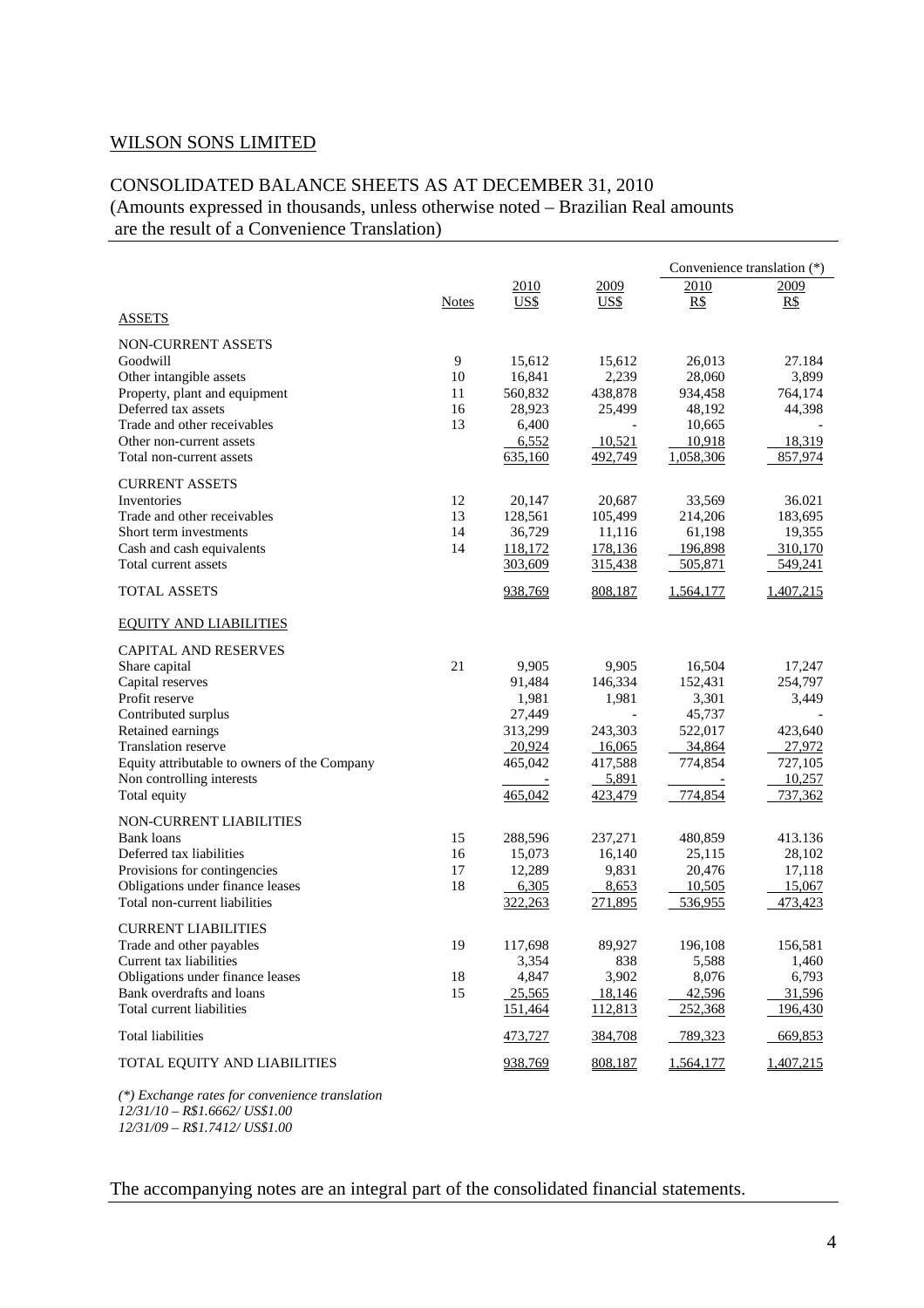# CONSOLIDATED STATEMENTS OF CHANGES IN EQUITY FOR THE YEAR ENDED DECEMBER 31, 2010

(Amounts expressed in thousands, unless otherwise noted – Brazilian Real amounts are the result of a Convenience Translation)

|                                                                                                                                                                                                  |              |                                 | Capital reserves                |                       |                                                 |                           | Attributable                   |                              |                                |                                                   |                                                 |                                                   |
|--------------------------------------------------------------------------------------------------------------------------------------------------------------------------------------------------|--------------|---------------------------------|---------------------------------|-----------------------|-------------------------------------------------|---------------------------|--------------------------------|------------------------------|--------------------------------|---------------------------------------------------|-------------------------------------------------|---------------------------------------------------|
|                                                                                                                                                                                                  | <b>Notes</b> | Share<br>capital<br><u>US\$</u> | Share<br>premium<br><b>US\$</b> | Others<br><u>US\$</u> | Additional<br>paid<br>in capital<br><b>US\$</b> | Profit<br>reserve<br>US\$ | Contributed<br>surplus<br>US\$ | Retained<br>earnings<br>US\$ | Translation<br>reserve<br>US\$ | to owners<br>of the<br>parent<br>US\$             | Non-<br>controlling<br>interests<br><u>US\$</u> | <b>Total</b><br>US\$                              |
| <b>BALANCE AT JANUARY 1, 2009</b>                                                                                                                                                                |              | 9,905                           | 117,951                         | 28,383                |                                                 | 1,981                     |                                | 170,779                      | 1,773                          | 330,772                                           | 1,411                                           | 332,183                                           |
| Profit for the year<br>Other comprehensive income for the year<br>Total comprehensive income for the year<br>Capital increase<br>Dividends                                                       |              |                                 |                                 |                       |                                                 |                           |                                | 88,531<br>88,531<br>(16,007) | 14,292<br>14,292               | 88,531<br>14,292<br>102,823<br>(16,007)           | 1,453<br>1,246<br>2,699<br>1,781                | 89,984<br>15,538<br>105,522<br>1,781<br>(16,007)  |
| BALANCE AT DECEMBER 31, 2009                                                                                                                                                                     | 21           | 9,905                           | 117,951                         | 28,383                |                                                 | 1,981                     |                                | 243,303                      | 16,065                         | 417,588                                           | 5,891                                           | 423,479                                           |
| Profit for the year<br>Other comprehensive income for the year<br>Total comprehensive income for the year<br>Purchase of non-controlling interests<br>Transfer to retained earnings<br>Dividends | 22           |                                 | (50,000)                        |                       | (4, 850)                                        |                           | 50,000<br>(22, 551)            | 69,996<br>69,996             | 4,859<br>4,859                 | 69,996<br>4,859<br>74,855<br>(4,850)<br>(22, 551) | 509<br>(252)<br>257<br>(4,156)<br>(1,992)       | 70,505<br>4,607<br>75,112<br>(9,006)<br>(24, 543) |
| <b>BALANCE AT DECEMBER 31, 2010</b>                                                                                                                                                              | 21           | 9,905                           | 67,951                          | 28,383                | (4,850)                                         | 1,981                     | 27,449                         | 313,299                      | 20,924                         | 465,042                                           |                                                 | 465,042                                           |

(continue)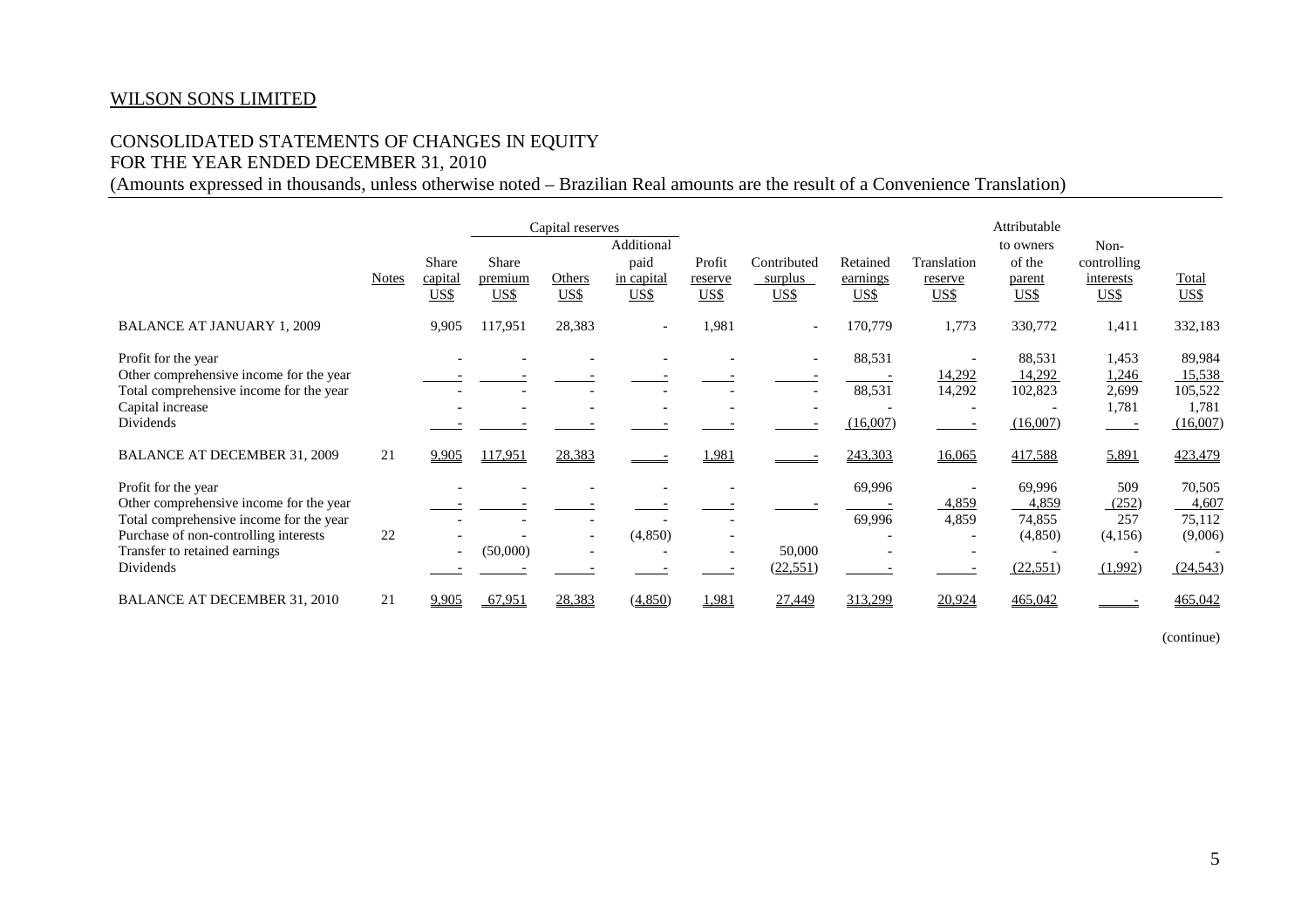# CONSOLIDATED STATEMENTS OF CHANGES IN EQUITY FOR THE YEAR ENDED DECEMBER 31, 2010

(Amounts expressed in thousands, unless otherwise noted – Brazilian Real amounts are the result of a Convenience Translation)

|                                                                                                                          |              | Convenience translation (*) |                         |                  |                                                    |                                                      |                                |                             |                                                                 |                                      |                                         |                                  |
|--------------------------------------------------------------------------------------------------------------------------|--------------|-----------------------------|-------------------------|------------------|----------------------------------------------------|------------------------------------------------------|--------------------------------|-----------------------------|-----------------------------------------------------------------|--------------------------------------|-----------------------------------------|----------------------------------|
|                                                                                                                          |              |                             |                         | Capital reserves |                                                    |                                                      |                                |                             |                                                                 |                                      |                                         |                                  |
|                                                                                                                          | <b>Notes</b> | Share<br>capital<br>$R\$    | Share<br>premium<br>R\$ | Others<br>R\$    | Additional<br>paid<br>in capital<br>R <sub>2</sub> | Profit<br>reserve<br>$R\$                            | Contributed<br>surplus<br>$R\$ | Retained<br>earnings<br>R\$ | Translation<br>reserve<br>$R\$                                  | to owners<br>of the<br>parent<br>R\$ | Non-<br>controlling<br>interests<br>R\$ | <b>Total</b><br>R <sub>3</sub>   |
| <b>BALANCE AT JANUARY 1, 2009</b><br>Profit for the year                                                                 |              | 23,148                      | 275,652                 | 66,331           |                                                    | 4,630                                                |                                | 399.111<br>154,149          | 4,144<br>$\overline{\phantom{a}}$                               | 773,016<br>154,149                   | 3,298<br>2,531                          | 776,314<br>156,680               |
| Other comprehensive income for the year<br>Total comprehensive income for the year                                       |              |                             |                         | $\equiv$         |                                                    | ÷,                                                   |                                | 154,149                     | 24,885<br>24,885                                                | 24,885<br>179,034                    | 2,168<br>4,699                          | 27,053<br>183,733                |
| Capital increase<br>Dividends<br>Translation adjustment to Real                                                          |              | (5,901)                     | (70, 275)               | (16,911)         |                                                    | (1, 181)                                             |                                | (27, 871)<br>(101, 749)     | $\overline{\phantom{a}}$<br>$\overline{\phantom{a}}$<br>(1,057) | (27, 871)<br>(197,074)               | 3,101<br>(841)                          | 3,101<br>(27, 871)<br>(197, 915) |
| <b>BALANCE AT DECEMBER 31, 2009</b>                                                                                      | 21           | 17,247                      | 205,377                 | 49,420           |                                                    | 3,499                                                |                                | 423,640                     | 27,972                                                          | 727,105                              | 10,257                                  | 737,362                          |
| Profit for the year<br>Other comprehensive income for the year                                                           |              |                             |                         |                  |                                                    |                                                      |                                | 116,627                     | 8,096                                                           | 116,627<br>8,096                     | 848<br>(420)                            | 117,475<br>7,676                 |
| Total comprehensive income for the year<br>Purchase of non-controlling interest                                          | 22           |                             |                         |                  | (8,080)                                            |                                                      |                                | 116,627                     | 8,096<br>$\overline{\phantom{a}}$                               | 124,723<br>(8,080)                   | 428<br>(6,925)                          | 125,151<br>(15,005)              |
| Transfer to retained earnings<br>Dividends                                                                               |              |                             | (83,311)                |                  |                                                    | $\overline{\phantom{a}}$<br>$\overline{\phantom{a}}$ | 83,311<br>(37,574)             |                             | $\blacksquare$                                                  | (37,574)                             | (3,320)                                 | (40, 894)                        |
| Translation adjustment to Real                                                                                           |              | (743)                       | (8,846)                 | (2,129)          |                                                    | (148)                                                |                                | (18,250)                    | (1,204)                                                         | (31, 320)                            | (440)                                   | (31,760)                         |
| <b>BALANCE AT DECEMBER 31, 2010</b><br>(*) Exchange rates for convenience<br>translation<br>$12/21/10$ Del 6662/11561.00 | 21           | 16,504                      | 113,220                 | 47,291           | (8,080)                                            | 3,301                                                | 45,737                         | 522,017                     | 34,864                                                          | 774,854                              |                                         | 774,854                          |

*12/31/10 – R\$1.6662/ US\$1.00* 

*12/31/09 – R\$1.7412/ US\$1.00* 

The accompanying notes are an integral part of the consolidated financial statements.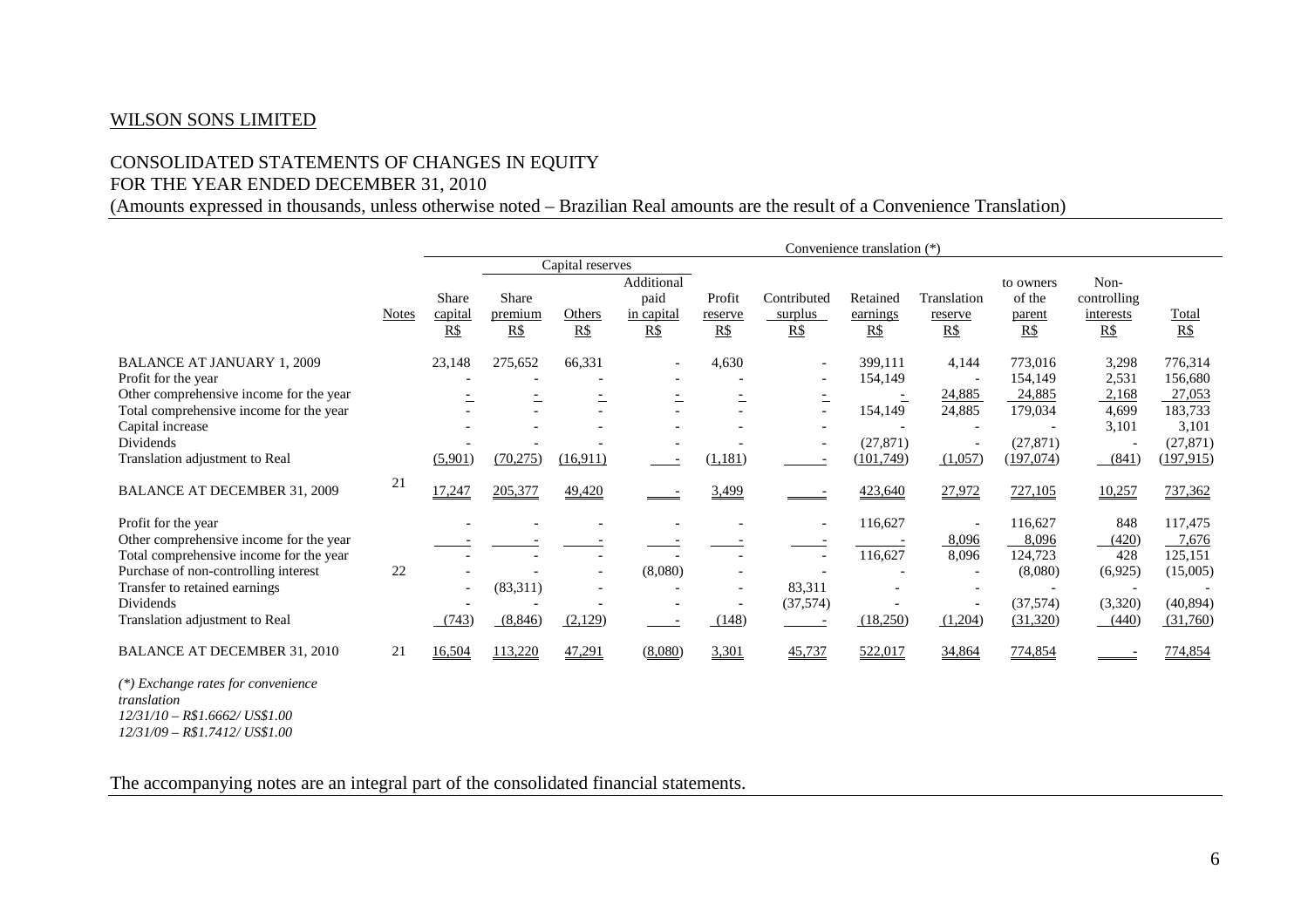# CONSOLIDATED STATEMENT OF CASH FLOWS FOR THE YEAR ENDED DECEMBER 31, 2010

(Amounts expressed in thousands, unless otherwise noted – Brazilian real amounts are the result of a Convenience Translation)

|                                                       |              |              |              | Convenience Translation (*) |             |  |
|-------------------------------------------------------|--------------|--------------|--------------|-----------------------------|-------------|--|
|                                                       | <b>Notes</b> | 2010<br>US\$ | 2009<br>US\$ | 2010<br>R\$                 | 2009<br>R\$ |  |
| NET CASH GENERATED BY OPERATING                       |              |              |              |                             |             |  |
| <b>ACTIVITIES</b>                                     | 27           | 97.013       | 69,908       | 161,643                     | 121,724     |  |
| CASH FLOWS FROM INVESTING ACTIVITIES                  |              |              |              |                             |             |  |
| Interest received                                     | 7            | 8,467        | 6,874        | 14,107                      | 11,969      |  |
| Proceeds on disposal of property, plant and equipment |              | 959          | 751          | 1,598                       | 1,308       |  |
| Purchases of property, plant and equipment            |              | (161, 971)   | (139, 743)   | (269, 876)                  | (243, 320)  |  |
| Other intangible assets                               |              | (14, 546)    |              | (24, 237)                   |             |  |
| Investment - short term investment                    |              | (25, 613)    | (11, 130)    | (42,676)                    | (19,380)    |  |
| Net cash from the joint venture transaction           |              | 5,040        |              | 8,398                       |             |  |
| Net cash used in investing activities                 |              | (187, 664)   | (143, 248)   | (312, 686)                  | (249, 423)  |  |
|                                                       |              |              |              |                             |             |  |
| CASH FLOWS FROM FINANCING ACTIVITIES                  |              |              |              |                             |             |  |
| Dividends paid                                        |              | (24, 543)    | (16,007)     | (40, 894)                   | (27, 871)   |  |
| Repayments of borrowings                              |              | (18,953)     | (16, 848)    | (31,579)                    | (29, 336)   |  |
| Repayments of obligation under finance leases         |              | (3,969)      | (3,844)      | (6,613)                     | (6,693)     |  |
| New bank loans raised                                 |              | 77,650       | 83,894       | 129,380                     | 146,076     |  |
| Bank overdrafts raised                                |              | 6,391        | 227          | 10,649                      | 396         |  |
| Acquisition of minority interest in subsidiary        |              | (9,006)      |              | (15,005)                    |             |  |
| Net cash generated by financing activities            |              | 27,570       | 47,422       | 45,938                      | 82,572      |  |
|                                                       |              |              |              |                             |             |  |
| NET DECREASE IN CASH AND CASH                         |              |              |              |                             |             |  |
| <b>EQUIVALENTS</b>                                    |              | (63,081)     | (25,918)     | (105, 105)                  | (45, 127)   |  |
|                                                       |              |              |              |                             |             |  |
| CASH AND CASH EQUIVALENTS AT                          |              |              |              |                             |             |  |
| <b>BEGINNING OF THE YEAR</b>                          |              | 178,136      | 180,022      | 310,170                     | 420,711     |  |
|                                                       |              |              |              |                             |             |  |
| Effect of foreign exchange rate changes               |              | 3,117        | 24,032       | 5,193                       | 41,844      |  |
|                                                       |              |              |              |                             |             |  |
| Translation adjustment to Real                        |              |              |              | (13,360)                    | (107, 258)  |  |
|                                                       |              |              |              |                             |             |  |
| CASH AND CASH EQUIVALENTS AT                          |              |              |              |                             |             |  |
| <b>END OF THE YEAR</b>                                |              | 118,172      | 178,136      | 196,898                     | 310,170     |  |
|                                                       |              |              |              |                             |             |  |
| $(*)$ Exchange rates for convenience translation      |              |              |              |                             |             |  |
| $12/31/10 - R$1.6662/US$1.00$                         |              |              |              |                             |             |  |

*12/31/09 – R\$1.7412/ US\$1.00* 

The accompanying notes are an integral part of the consolidated financial statements.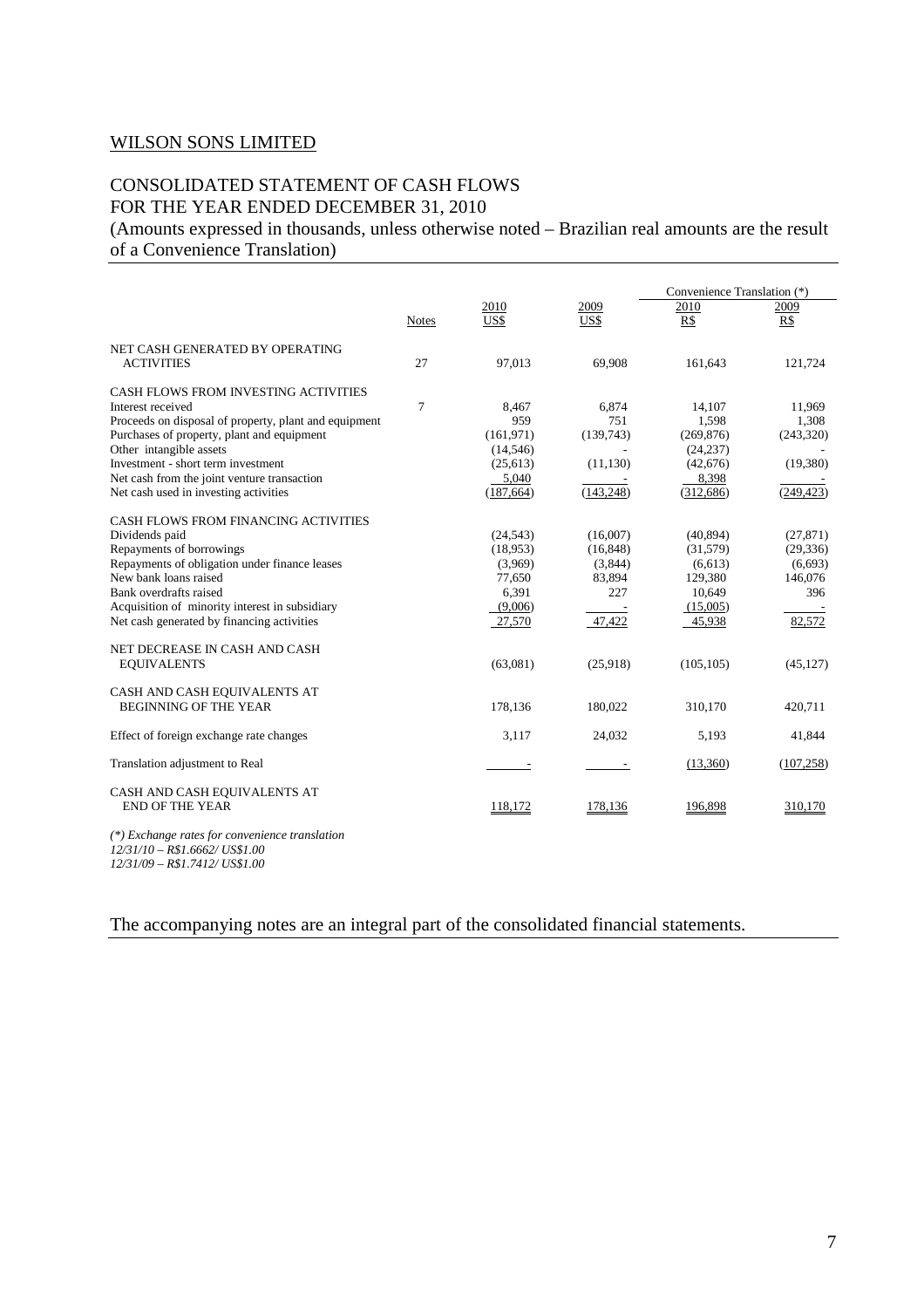# NOTES TO THE CONSOLIDATED FINANCIAL STATEMENTS FOR THE YEAR ENDED DECEMBER 31, 2010

#### 1. GENERAL INFORMATION

Wilson Sons Limited (the "Group" or "Company") is a limited company incorporated in Bermuda under the Companies Act 1981. The address of the registered office is Clarendon House, 2 Church Street, Hamilton, HM11, Bermuda. The Group is one of the largest providers of integrated port and maritime logistics and supply chain solutions in Brazil. Throughout over 173 years in the Brazilian market, we have developed an extensive Brazilian network and provide a variety of services related to international trade, particularly in the port and maritime sectors. Our principal activities are divided into the following segments: operation of port terminals, towage services, logistics, shipping assistance, support to offshore oil and natural gas platforms and shipyard.

# 2. SIGNIFICANT ACCOUNTING POLICIES AND CRITICAL ACCOUNTING JUDGEMENTS

#### Statement of compliance

The consolidated financial statements have been prepared in accordance with International Financial Reporting Standards ("IFRS").

#### Basis of preparation

The consolidated financial statements are presented in US Dollars because that is the currency of the primary economic environment in which the Group operates. Entities with a functional currency other than US Dollars are included in accordance with the accounting policies described below.

The consolidated financial statements have been prepared on the historical cost basis except for financial instruments and share-based payments liability that are measured at fair values, as explained in the accounting policies below. Historical cost is generally based on the fair value of the consideration given in exchange for assets.

#### Convenience translation

The consolidated financial statements were originally prepared in US Dollars. A convenience translation to the Real, the Brazilian currency, was carried out solely for the convenience of readers in Brazil and does not purport to represent amounts in accordance with International Financial Reporting Standards, and should not be construed as implying that the amounts in US Dollars represent, or could have been or could be converted into, Reais, at such rates or at any other rate. The exchange rates used for the purposes of this convenience translation were the PTAX exchange rates ruling as at the closing dates of the consolidated financial statements, as published by the Brazilian Central Bank. On December 31, 2010 and 2009 the applicable exchange rates were R\$1.6662 and R\$1.7412, respectively. The difference between the applicable exchanges rates, on each of the closing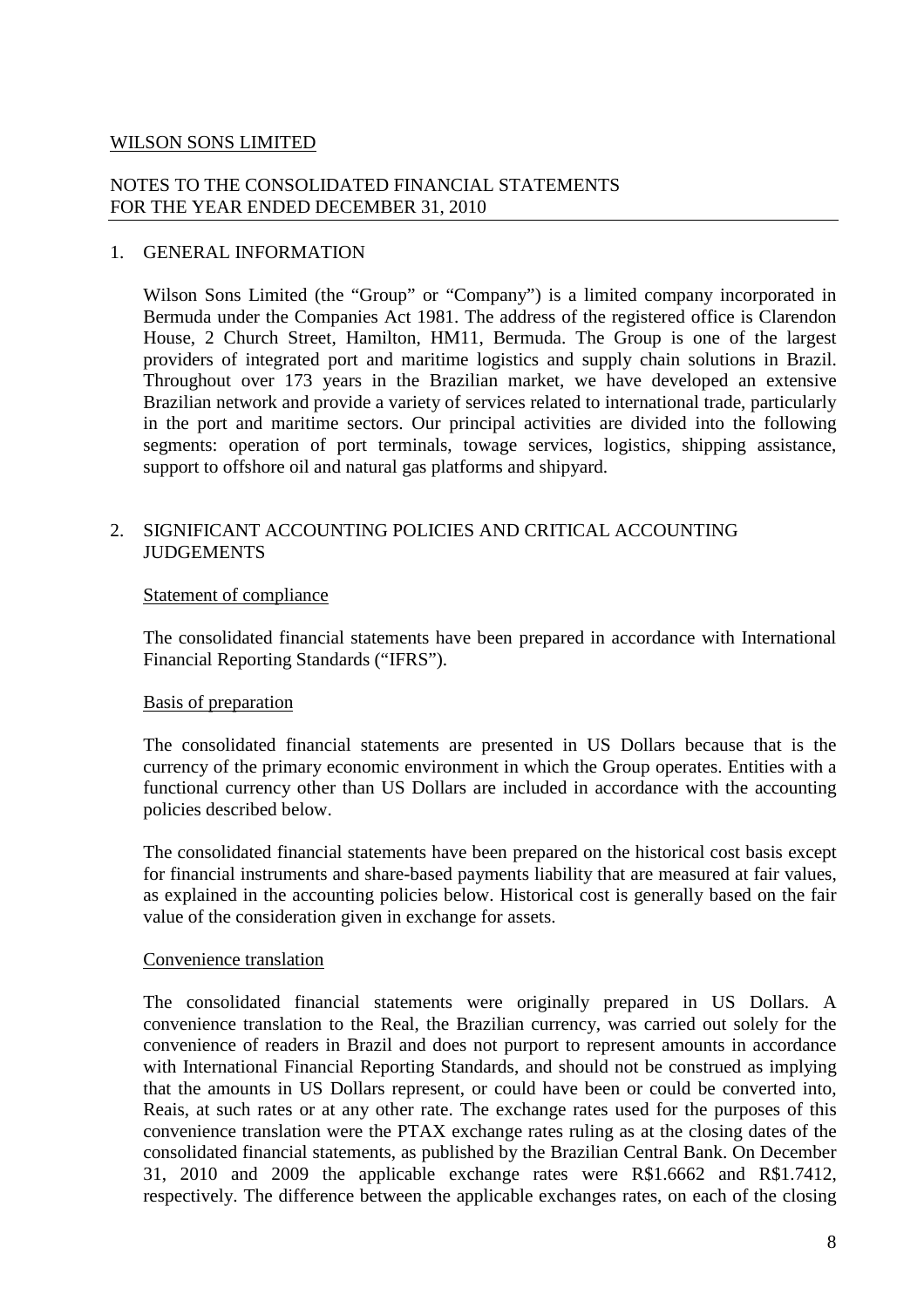dates, generates impacts of translation on the beginning balances of the consolidated financial statements in Brazilian Real and on the changes therein through the subsequent period. The effect of this difference was disclosed in the Brazilian Real Consolidated Statement of Changes in Equity and respective notes as "Translation adjustment to Real".

The principal accounting policies are set out below:

# Basis of consolidation

The consolidated financial statements incorporate the financial statements of the Company and entities controlled by the Company. Control is achieved where the Company has the power to govern the financial and operating policies of an entity so as to obtain benefits from its activities.

The results of subsidiaries acquired or disposed of during the year are included in the consolidated statement of comprehensive income from the effective date of acquisition and up to the effective date of disposal, as appropriate.

When necessary, adjustments are made to the financial statements of subsidiaries to bring their accounting policies into line with those used by other members of the Group.

All intra-group transactions, balances, income and expenses are eliminated in full on consolidation.

Non-controlling interests in subsidiaries are identified separately from the Group's equity therein. The interests of non-controlling shareholders may be initially measured either at fair value or at the non-controlling interests' proportionate share of the fair value of the acquiree's identifiable net assets. The choice of measurement basis is made on an acquisition-by-acquisition basis. Subsequent to acquisition, the carrying amount of noncontrolling interests is the amount of those interests at initial recognition plus the noncontrolling interests' share of subsequent changes in equity. Total comprehensive income is attributed to non-controlling interests even if this results in the non-controlling interests having a deficit balance.

The consolidated financial statements include the accounts of the direct and indirect subsidiaries which are listed in Note 22.

# Interests in joint ventures

A joint venture is a contractual arrangement whereby the Group and other parties undertake an economic activity that is subject to joint control, which is when the strategic financial and operating policy decisions relating to the activities of the joint venture require the unanimous consent of the parties sharing control.

When a Group entity undertakes its activities under joint venture arrangements directly, the Group's share of jointly controlled assets and any liabilities incurred jointly with other venturers are recognized in the financial statements of the relevant entity and classified according to their nature. Liabilities and expenses incurred directly in respect of interests in jointly controlled assets are accounted for on an accrual basis. Income from the sale or use of the Group's share of the output of jointly controlled assets, and its share of joint venture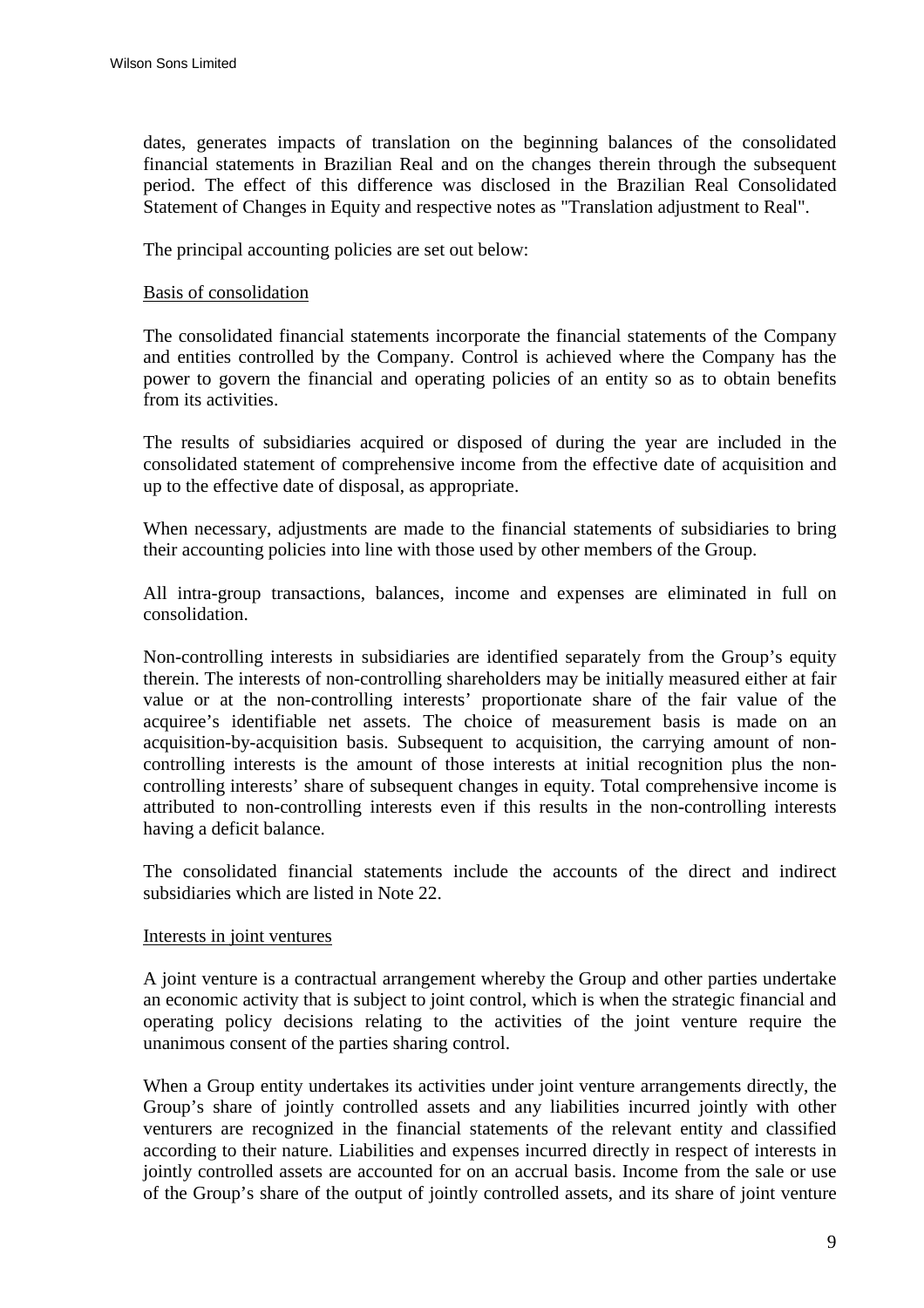expenses, are recognized when it is probable that the economic benefits associated with the transactions will flow to/from the Group and their amount can be measured reliably.

Joint venture arrangements that involve the establishment of a separate entity in which each venturer has an interest are referred to as jointly controlled entities. The Group reports its interests in jointly controlled entities using proportionate consolidation. The Group's share of the assets, liabilities, income and expenses of jointly controlled entities are combined with the equivalent items in the consolidated financial statements on a line-by-line basis.

When a group entity transacts with its jointly controlled entity, profits and losses resulting from the transactions with the jointly controlled entity are recognised in the Group' consolidated financial statements only to the extent of interests in the jointly controlled entity that are not related to the Group.

#### Foreign currency

The functional currency for each Group entity is determined as the currency of the primary economic environment in which it operates. Transactions in currencies other than the entity's functional currency (foreign currencies) are recognized at the rates of exchange prevailing at the dates of the transactions. At the end of each reporting period, monetary assets and liabilities denominated in foreign currencies are retranslated at the rates prevailing at that date.

Non-monetary assets and liabilities that are measured in terms of historical cost in a foreign currency are not retranslated.

On consolidation, the income statement items of entities with a functional currency other than US Dollars are translated into US Dollars, the Group's presentational currency, at average rates of exchange. Balance sheet items are translated into US Dollars at year end exchange rates. Exchange differences arising on consolidation of entities with functional currencies other than US Dollars are classified as other comprehensive income.

#### Retirement benefit costs

Payments to defined contribution retirement benefit plans are charged as an expense as they fall due. Payments made to state-managed retirement benefit schemes are dealt with as payments to defined contribution plans where the Group's obligations under the plans are equivalent to those arising in a defined contribution retirement benefit plan.

# Taxation

Income tax expense represents the sum of the tax currently payable and deferred tax.

The tax currently payable is based on taxable profit for the year. Taxable profit differs from profit as reported in the consolidated income statement because it excludes or includes items of income or expense that are taxable or deductible in other years and it further excludes items that are never taxable or deductible. The Group's liability for current tax is calculated using tax rates that have been enacted or substantively enacted by the end of the reporting period.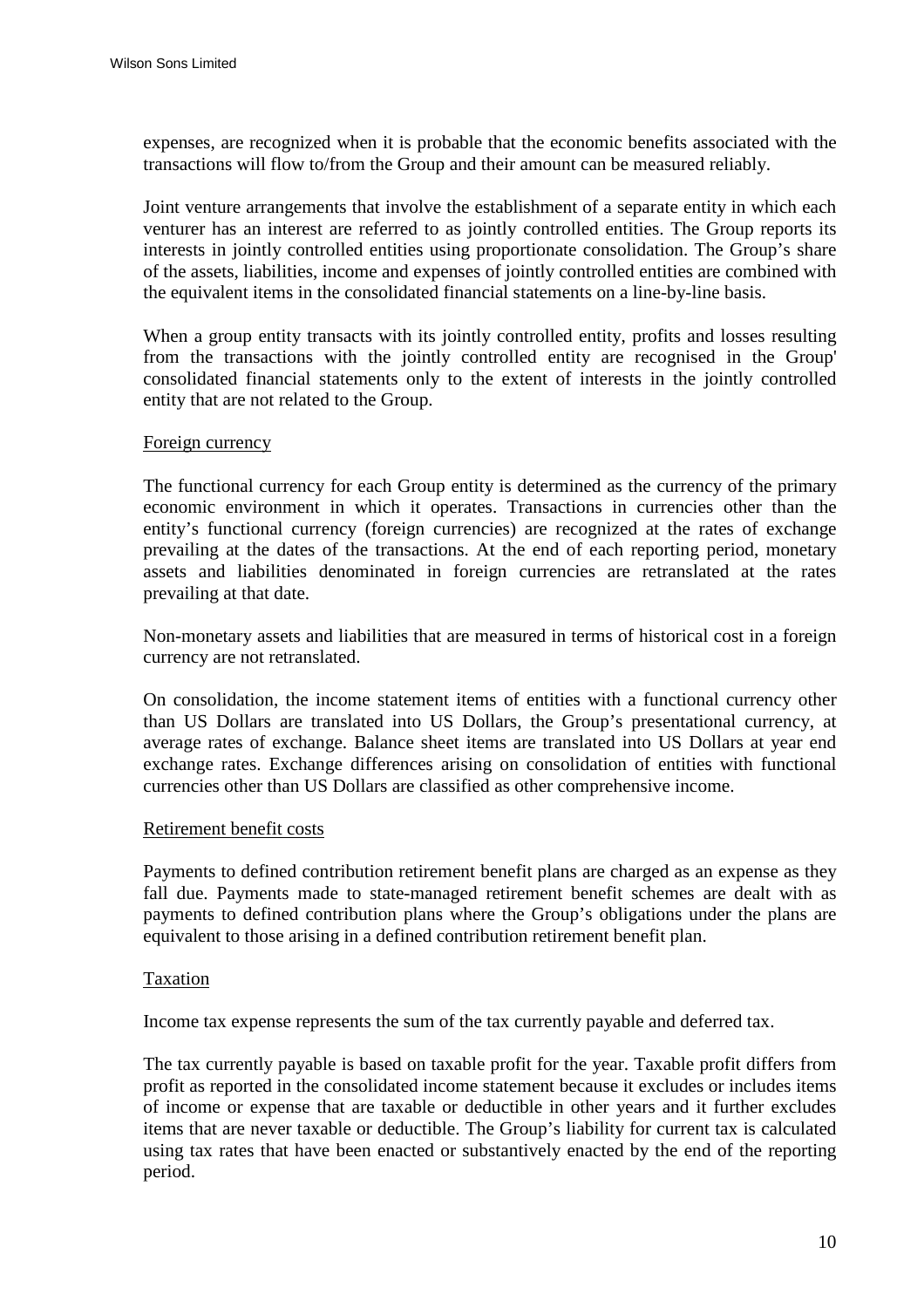Deferred tax is the tax expected to be payable or recoverable on temporary differences (i.e. differences between the carrying amounts of assets and liabilities in the financial statements and the corresponding tax basis used in the computation of taxable profit). Deferred tax liabilities are generally recognized for all taxable temporary differences. Deferred tax assets are generally recognized for all deductible temporary differences to the extent that it is probable that taxable profits will be available against which those deductible temporary differences can be utilised. Such deferred tax assets and liabilities are not recognized if the temporary difference arises from goodwill or from the initial recognition (other than in a business combination) of other assets and liabilities in a transaction that affects neither the taxable profit nor the accounting profit.

Deferred tax liabilities are recognized for taxable temporary differences associated with investments in subsidiaries and associates, and interests in joint ventures, except where the Group is able to control the reversal of the temporary difference and it is probable that the temporary difference will not reverse in the foreseeable future. Deferred tax assets arising from deductible temporary differences associated with such investments and interests are only recognized to the extent that it is probable that there will be sufficient taxable profits against which to utilise the benefits of the temporary differences and they are expected to reverse in the foreseeable future.

The carrying amount of deferred tax assets is reviewed at the end of each reporting period and reduced to the extent that it is no longer probable that sufficient taxable profits will be available to allow all or part of the asset to be recovered.

Deferred tax assets and liabilities are measured at the tax rates that are expected to apply in the period in which the liability is settled or the asset is realized, based on tax rates and tax laws that have been enacted or substantively enacted by the end of the reporting period.

The Company will normally have a legally enforceable right to set off a deferred tax asset against a deferred tax liability when these items are in the same entity and relate to income taxes levied by the same taxation authority and the taxation authority permits the company to make or receive a single net payment. In the consolidated financial statements, a deferred tax asset of one entity in the Group cannot be offset against a deferred tax liability of another entity in the Group as there is no legally enforceable right to offset tax assets and liabilities between Group companies.

Current and deferred tax are recognized as an expense or income in profit or loss, except when they relate to items charged or credited directly to equity, in which case the tax is also taken directly to equity.

#### Property, plant and equipment

Property, plant and equipment are stated at cost less accumulated depreciation and any accumulated impairment losses.

Depreciation is charged so as to write off the cost or valuation of assets, other than land and assets under construction, over their estimated useful lives, using the straight-line method as follows.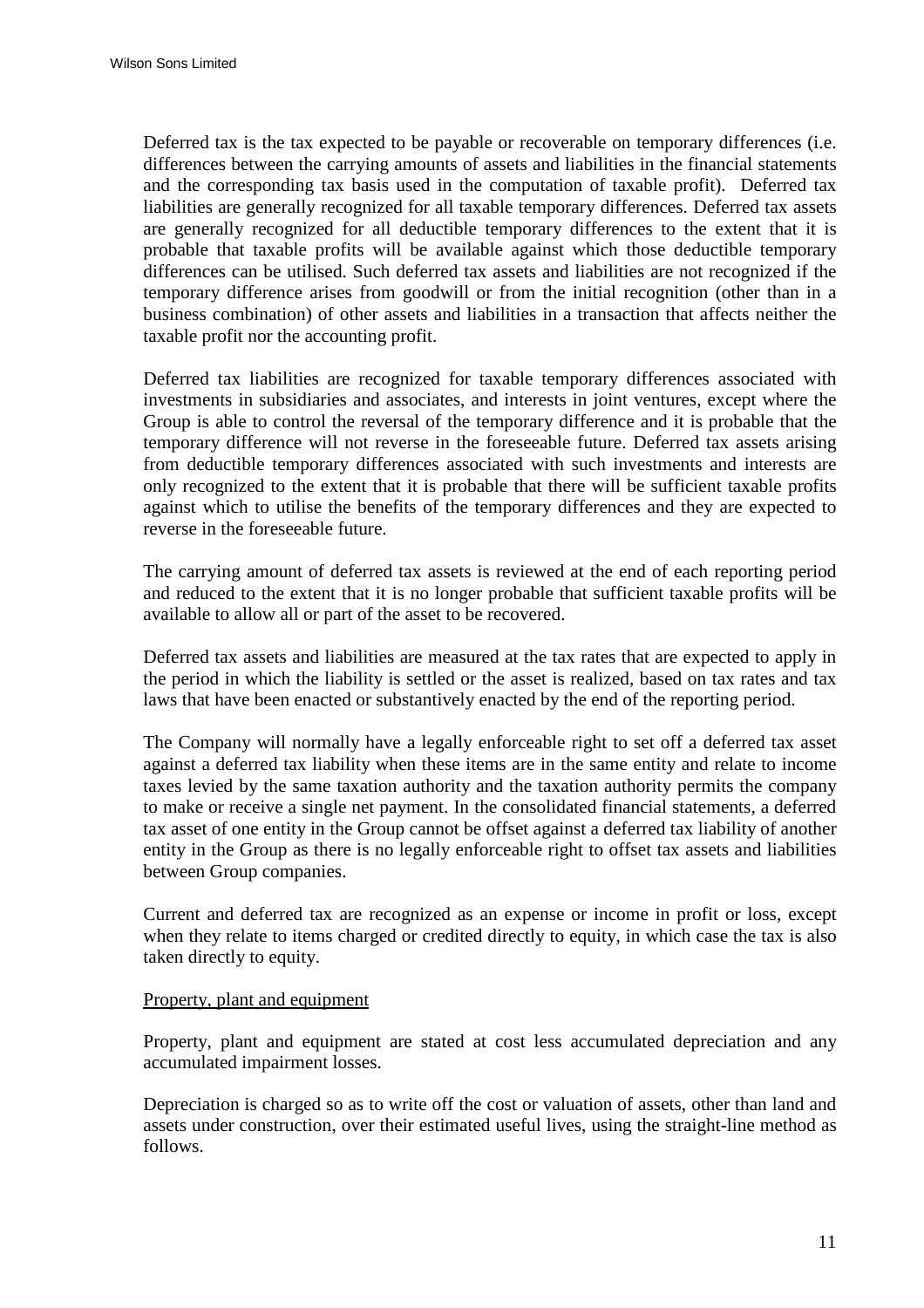| <b>Freehold Buildings:</b>               | 25 years      |
|------------------------------------------|---------------|
| <b>Improvements in Rented Buildings:</b> | $(*)$         |
| <b>Floating Craft:</b>                   | 20 years      |
| Vehicles:                                | 5 years       |
| Plant and Equipment:                     | 5 to 20 years |

(\*) lowest than period of the rental or useful life

Assets in the course of construction are carried at cost, less any recognized impairment loss. Costs include professional fees for qualifying assets. Depreciation of these assets, on the same basis as other property assets, commences when the assets are ready for intended use.

Assets held under finance leases are depreciated over their expected useful lives on the same basis as owned assets, except when there is no reasonable certainty that the lessee will obtain ownership by the end of the lease term in which the asset shall be fully depreciated over the shorter of the lease term and its useful life.

Docking costs are capitalized and depreciated over the period in which the economic benefits are received.

The gain or loss arising on the disposal or retirement of an item of property, plant and equipment is determined as the difference between the sales proceeds, if applicable, and the carrying amount of the asset and is recognized in the income statement.

#### Borrowing costs

Borrowing costs directly attributable to the acquisition, construction or production of qualifying assets, which are assets that necessarily take a substantial period of time to get ready for their intended use or sale, are added to the cost of those assets, until such time as the assets are substantially ready for their intended use or sale.

Investment income earned on the temporary investment of specific borrowings pending their expenditure on qualifying assets is deducted from the borrowing costs eligible for capitalisation.

All other borrowing costs are recognized in profit or loss in the period in which they are incurred.

# Goodwill

Goodwill arising on the acquisition of a subsidiary or a jointly controlled entity represents the excess of the cost of acquisition over the Group's interest in the net fair value of the identifiable assets, liabilities and contingent liabilities of the subsidiary or jointly controlled entity recognized at the date of acquisition. Goodwill is initially recognized as an asset at cost and is subsequently measured at cost less any accumulated impairment losses.

On disposal of a subsidiary or a jointly controlled entity, the attributable amount of goodwill is included in the determination of the profit or loss on disposal.

The Group tests goodwill annually for impairment or more frequently if there are indications that goodwill might be impaired. The recoverable amounts are determined from value in use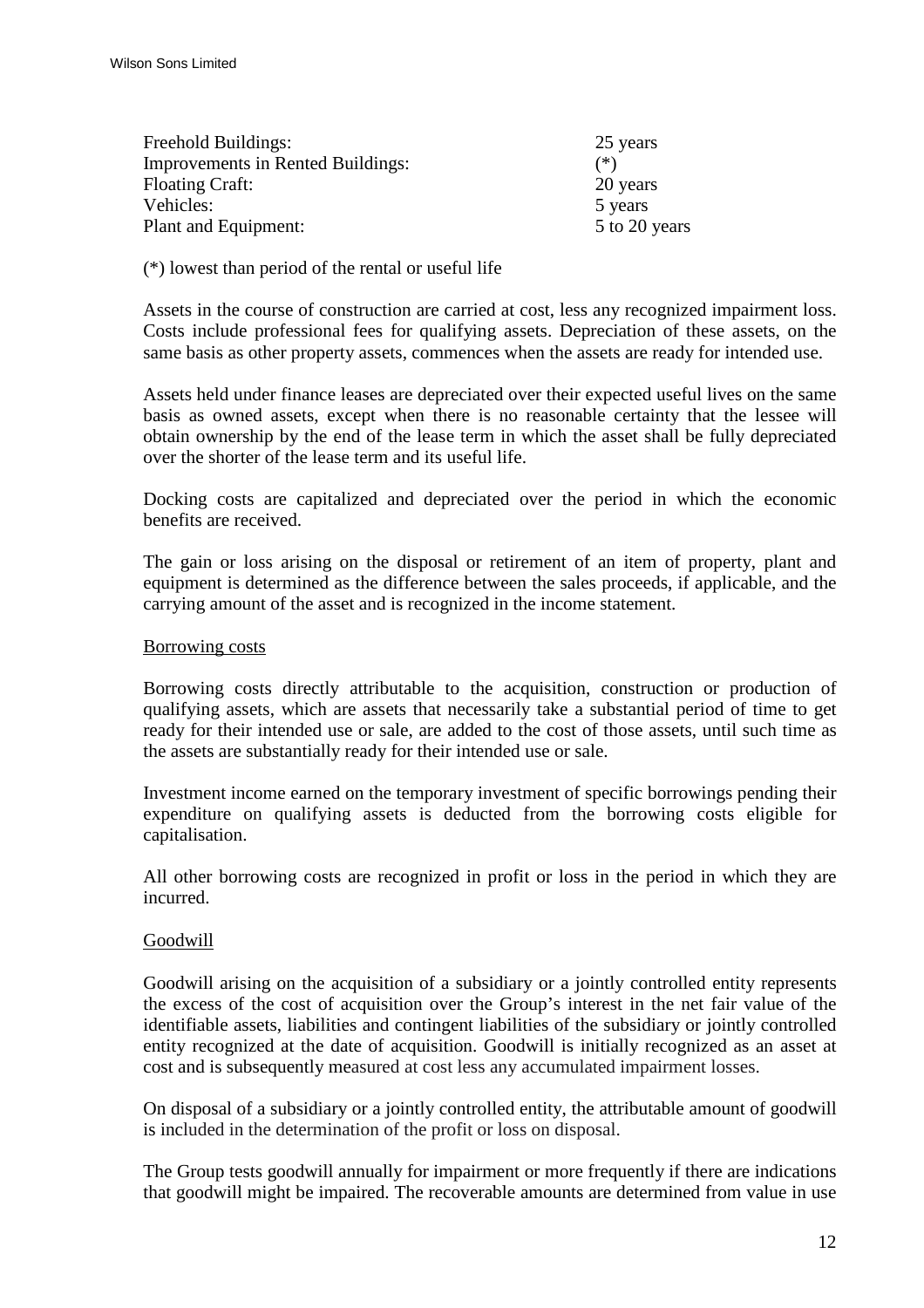calculations. The key assumptions for the value in use calculations are those regarding the discount rate, growth rates and expected changes to selling prices and costs during the period. Management estimates discount rates using pre-tax rates that reflect current market assessments of the time value of money and the risks specific to the cash generating unit. Growth rates are based on management's forecasts and historical trends. Changes in selling prices and direct costs are based on past practices and expectations of future changes in the market.

#### Intangible assets

Intangible assets acquired separately are carried at cost less accumulated amortization and accumulated impairment losses. Amortization is recognized on a straight-line basis over their estimated useful lives. The estimated useful life and amortization method are reviewed at the end of each annual reporting period, with the effect of any changes in estimate being accounted for on a prospective basis.

#### Impairment of tangible and intangible assets other than goodwill

Assets that are subject to amortization or depreciation are reviewed for impairment whenever events or changes in circumstances indicate that their carrying amounts may not be recoverable.

Intangible assets with indefinite useful lives and intangible assets not yet available for use are tested for impairment at least annually, and whenever there is an indication that the asset may be impaired.

An impairment loss is recognized for the amount by which the asset's carrying amount exceeds its recoverable amount. The recoverable amount is the higher of fair value less costs to sell and value in use. For the purposes of assessing impairment, assets are grouped at the lowest levels for which there are separately identifiable cash inflows.

# Inventories

Inventories are stated at the lower of cost and net realizable value. Costs comprise direct materials and, where applicable, directly attributable labor costs and those overheads that have been incurred in bringing the inventories to their present location and condition. Net realizable value represents the estimated selling price for inventories less all estimated costs of completion and costs to be incurred in marketing, selling and distribution.

#### Financial instruments

Financial assets and liabilities are recognized in the Group's balance sheet when the Group becomes a party to the contractual provisions of the instrument.

#### 1. Financial Assets

Financial assets are classified into the following specified categories: financial assets at fair value through profit or loss (FVTPL), held to maturity investments, available for sale (AFS) financial assets and loans and receivables. The classification depends on the nature and purpose of the financial assets and is determined at the time of initial recognition.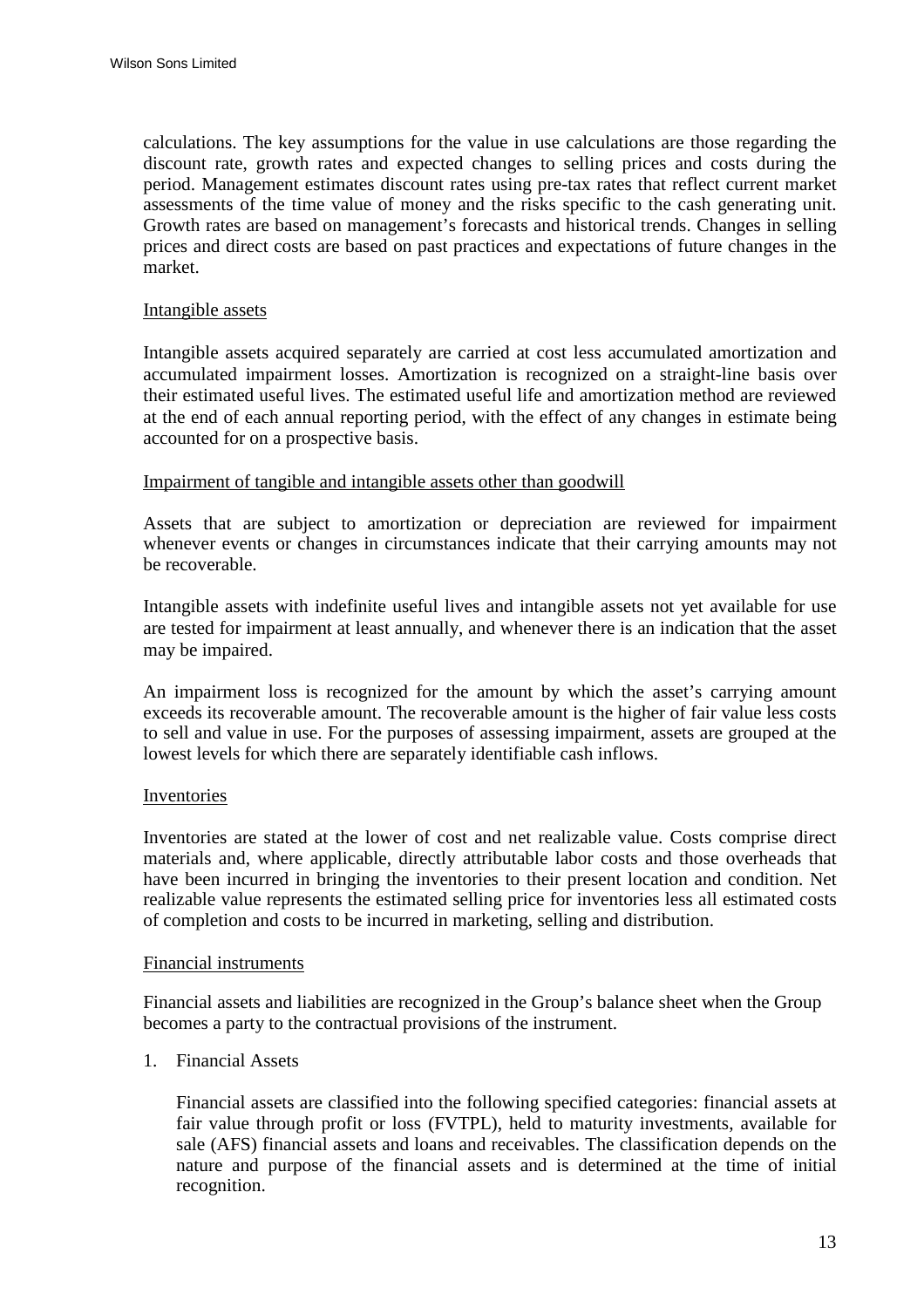Investments are recognized and derecognized on trade date when the purchase or sale of a financial asset is under a contract whose terms require delivery of the financial asset within the timeframe established by the market concerned, and are initially measured at fair value, plus transaction costs, except for those financial assets classified as at fair value trough profit or loss (FVTPL), which are initially measured at fair value.

All recognized financial assets are subsequently measured in their entirety at either amortised cost or fair value.

Income is recognized on an effective interest basis for debt instruments other than those financial assets designated as at FVTPL.

The effective interest method is a method of calculating the amortised cost of a debt instrument and of allocating interest income over the relevant period. The effective interest rate is the rate that exactly discounts estimated future cash receipts (including all fees on points paid or received that form an integral part of the effective interest rate, transaction costs and other premiums or discounts) through the expected life of the debt instrument, or, where appropriate, a shorter period, to the net carrying amount on initial recognition.

The financial assets of the Company have been classified as loan and receivables.

#### Loans and receivables

The following instruments have been classified as loans and receivables and are measured at amortised cost using the effective interest method, less any impairment loss. Interest income is recognized by applying the effective interest rate, except for short-term receivables when the recognition of interest would be immaterial.

- Cash and Cash Equivalents / Short Term Investments: Cash and cash equivalents comprise cash in hand and other short-term highly liquid before 90 days and which are subject to an insignificant risk of changes in value; and Short Term Investments comprise cash in hand and other short-term investments with more than 90 days of maturity but less than 365 days.
- Trade Receivables: Trade receivables and other amounts receivable are stated at the present value of the amounts due, reduced by the impairment loss.

#### Impairment of financial assets

Financial assets that are measured at amortized cost are assessed for indicators of impairment at the end of each reporting period. Financial assets are considered to be impaired when there is objective evidence that, as a result of one or more events that occurred after the initial recognition of the financial asset, the estimated future cash flows of the investment have been affected.

Objective evidence of impairment could include:

- Significant financial difficulty of the issuer or counterparty; or
- Default or delinquency in interest or principal payments; or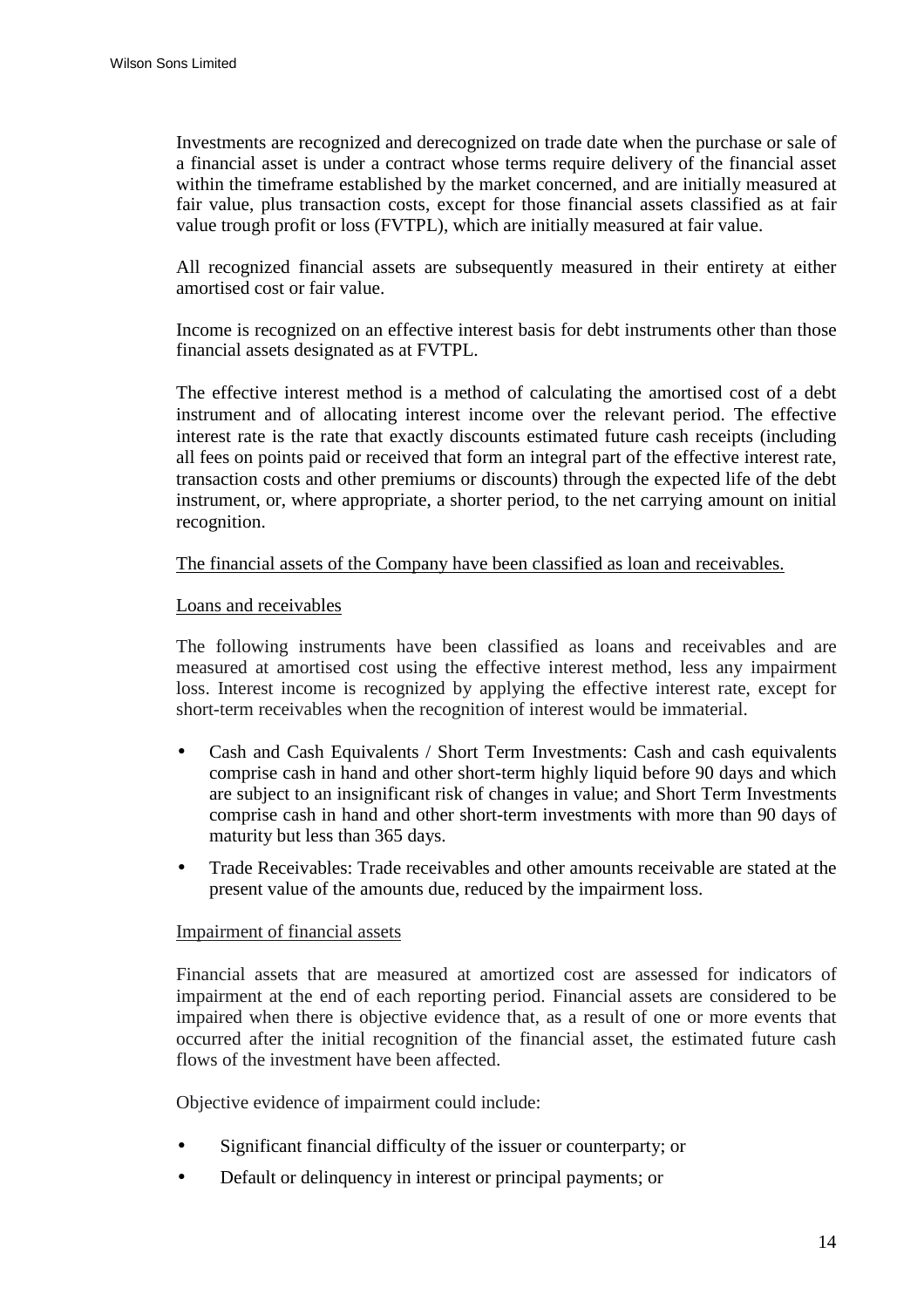- It becoming probable that the borrower will enter bankruptcy or financial reorganisation; or
- The disappearance of an active market for that financial asset of financial difficulties.

For certain categories of financial asset, such as trade receivables, assets that are assessed not to be impaired individually are, in addition, assessed for impairment on a collective basis. Objective evidence of impairment for a portfolio of receivables could include the Group's past experience of collecting payments, an increase in the number of delayed payments in the portfolio past the average credit period of 60 days, as well as observable changes in national or local economic conditions that correlate with default on receivables.

For financial assets carried at amortized cost, the amount of the impairment loss recognized is the difference between the asset's carrying amount and the present value of estimated future cash flows, reflecting the impact of collateral and guarantees, discounted at the financial asset's original effective interest rate.

The carrying amount of the financial asset is reduced by the impairment loss directly for all financial assets with the exception of trade receivables, where the carrying amount is reduced through the use of an allowance account.

When a trade receivable is considered uncollectible, it is written off against the allowance account. Subsequent recoveries of amounts previously written off are credited against the allowance account. Changes in the carrying amount of the allowance account are recognized in profit or loss.

#### Derecognition of financial assets

The Group derecognizes a financial asset only when the contractual rights to the cash flows from the asset expire, or when it transfers the financial asset and substantially all the risks and rewards of ownership of the asset to another entity. If the Group neither transfers nor retains substantially all the risks and rewards of ownership and continues to control the transferred asset, the Group recognizes its retained interest in the asset and an associated liability for amounts it may have to pay. If the Group retains substantially all the risks and rewards of ownership of a transferred financial asset, the Group continues to recognize the financial asset and also recognizes a collateralized borrowing for the proceeds received.

# 2. Financial Liabilities

Financial liabilities are classified as either financial liabilities "as FVTPL" or "other financial liabilities".

Financial liabilities are classified as at FVTPL when the financial liability is either held for trading or it is designated as at FVTPL.

Other financial liabilities are initially measured at fair value, net of transaction cost.

Other financial liabilities are subsequently measured at amortization cost, using the effective interest method, with interest expense recognized on an effective yield basis.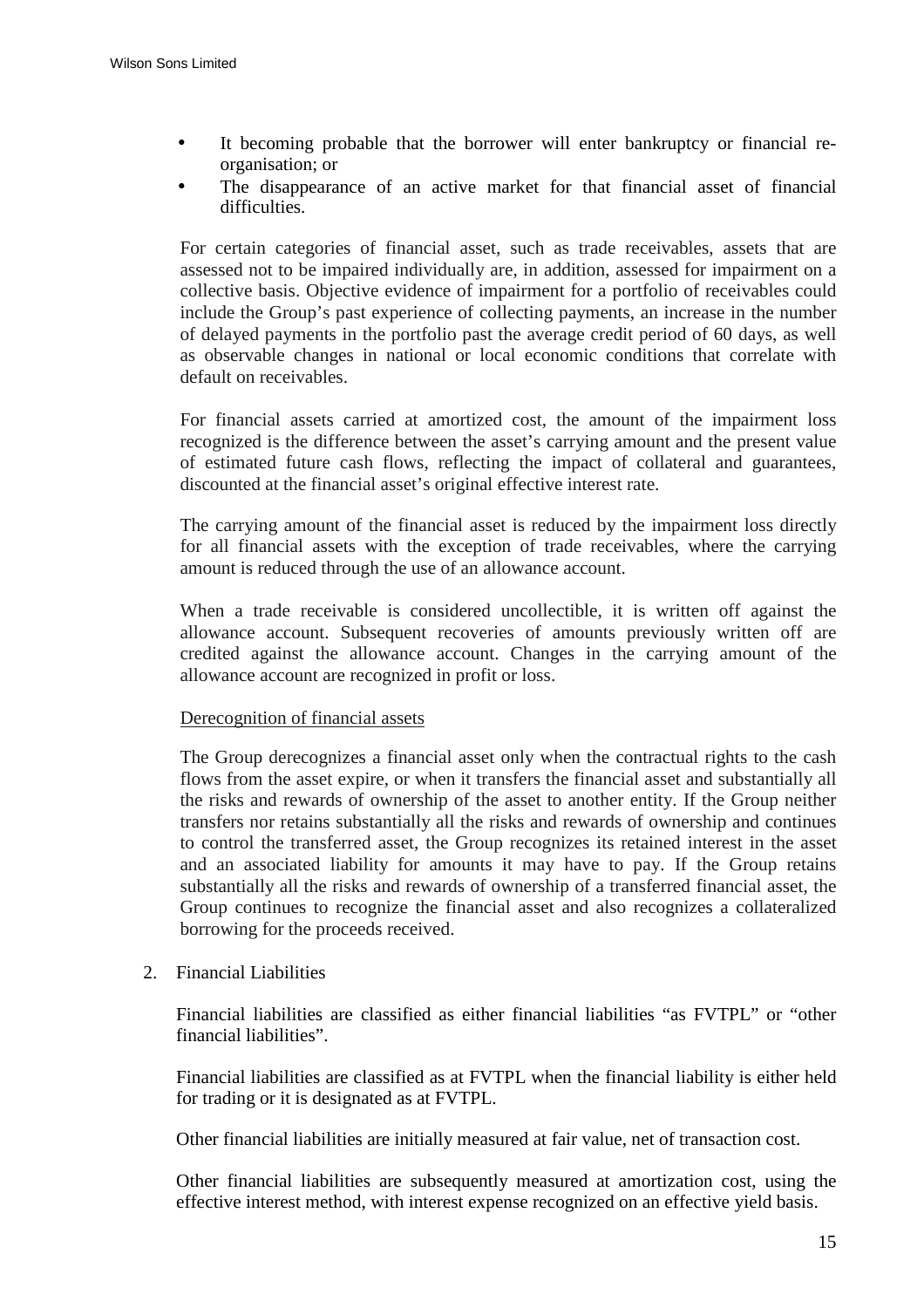The effective interest method is a method of calculating the amortised cost of a financial liability and of allocating interest expense over the relevant period. The effective interest rate is the rate that exactly discounts estimated future cash payments through the expected life of the financial liability, or (where appropriate) a shorter period, to the net carrying amount on initial recognition.

There are no financial liabilities classified at FVTPL.

#### Other financial liabilities

- Bank overdrafts and loans: Interest-bearing bank loans, overdrafts and obligations under finance leases are recorded at the proceeds received, net of direct issue costs. Finance charges, including premiums payable on settlement or redemption and direct issue costs, are accounted for on the accruals basis to the income statement using the effective interest method and are added to the carrying amount of the instrument to the extent that they are not settled in the period in which they arise.
- Trade Payables: Trade payables and other amounts payables are measured at fair value, net of transaction cost.

#### Derecognition of financial liabilities

The Group derecognizes financial liabilities when, and only when, the Group's obligations are discharged, cancelled or they expire.

# Derivatives

Derivatives: The Group may use derivative financial instruments to reduce exposure to foreign exchange movements. Derivatives are measured at each balance sheet date at fair value. The Group does not have "hedge accounting" and the gains and losses arising from changes in fair value are included in the income statement for the period within investment revenue or finance costs. The Group does not have any derivatives for the periods presented.

Derivatives embedded in other financial instruments or other host contracts are treated as separate derivatives when their risks and characteristics are not closely related to those of host contracts and the host contracts are not carried at fair value, with gains or losses reported in the income statement. The Group does not have embedded derivatives for the periods presented.

#### Provisions

Provisions are recognized when the Group has a present obligation (legal or constructive) as a result of a past event, it is probable that the Group will be required to settle that obligation and a reliable estimate can be made of the amount of the obligation.

The amount recognized as a provision is the best estimate of the expenditure required to settle the present obligation at the end of the reporting period, taking into account the risks and uncertainties surrounding the obligation.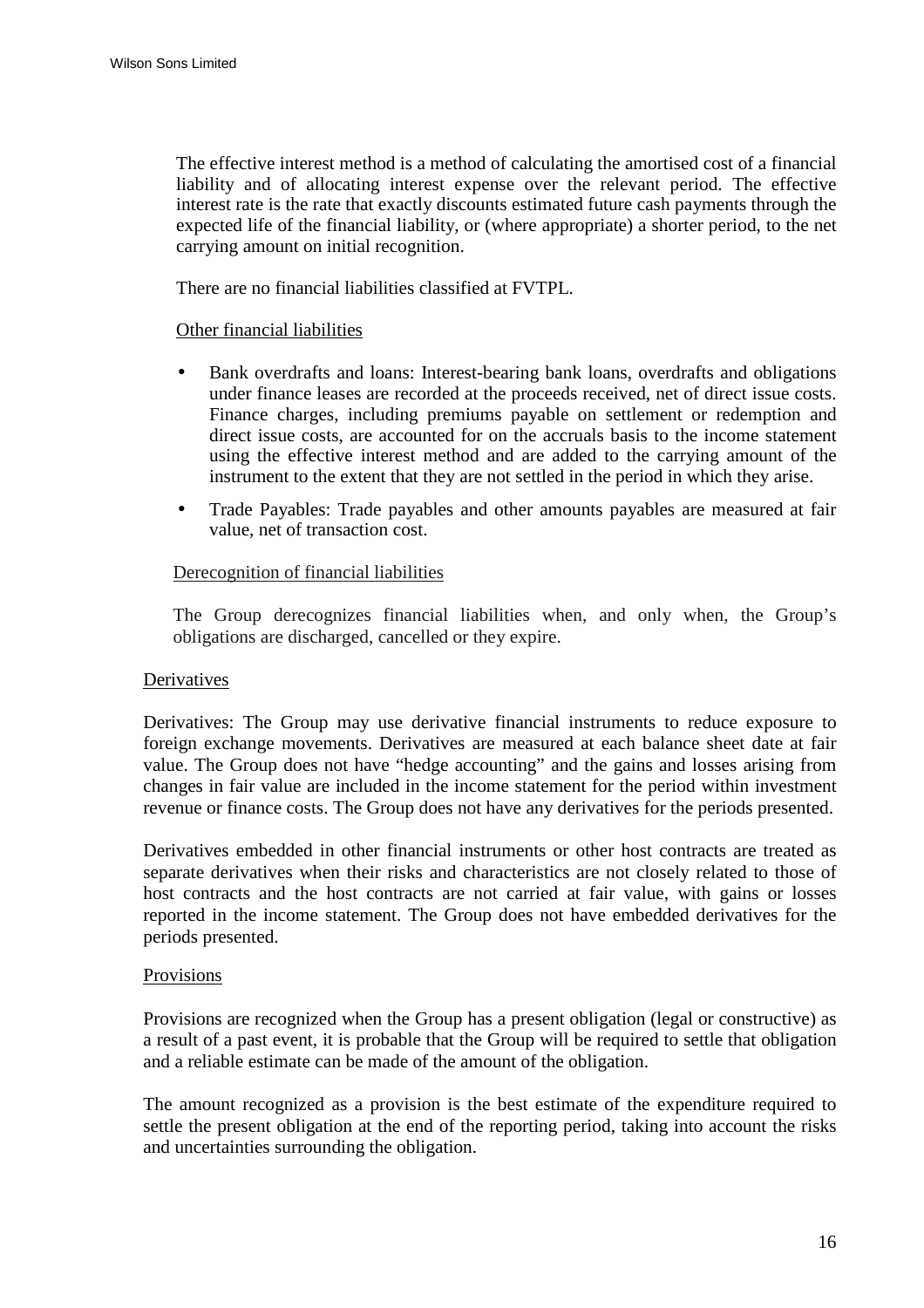When some or all of the economic benefits required to settle a provision are expected to be recovered from a third party, a receivable is recognized as an asset if it is virtually certain that reimbursement will be received and the amount of the receivable can be measured reliably.

# Construction contracts

Where the outcome of a construction contract can be estimated reliably, revenue and costs are recognized by reference to the stage of completion of the contract activity at the end of the reporting period, measured based on the proportion of contract costs incurred for work performed to date relative to the estimated total contract costs, except where this would not be representative of the stage of completion. Variations in contract work, claims and incentive payments are included to the extent that the amount can be measured reliably, have been agreed with the customer and consequently is considered probable.

Where the outcome of a construction contract cannot be estimated reliably, contract revenue is recognized to the extent of contract costs incurred that it is probable will be recoverable. Contract costs are recognized as expenses in the period in which they are incurred.

When it is probable that total contract costs will exceed total contract revenue, the expected loss is recognized as an expense immediately.

# Share-based payments

In accordance with IFRS 2 Share-based Payment, for cash settled share-based payments, a liability is recognized for the goods or services acquired, measured initially at the fair value of the liability.

At the end of each reporting period until the liability is settled, and at the date of settlement, the fair value of the liability is remeasured, with any changes in fair value recognized in profit or loss for the year.

Fair value is measured by use of a binomial model. The fair value calculated by the model has been adjusted, based on management's best estimate, for the effects of behavioural considerations.

# Revenue

Revenue is measured at fair value of the consideration received or receivable for goods and services provided in the normal course of business net of trade discounts and other sales related taxes. If the Group is acting solely as an agent, amounts billed to customers are offset against relevant costs.

Sales of services are recognized when the work contracted has been performed in accordance with contracted terms.

Revenue from construction contracts is recognized by reference to the stage of completion of the contract, in accordance with the Group's accounting policy on construction contracts aforementioned.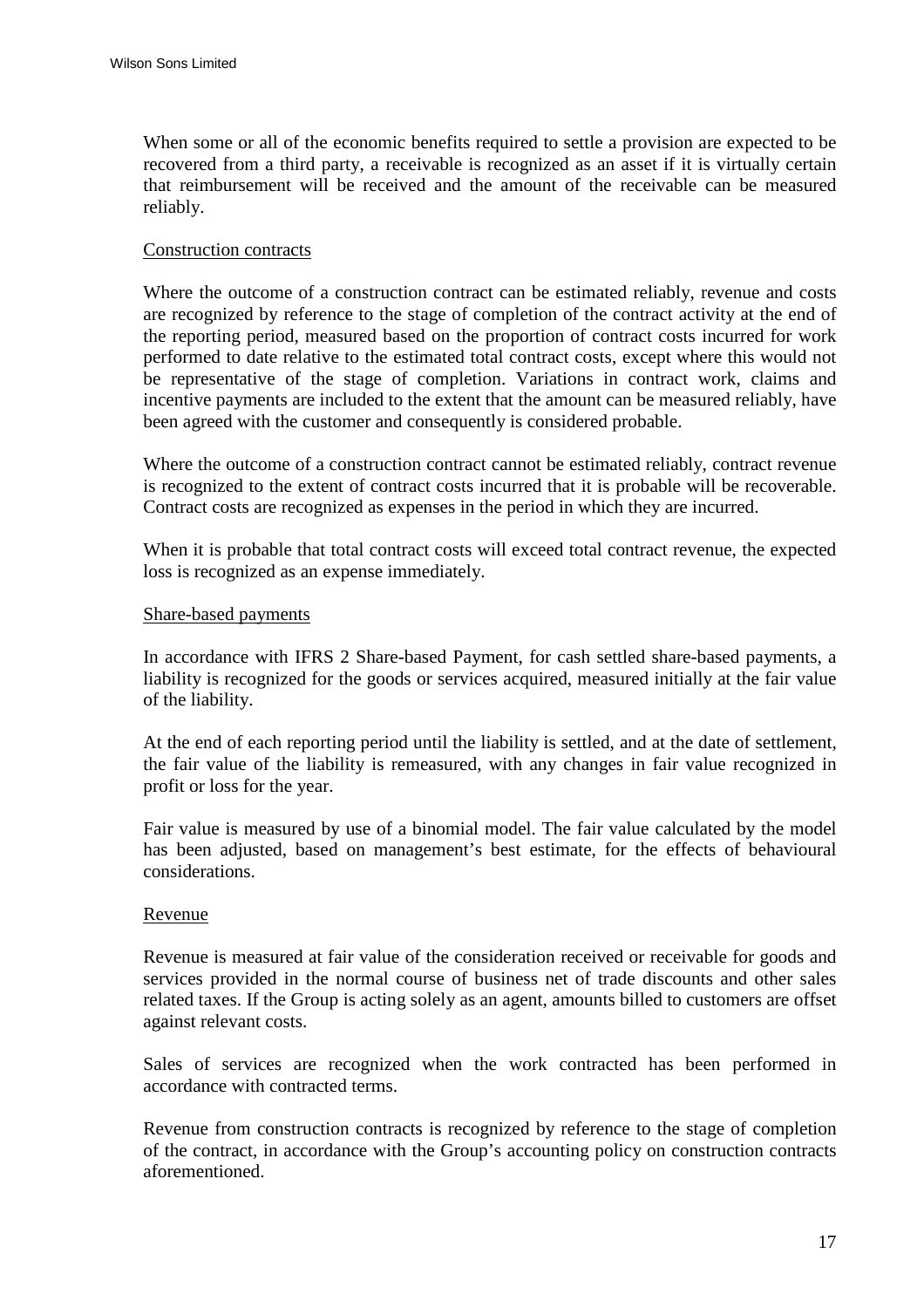Interest income is recognized when it is probable that the economic benefits will flow to the Group and the amount of revenue can be measured reliably. Interest income is accrued on a time basis, by reference to the principal outstanding and at the effective interest rate applicable, which is the rate that exactly discounts estimated future cash receipts through the expected life of the financial asset to that asset's net carrying amount on initial recognition.

Dividend income from investments is recognized when the shareholders rights to receive payment have been established.

# Operating profit

Operating profit is stated before investment income, finance costs and income tax.

# Leasing

Leases are classified as finance leases whenever the terms of the lease transfer substantially all the risks and rewards of ownership to the lessee. All other leases are classified as operating leases.

#### The Group as lessee:

Assets held under finance leases are recognized as assets of the Group at their fair value at the inception of the lease or, if lower, at the present value of the minimum lease payments. The corresponding liability to the lessor is included in the balance sheet as a finance lease obligation.

Lease payments are apportioned between finance expenses and reduction of the lease obligation so as to achieve a constant rate of interest on the remaining balance of the liability. Finance expenses are recognized immediately in profit or loss, unless they are directly attributable to qualifying assets, in which case they are capitalised.

Operating leases payments are recognized as an expense on a straight-line basis over the lease term.

# Critical Accounting Judgments and Key Sources of Estimation Uncertainty

In the process of applying the Group's accounting policies, which are described above, management has made the following judgments, estimates and assumptions that have the most significant effect on the amounts recognized in the financial statements as mentioned below.

The estimates and underlying assumptions are reviewed on an ongoing basis. Revisions to accounting estimates are recognized in the period in which the estimate is revised if the revision affects only that period or in the period of the revision and future periods if the revision affects both current and future periods.

# 1. Provision for legal contingencies

In the normal course of business in Brazil, the Group is exposed to local legal cases. Provisions for legal cases are made when the Group's management, together with their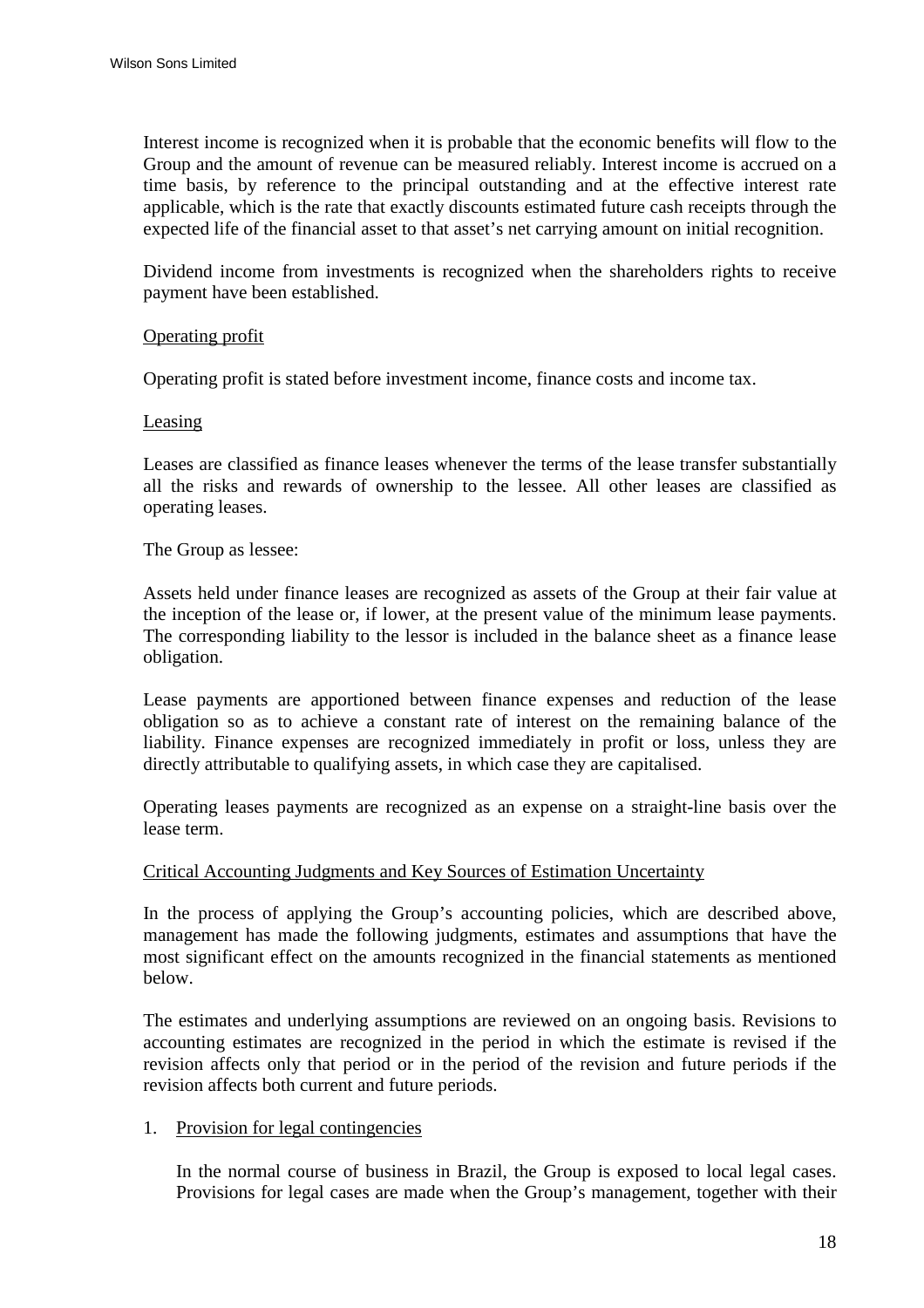legal advisors, considers the probable outcome is a financial settlement against the Group. Provisions are measured at the Management's best estimate of the expenditure required to settle the obligation based upon legal advice received. For labor claims the provision is based on prior experience and managements' best knowledge of the relevant facts and circumstances.

# 2. Impairment of goodwill

Determining whether goodwill is impaired requires an estimation of the value in use of the cash-generating units to which goodwill has been allocated. The value in use calculation requires the entity's management to estimate the future cash flows expected to arise from the cash-generating unit and a suitable discount rate in order to calculate present value.

The carrying amount of goodwill at the end of the reporting period was US\$15.6 million (R\$26.0 million) (2009: US\$15.6 million (R\$27.2 million)). Details of the impairment loss calculation are provided in note 9. There is any impairment loss recognized for the periods presented.

# 3. Fair value of derivatives and other financial instruments

As described in Note 25, the Company may use derivatives contracts to manage foreign currency risk. For derivative financial instruments, assumptions are made based on quoted market rates adjusted for specific features of the instruments. Other financial instruments are valued using a discounted cash flow analysis based on assumptions supported, where possible, by observable market prices or rates. The Group does not have any derivatives for the periods presented.

# 4. Cash settled share-based payment schemes

The fair value of cash settled share-based payments is determined using a binomial model. The assumptions used in determining this fair value include the life of the options, share price volatility, dividend yield and risk free rate. Expected volatility is determined by calculating the volatility of the Group's share price over a historical period. The expected life used in the model has been adjusted, based on management's best estimate, for the effects of behavioural considerations. Expected dividend yield are based on the Groups dividend policy. In determining the risk free rate the Group utilizes the yield on a zero coupon government bond in the currency in which the exercise price is expressed. Forfeiture rates are applied and historical distributions to fair valuations in computing the share based payment charge. The Group uses forfeiture rates in line with management's best estimate of the percentage of awards which will be forfeited, based on the proportion of award holders expected to leave the Group.

Any changes in these assumptions will impact the carrying amount of cash settled share-based payments liabilities.

# 5. Useful lives of property, plant and equipment

Depreciation is charged so as to write off the cost or valuation of assets, other than land and assets under construction, over their estimated useful lives, using the straight-line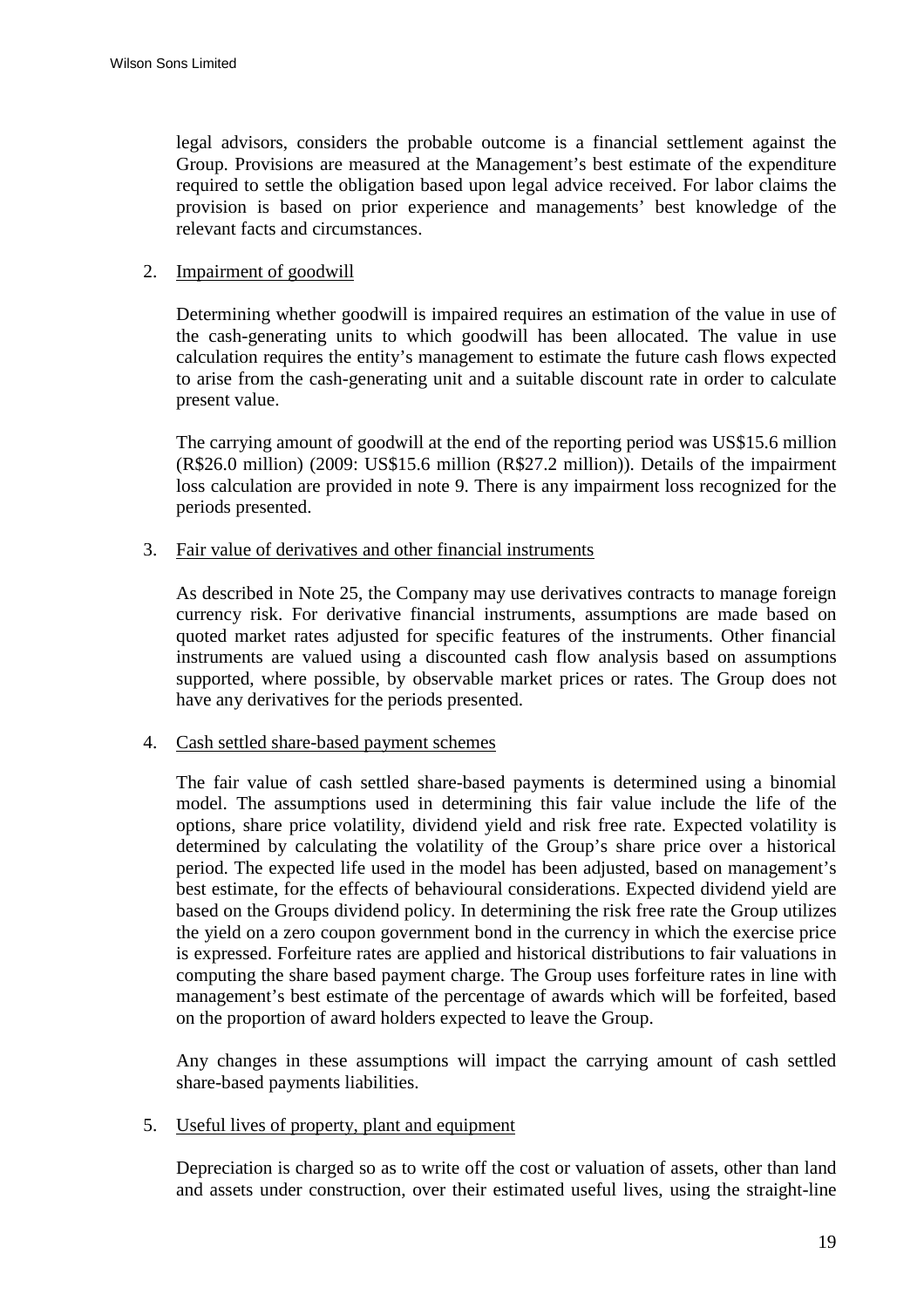method. Estimated useful lives are determined based on prior experience and management's best knowledge, and are reviewed annually.

# Adoption of new and revised International Financial Reporting Standards (IFRS)

# 1. Standards and Interpretations affecting amounts reported in the current period and/or prior periods

The following new and revised IFRSs have been applied in the current period and have affected the amounts reported in these financial statements. Details of other new and revised IFRSs applied in these financial statements that have had no material effect on the financial statements are set below.

# New and revised Standards and Interpretations that effect the financial statements

*Amendments to IAS 1 Presentation of Financial Statements (as part of Improvements to IFRSs issued in 2010)* 

The amendments to IAS 1 clarify that an entity may choose to present the required analysis of items of other comprehensive income either in the statement of changes in equity or in the notes to the financial statements. The Group has applied the amendments in advance of their effective date (annual periods beginning on or after 1 January 2011). The amendments have been applied retrospectively.

*Amendments to IAS 1 Presentation of Financial Statements (as part of Improvements to IFRSs issued in 2009)* 

The amendments to IAS 1 clarify that the potential settlement of a liability by the issue of equity is not relevant to its classification as current or noncurrent.

*Amendments to IFRS 7 Financial Instruments: Disclosures (as part of Improvements to IFRSs issued in 2010)* 

The amendments to IFRS 7 clarify the required level of disclosures about credit risk and collateral held and provide relief from disclosures previously required regarding renegotiated loans.

# *IAS 27 (revised in 2008) Consolidated and Separate Financial Statements*

The revised Standard affects accounting policies regarding changes in ownership interests in subsidiaries that do not result in loss of control. In prior years, in the absence of specific requirements in IFRSs, increases in interests in existing subsidiaries were treated in the same manner as the acquisition of subsidiaries, with goodwill or a bargain purchase gain being recognised, when appropriate; for decreases in interests in existing subsidiaries that did not involve a loss of control, the difference between the consideration received and the adjustment to the non-controlling interests was recognised in profit or loss. Under IAS 27(2008), all such increases or decreases are dealt with in equity, with no impact on goodwill or profit or loss.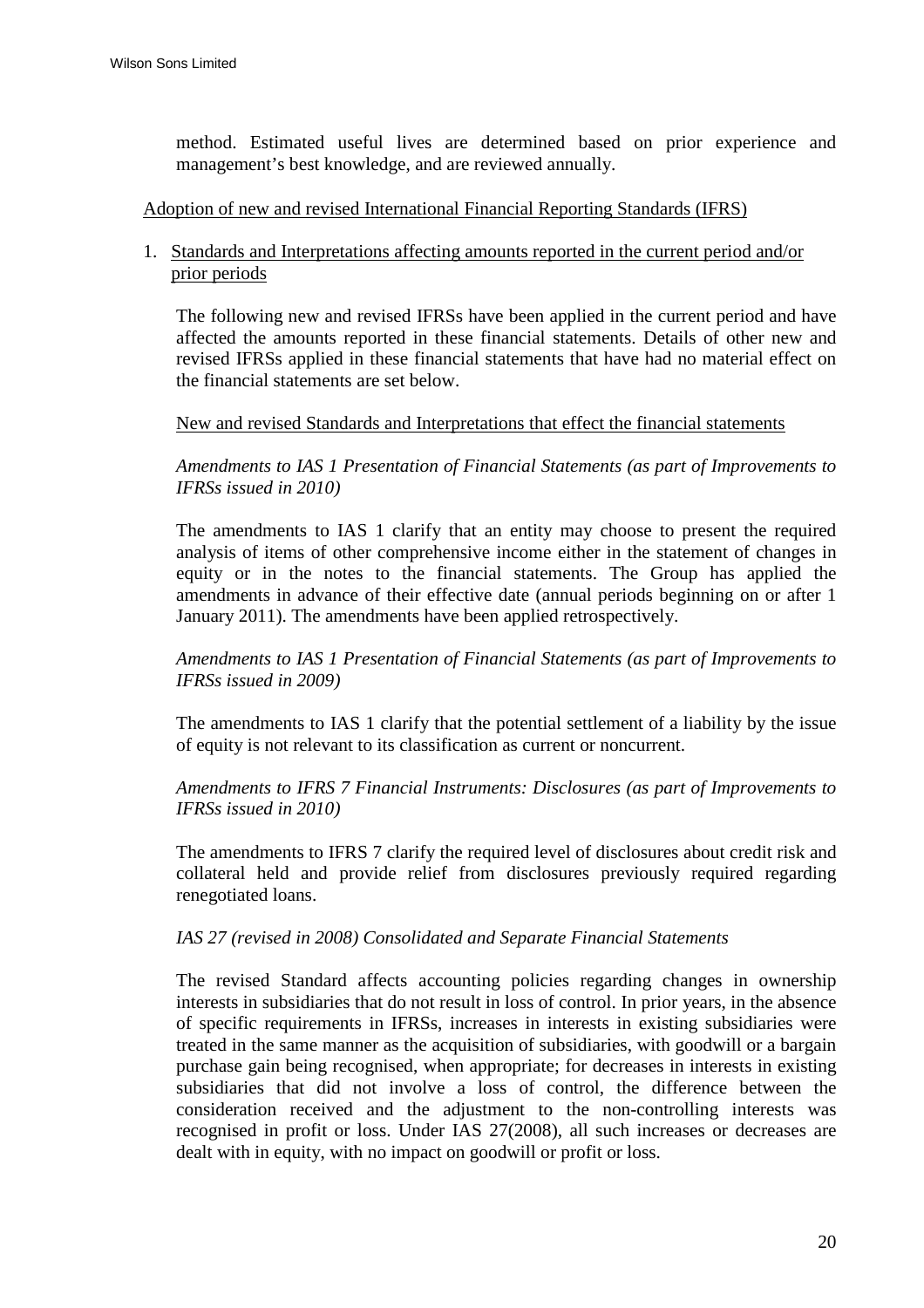When control of a subsidiary is lost as a result of a transaction, event or other circumstance, the revised Standard requires to derecognise all assets, liabilities and noncontrolling interests at their carrying amount and to recognise the fair value of the consideration received. Any retained interest in the former subsidiary is recognised at its fair value at the date control is lost. The resulting difference is recognised as a gain or loss in profit or loss.

These changes in accounting policies have been applied prospectively from 1 January 2010 in accordance with the relevant transitional provisions.

*Amendments to IFRS 2 Share-based Payment – Group Cash-settled Share-based Payment Transactions* 

The amendments clarify the scope of IFRS 2, as well as the accounting for group cashsettled share-based payment transactions in the separate (or individual) financial statements of an entity receiving the goods or services when another group entity or shareholder has the obligation to settle the award.

New and revised Standards and Interpretations adopted with no effect on the financial statements

*Amendments to IFRS 1 First-time Adoption of International Financial Reporting Standards – Additional Exemptions for First-time Adopters* 

The amendments provide two exemptions when adopting IFRSs for the first time relating to oil and gas assets, and the determination as to whether an arrangement contains a lease.

# *IFRS 3 (revised in 2008) Business Combinations*

IFRS 3(2008) has been applied in the current year prospectively to business combinations for which the acquisition date is on or after 1 January 2010 in accordance with the relevant transitional provisions. Its adoption has affected the accounting for business combinations in the current year.

The impact of the application of IFRS 3(2008) is as follows:

- IFRS 3(2008) allows a choice on a transaction-by-transaction basis for the measurement of non-controlling interests at the date of acquisition (previously referred to as 'minority' interests) either at fair value or at the non-controlling interests' share of recognised identifiable net assets of the acquire.
- IFRS 3(2008) changes the recognition and subsequent accounting requirements for contingent consideration. Previously, contingent consideration was recognised at the acquisition date only if payment of the contingent consideration was probable and it could be measured reliably; any subsequent adjustments to the contingent consideration were always made against the cost of the acquisition. Under the revised Standard, contingent consideration is measured at fair value at the acquisition date; subsequent adjustments to the consideration are recognised against the cost of the acquisition only to the extent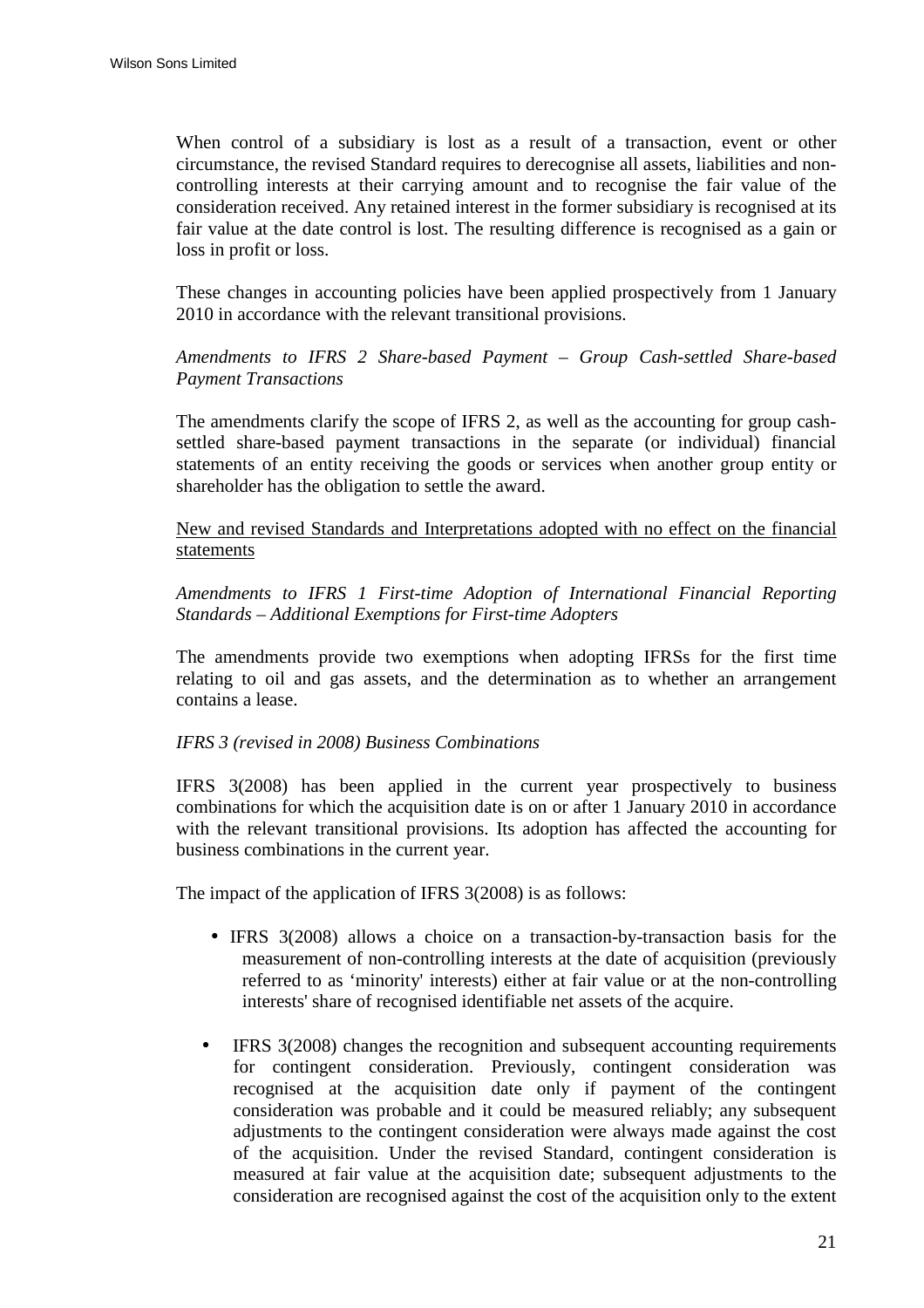that they arise from new information obtained within the measurement period (a maximum of 12 months from the acquisition date) about the fair value at the date of acquisition. All other subsequent adjustments to contingent consideration classified as an asset or a liability are recognised in profit or loss.

- IFRS 3(2008) requires the recognition of a settlement gain or loss when the business combination in effect settles a pre-existing relationship between the Group and the acquiree.
- IFRS 3(2008) requires acquisition-related costs to be accounted for separately from the business combination, generally leading to those costs being recognised as an expense in profit or loss as incurred, whereas previously they were accounted for as part of the cost of the acquisition.

As part of Improvements to IFRSs issued in 2010, IFRS 3 (2008) was amended to clarify that the measurement choice regarding non-controlling interests at the date of acquisition (see above) is only available in respect of non-controlling interests that are present ownership interests and that entitle their holders to a proportionate share of the entity's net assets in the event of liquidation. All other types of non-controlling interests are measured at their acquisition-date fair value, unless another measurement basis is required by other Standards.

In addition, as part of Improvements to IFRSs issued in 2010, IFRS 3(2008) was amended to give more guidance regarding the accounting for share-based payment awards held by the acquirer's employees. Specifically, the amendments specify that share-based payment transactions of the acquiree that are not replaced should be measured in accordance with IFRS 2 Share-based Payment at the acquisition date ('market-based measure').

# *Amendments to IFRS 5 Non-current Assets Held for Sale and Discontinued Operations (as part of Improvements to IFRSs issued in 2009)*

The amendments to IFRS 5 clarify that the disclosure requirements in IFRSs other than IFRS 5 do not apply to non-current assets (or disposal groups) classified as held for sale or discontinued operations unless those IFRSs require (i) specific disclosures in respect of non-current assets (or disposal groups) classified as held for sale or discontinued operations, or (ii) disclosures about measurement of assets and liabilities within a disposal group that are not within the scope of the measurement requirement of IFRS 5 and the disclosures are not already provided in the consolidated financial statements.

# *Amendments to IFRS 5 Non-current Assets Held for Sale and Discontinued Operations (as part of Improvements to IFRSs issued in 2008)*

The amendments clarify that all the assets and liabilities of a subsidiary should be classified as held for sale when the Group is committed to a sale plan involving loss of control of that subsidiary, regardless of whether the Group will retain a non-controlling interest in the subsidiary after the sale.

*Amendments to IAS 39 Financial Instruments: Recognition and Measurement – Eligible Hedged Items*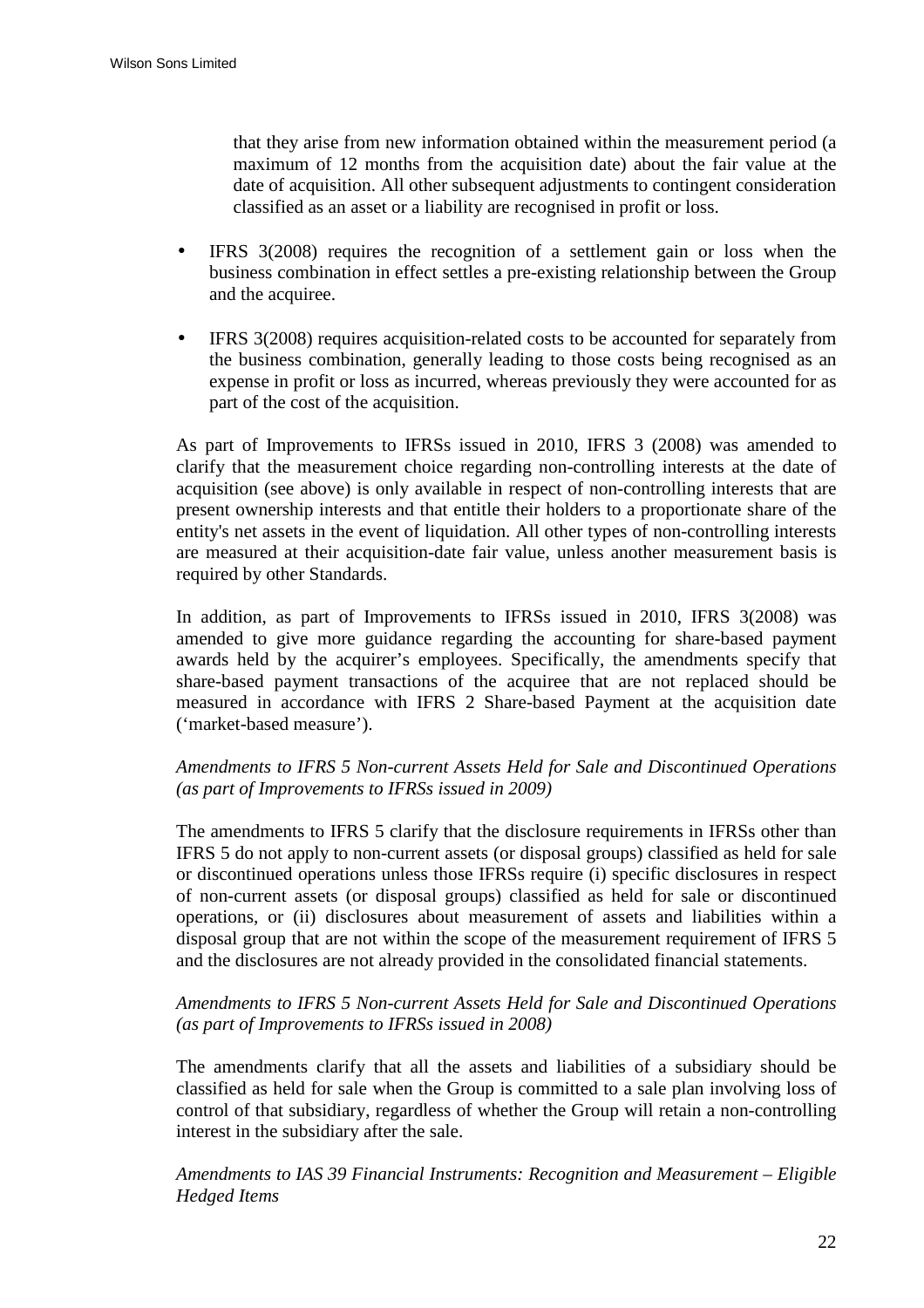The amendments provide clarification on two aspects of hedge accounting: identifying inflation as a hedged risk or portion, and hedging with options.

*Amendments to IAS 7 Statement of Cash Flows (as part of Improvements to IFRSs issued in 2009)* 

The amendments to IAS 7 specify that only expenditures that result in a recognised asset in the statement of financial position can be classified as investing activities in the statement of cash flows.

#### *IAS 28 (revised in 2008) Investments in Associates*

The principle adopted under IAS 27(2008) (see above) that a loss of control is recognised as a disposal and re-acquisition of any retained interest at fair value is extended by consequential amendments to IAS 28. Therefore, when significant influence over an associate is lost, the investor measures any investment retained in the former associate at fair value, with any consequential gain or loss recognised in profit or loss.

As part of Improvements to IFRSs issued in 2010, IAS 28(2008) has been amended to clarify that the amendments to IAS 28 regarding transactions where the investor loses significant influence over an associate should be applied prospectively. The Group has applied the amendments to IAS 28(2008) as part of Improvements to IFRSs issued in 2010 in advance of their effective dates (annual periods beginning on or after 1 July 2010).

#### *IFRIC 17 Distributions of Non-cash Assets to Owners*

The Interpretation provides guidance on the appropriate accounting treatment when an entity distributes assets other than cash as dividends to its shareholders

#### *IFRIC 18 Transfers of Assets from Customers*

The Interpretation addresses the accounting by recipients for transfers of property, plant and equipment from 'customers' and concludes that when the item of property, plant and equipment transferred meets the definition of an asset from the perspective of the recipient, the recipient should recognise the asset at its fair value on the date of the transfer, with the credit being recognised as revenue in accordance with IAS 18 Revenue.

#### *Improvements to IFRSs issued in 2009*

Except for the amendments to IAS 1, IAS 27, IFRS 2 and IFRS 7, the application of Improvements to IFRSs issued in 2009 has not had any material effect on amounts reported in the consolidated financial statements.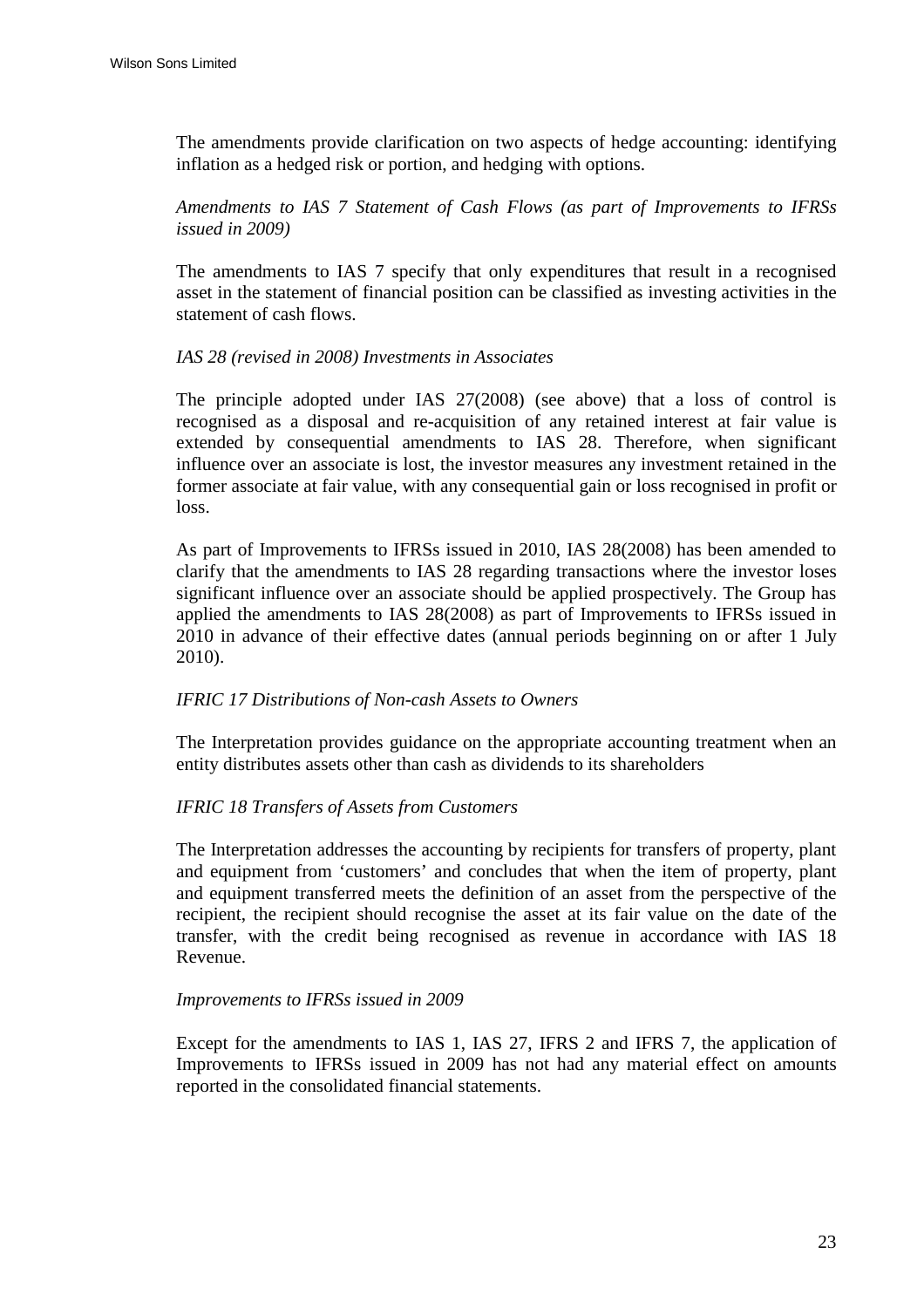#### 2. New and revised Standards and Interpretations in issue not yet adopted

The Group has not applied the following new and revised IFRSs that have been issued but are not yet effective:

| Amendments to IFRS 1        | Limited Exemption from Comparative IFRS 7 Disclosures for<br>First-time Adopters <sup>1</sup>  |  |  |  |  |  |  |  |
|-----------------------------|------------------------------------------------------------------------------------------------|--|--|--|--|--|--|--|
| Amendments to IFRS 1        | Replacement of "fixed dates" for certain exceptions with "the<br>date of transition to $IFRS2$ |  |  |  |  |  |  |  |
| Amendments to IFRS 1        | Additional Exemption for Entities Ceasing to Suffer from<br>Severe Hyperinflation <sup>2</sup> |  |  |  |  |  |  |  |
| Amendments to IFRS 7        | Disclosures – Transfers of Financial Assets <sup>2</sup>                                       |  |  |  |  |  |  |  |
| IFRS 9 (as amended in 2010) | Financial Instruments <sup>3</sup>                                                             |  |  |  |  |  |  |  |
| IAS 24 (revised in 2009)    | Related Party Disclosures <sup>4</sup>                                                         |  |  |  |  |  |  |  |
| Amendments to IAS 32        | Classification of Right Issues <sup>5</sup>                                                    |  |  |  |  |  |  |  |
| Amendments to IAS 12        | Income taxes - Limited scope amendment (Recovery of<br>Underlying Assets) <sup>6</sup>         |  |  |  |  |  |  |  |
| Amendments to IFRIC 14      | Prepayments of a Minimum Funding Requirement <sup>4</sup>                                      |  |  |  |  |  |  |  |
| <b>IFRIC 19</b>             | Extinguishment Financial Liabilities with Equity Instruments <sup>1</sup>                      |  |  |  |  |  |  |  |

Improvements to IFRSs issued in 2010 (except for the amendments to IFRS 3 (2008), IFRS 7, IAS 1and IAS 28 described earlier in section 2.1)7

1 Effective for annual periods beginning on or after 1 July 2010

2 Effective for annual periods beginning on or after 1 July 2011

3 Effective for annual periods beginning on or after 1 January 2013

4 Effective for annual periods beginning on or after 1 January 2011

5 Effective for annual periods beginning on or after 1 February 2010

6 Effective for annual periods beginning on or after 1 January 2012

7 Effective for annual periods beginning on or after 1 July 2010 and 1 January 2011, as appropriate

*IFRS 9 Financial Instruments* 

IFRS 9 Financial Instruments issued in November 2009 and amended in October 2010 introduces new requirements for the classification and measurement of financial assets and financial liabilities and for derecognition.

- IFRS 9 requires all recognised financial assets that are within the scope of IAS 39 Financial Instruments: Recognition and Measurement to be subsequently measured at amortised cost or fair value. Specifically, debt investments that are held within a business model whose objective is to collect the contractual cash flows, and that have contractual cash flows that are solely payments of principal and interest on the principal outstanding are generally measured at amortised cost at the end of subsequent accounting periods. All other debt investments and equity investments are measured at their fair values at the end of subsequent accounting periods.
- The most significant effect of IFRS 9 regarding the classification and measurement of financial liabilities relates to the accounting for changes in fair value of a financial liability (designated as at fair value through profit or loss) attributable to changes in the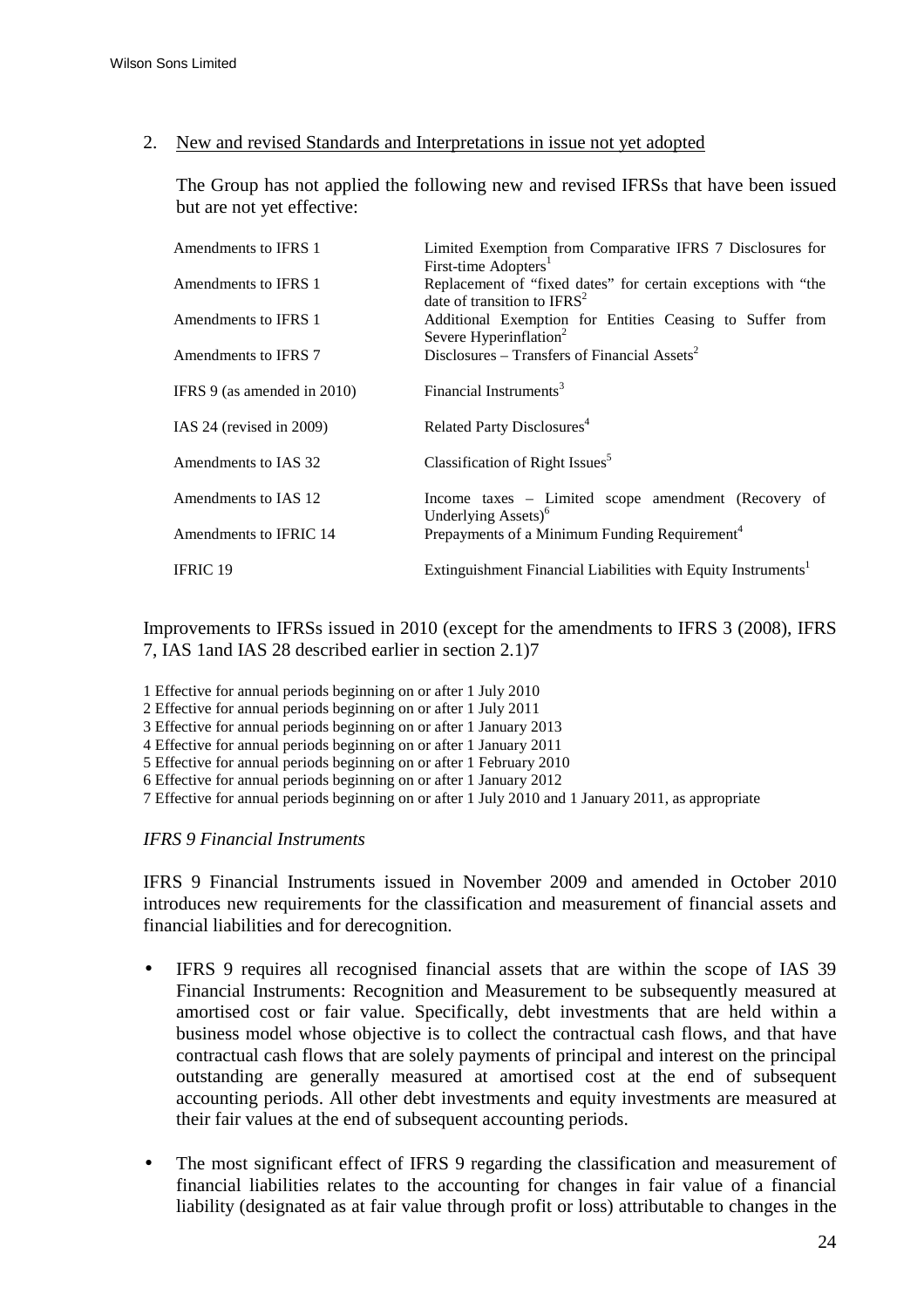credit risk of that liability. Specifically, under IFRS 9, for financial liabilities that are designated as at fair value through profit or loss, the amount of change in the fair value of the financial liability that is attributable to changes in the credit risk of that liability is recognised in other comprehensive income, unless the recognition of the effects of changes in the liability's credit risk in other comprehensive income would create or enlarge an accounting mismatch in profit or loss. Changes in fair value attributable to a financial liability's credit risk are not subsequently reclassified to profit or loss. Previously, under IAS 39, the entire amount of the change in the fair value of the financial liability designated as at fair value through profit or loss was recognised in profit or loss.

IFRS 9 is effective for annual periods beginning on or after 1 January 2013, with earlier application permitted.

*IAS 24 Related Party Disclosures (as revised in 2009) modifies the definition of a related party and simplifies disclosures for government-related entities.* 

The disclosure exemptions introduced in IAS 24 (as revised in 2009) do not affect the Group because the Group is not a government-related entity. However, disclosures regarding related party transactions and balances in these consolidated financial statements may be affected when the revised version of the Standard is applied in future accounting periods because some counterparties that did not previously meet the definition of a related party may come within the scope of the Standard.

*Amendments to IAS 32 Financial Instruments: Presentation regarding Classification of Rights Issues* 

The amendments to IAS 32 titled Classification of Rights Issues address the classification of certain rights issues denominated in a foreign currency as either an equity instrument or as a financial liability. To date, the Group has not entered into any arrangements that would fall within the scope of the amendments. However, if the Group does enter into any rights issues within the scope of the amendments in future accounting periods, the amendments to IAS 32 will have an impact on the classification of those rights issues.

# *IFRIC 19 Extinguishing Financial Liabilities with Equity Instruments*

IFRIC 19 provides guidance regarding the accounting for the extinguishment of a financial liability by the issue of equity instruments. To date, the Group has not entered into transactions of this nature. However, if the Group does enter into any such transactions in the future, IFRIC 19 will affect the required accounting. In particular, under IFRIC 19, equity instruments issued under such arrangements will be measured at their fair value, and any difference between the carrying amount of the financial liability extinguished and the fair value of equity instruments issued will be recognised in profit or loss.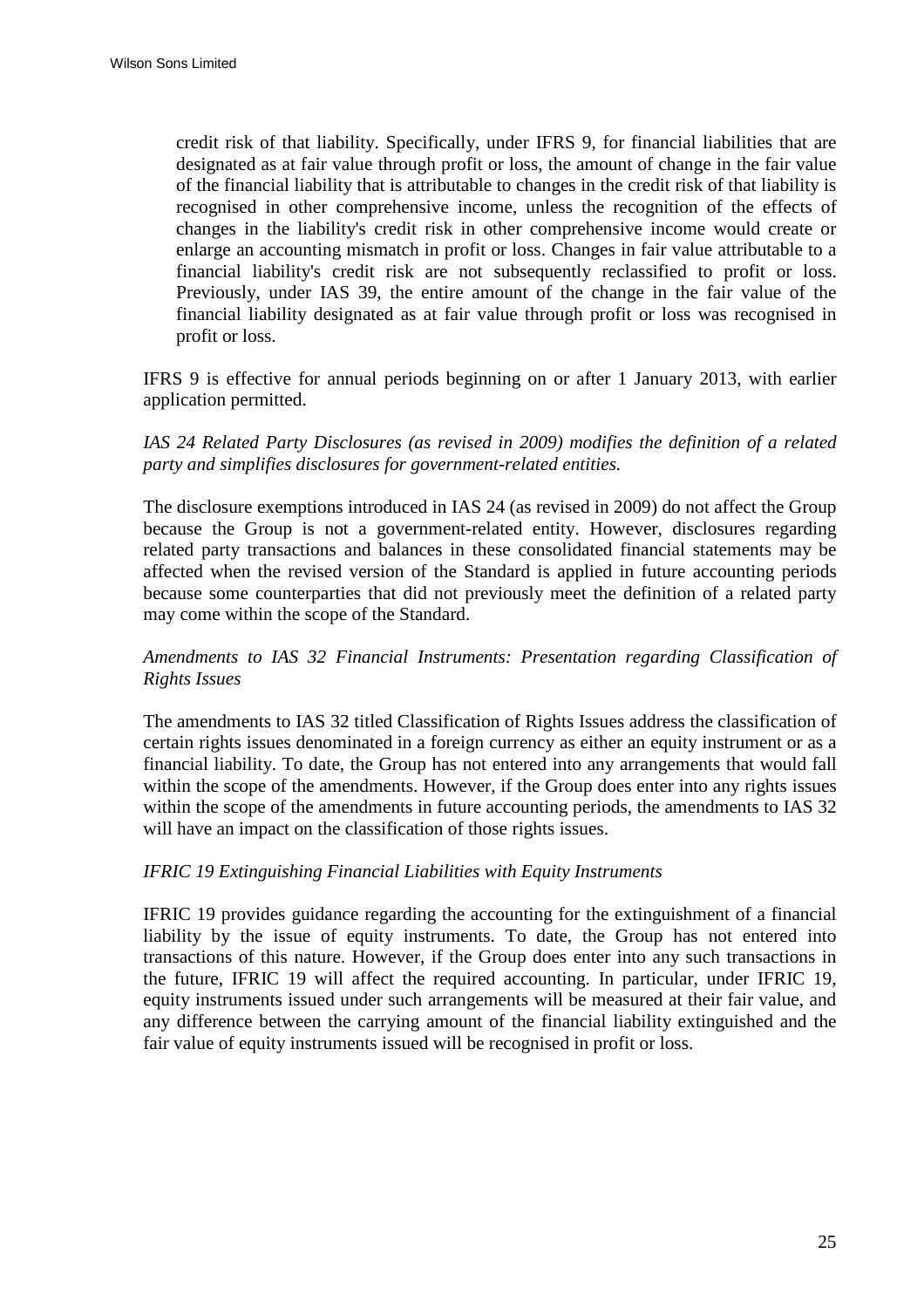# 3. SEGMENT INFORMATION

#### Adoption of IFRS 8 Operating Segments

The Group has adopted IFRS 8 Operating Segments as from 1 January 2009. IFRS 8 requires operating segments to be identified on the basis of internal reports about components of the Group that are regularly reviewed by the chief operating decision maker in order to allocate resources to the segments and to assess their performance. In contrast, the predecessor Standard (IAS 14 Segment Reporting) required an entity to identify two sets of segments (business and geographical), using a risks and returns approach, with the entity's "system of internal financial reporting to key management personnel" serving only as the starting point for the identification of such segments.

#### Reportable segments

For management purposes, the Group is currently organized into six reportable segments: towage, port terminals, ship agency, offshore, logistics and shipyards. These divisions are reported to the Group's chief operating decision maker for the purposes of resources allocation and assessment of segment performance.

Segment information relating to these businesses is presented below:

|                                                                                     |                             |                             |                        |                             | 2010                       |                           |                                      |                            |                                  |
|-------------------------------------------------------------------------------------|-----------------------------|-----------------------------|------------------------|-----------------------------|----------------------------|---------------------------|--------------------------------------|----------------------------|----------------------------------|
|                                                                                     | Towage<br>US\$              | Port<br>terminals<br>US\$   | Ship<br>agency<br>US\$ | Offshore<br>US\$            | Logistics<br>US\$          | Shipyard<br>US\$          | Non<br>segment<br>activities<br>US\$ | US\$                       | Elimination Consolidated<br>US\$ |
| Revenue                                                                             | 156,179                     | 228,001                     | 17.620                 | 28.034                      | 102,448                    | 115.913                   |                                      | (72, 644)                  | 575.551                          |
| Operating profit<br>Finance costs<br>Operating profit adjusted by finance cost      | 39,967<br>(3,997)<br>35,970 | 62.746<br>(1,730)<br>61,016 | 640<br>(9)<br>631      | 6,504<br>(3,125)<br>3,379   | 6,041<br>(2,885)<br>3.156  | 16.761<br>(71)<br>16.690  | (43,366)<br>(43, 366)                | (10, 807)<br>3<br>(10.804) | 78,486<br>(11, 814)<br>66,672    |
| Investment income<br>Capital gain in joint venture transaction<br>Profit before tax |                             |                             |                        |                             |                            |                           |                                      |                            | 13,940<br>20,407<br>101,019      |
| Other information<br>Capital expenditures<br>Depreciation and amortization          | (36.180)<br>(13, 479)       | (52.657)<br>(13, 536)       | (727)<br>(173)         | (39.183)<br>(6,614)         | (28.714)<br>(7.090)        | (7.215)<br>(134)          | (2,063)<br>(1, 895)                  | $\overline{\phantom{a}}$   | (166, 739)<br>(42, 921)          |
| <b>Balance Sheet</b><br>Segment assets<br>Segment liabilities                       | 203,479<br>(113, 419)       | 295,008<br>(118,798)        | 7,405<br>(6,686)       | 156,040<br>(133,041)        | 79,496<br>(61, 947)        | 81,928<br>(33, 428)       | 115,413<br>(6, 408)                  |                            | 938,769<br>(473, 727)            |
|                                                                                     |                             |                             |                        |                             | 2009                       |                           |                                      |                            |                                  |
|                                                                                     | Towage<br>US\$              | Port<br>terminals<br>US\$   | Ship<br>agency<br>US\$ | Offshore<br>US\$            | Logistics<br>US\$          | Shipyard<br>US\$          | Non<br>segment<br>activities<br>US\$ | US\$                       | Elimination Consolidated<br>US\$ |
| Revenue                                                                             | 145,707                     | 175.408                     | 15,204                 | 38,144                      | 75,788                     | 110,445                   | 212                                  | (83,020)                   | 477,888                          |
| Operating profit<br>Finance costs<br>Operating profit adjusted by finance cost      | 52,050<br>(3,418)<br>48,632 | 46.562<br>(553)<br>46,009   | 2.171<br>(92)<br>2,079 | 13,711<br>(2,903)<br>10,808 | 3,311<br>(1, 333)<br>1,978 | 22,226<br>(124)<br>22,102 | (31,276)<br>(1,132)<br>(32, 408)     | (12, 455)<br>(12, 455)     | 96,300<br>(9, 555)<br>86,745     |
| Investment income<br>Profit before tax                                              |                             |                             |                        |                             |                            |                           |                                      |                            | 34,343<br>121,088                |
| Other information<br>Capital expenditures<br>Depreciation and amortization          | (67, 877)<br>(9,261)        | (31,978)<br>(11, 721)       | (169)<br>(162)         | (33, 331)<br>(5.478)        | (14, 944)<br>(3.742)       | (1,254)<br>(99)           | (1.602)                              | $\overline{\phantom{a}}$   | (149, 553)<br>(32.065)           |
| <b>Balance Sheet</b><br>Segment assets<br>Segment liabilities                       | 168,156                     | 227,992                     | 5,027                  | 129,500                     | 43,451                     | 83,811                    | 150,250                              |                            | 808,187                          |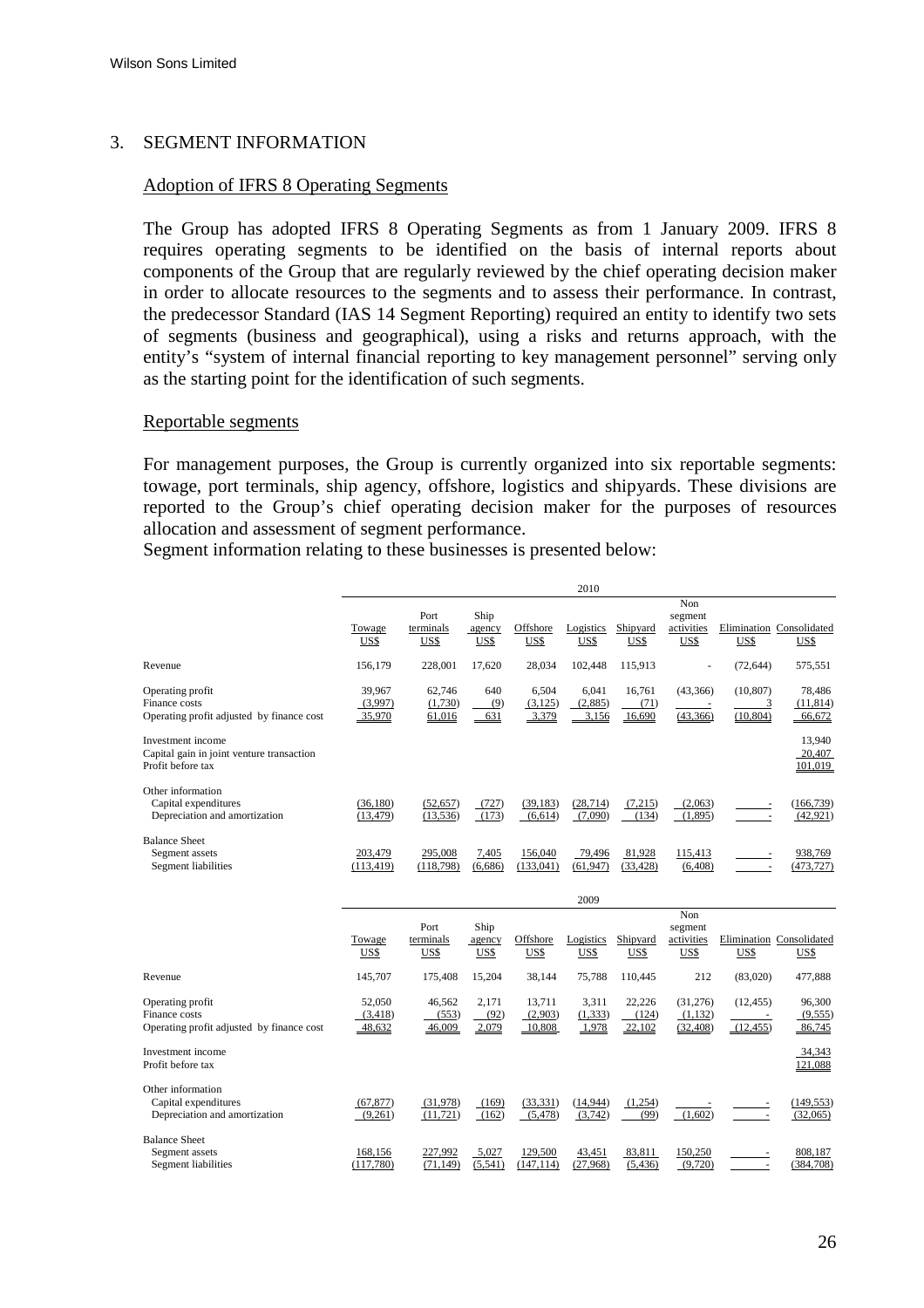|                                                                                     |                             |                               |                         |                                  | 2010                       |                           |                                     |                           |                                 |
|-------------------------------------------------------------------------------------|-----------------------------|-------------------------------|-------------------------|----------------------------------|----------------------------|---------------------------|-------------------------------------|---------------------------|---------------------------------|
|                                                                                     | Towage<br>R\$               | Port<br>terminals<br>R\$      | Ship<br>agency<br>R\$   | Offshore<br>R\$                  | Logistics<br>R\$           | Shipyard<br>R\$           | Non<br>segment<br>activities<br>R\$ | R\$                       | Elimination Consolidated<br>R\$ |
| Revenue                                                                             | 260.225                     | 379,895                       | 29.358                  | 46.710                           | 170.699                    | 193.134                   |                                     | (121, 039)                | 958,982                         |
| Operating profit<br>Finance costs<br>Operating profit adjusted by finance cost      | 66,592<br>(6,659)<br>59,933 | 104,546<br>(2,883)<br>101,663 | 1,066<br>(15)<br>1,051  | 10,837<br>(5,207)<br>5,630       | 10,066<br>(4,807)<br>5,259 | 27,927<br>(118)<br>27,809 | (72, 254)<br>(72, 254)              | (18,007)<br>5<br>(18,002) | 130,773<br>(19,684)<br>111,089  |
| Investment income<br>Capital gain in joint venture transaction<br>Profit before tax |                             |                               |                         |                                  |                            |                           |                                     |                           | 23.227<br>34,002<br>168,318     |
| Other information<br>Capital expenditures<br>Depreciation and amortization          | (60.284)<br>(22, 460)       | (87, 737)<br>(22, 554)        | (1.211)<br>(288)        | (65, 287)<br>(11,020)            | (47, 843)<br>(11, 813)     | (12.022)<br>(223)         | (3, 437)<br>(3,157)                 | ÷                         | (277.821)<br>(71, 515)          |
| <b>Balance Sheet</b><br>Segment assets<br>Segment liabilities                       | 339,038<br>(188, 978)       | 491,542<br>(197.941)          | 12,338<br>(11, 140)     | 259,994<br>(221, 673)            | 132,456<br>(103, 216)      | 136,508<br>(55,698)       | 192,301<br>(10,677)                 | ÷,<br>÷,                  | 1,564,177<br>(789, 323)         |
|                                                                                     |                             |                               |                         |                                  | 2009                       |                           |                                     |                           |                                 |
|                                                                                     | Towage<br>R\$               | Port<br>terminals<br>R\$      | Ship<br>agency<br>R\$   | Offshore<br>R\$                  | Logistics<br>R\$           | Shipyard<br>R\$           | Non<br>segment<br>activities<br>R\$ | R\$                       | Elimination Consolidated<br>R\$ |
| Revenue                                                                             | 253,705                     | 305,420                       | 26.473                  | 66,416                           | 131,962                    | 192,306                   | 370                                 | (144, 554)                | 832,098                         |
| Operating profit<br>Finance costs<br>Operating profit adjusted by finance cost      | 90.629<br>(5,951)<br>84,678 | 81,074<br>(963)<br>80.111     | 3,780<br>(160)<br>3.620 | 23,874<br>(5,055)<br>18.819      | 5,765<br>(2,321)<br>3.444  | 38,699<br>(217)<br>38.482 | (54, 458)<br>(1,970)<br>(56, 428)   | (21,686)<br>(21.686)      | 167,677<br>(16, 637)<br>151.040 |
| Investment income<br>Profit before tax                                              |                             |                               |                         |                                  |                            |                           |                                     |                           | 59,798<br>210,838               |
| Other information<br>Capital expenditures<br>Depreciation and amortization          | (118, 187)<br>(16, 125)     | (55,680)<br>(20, 409)         | (294)<br>(282)          | (58,036)<br>(9,538)              | (26,020)<br>(6,516)        | (2,185)<br>(172)          | (2,790)                             | ä,                        | (260, 402)<br>(55, 832)         |
| <b>Balance Sheet</b><br>Segment assets<br>Segment liabilities                       | 292.793<br>(205.080)        | 396,979<br>(123, 885)         | 8,753                   | 225,485<br>$(9,648)$ $(256,155)$ | 75.657<br>(48, 698)        | 145,933<br>(9, 462)       | 261.615<br>(16, 925)                | ٠<br>÷,                   | 1.407.215<br>(669, 853)         |

Financial expenses and respective liabilities were allocated to reporting segments where interest arises from loans is related to finance of the acquisition, or the construction of fixed assets in that segment.

Financial income arising from bank balances held in Brazilian operating segments, including foreign exchange variation on such balances, were not allocated to the business segments as cash management is performed centrally by the corporate function. Administrative expenses are presented as unallocated.

#### Geographical information

The Group's operations are mainly located in Brazil. The Group earns income on Cash and Cash Equivalents invested in Bermuda and in Brazil, and incurs expenses on its activities in the latter country.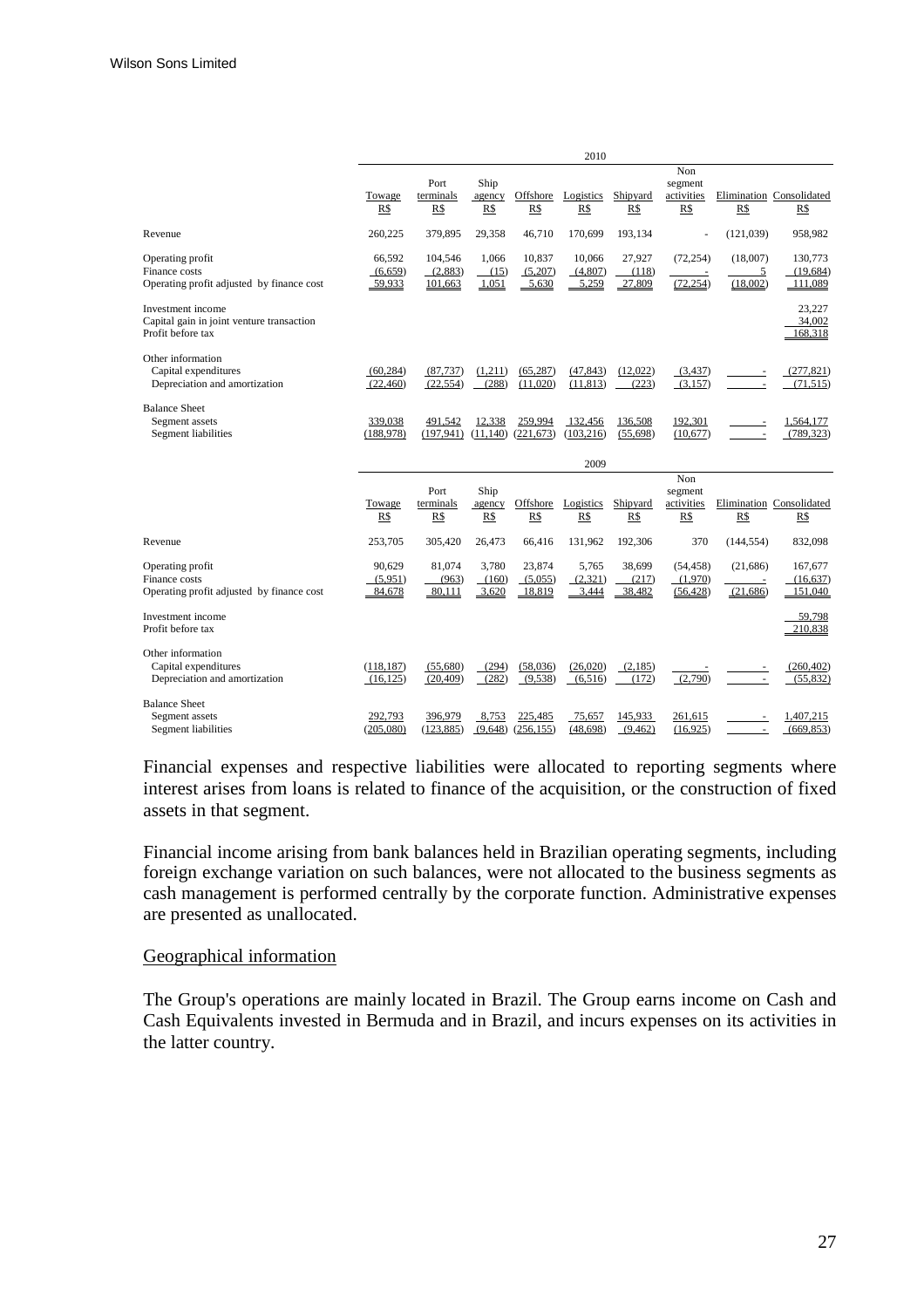# 4. REVENUE

The following is an analysis of the Group's revenue for the year from continuing operations (excluding investment revenue – see Note 7).

|                                     | 2010<br>US\$ | 2009<br>US\$ | 2010<br>$R\$ | 2009<br>R\$ |
|-------------------------------------|--------------|--------------|--------------|-------------|
| Sales of services                   | 536.258      | 455.801      | 893.511      | 793,641     |
| Revenue from construction contracts | 39.293       | 22.087       | 65.471       | 38.457      |
| Total                               | 575.551      | 477.888      | 958.982      | 832.098     |

# 5. EMPLOYEE BENEFITS EXPENSE

|                                    | 2010    | 2009    | 2010    | 2009       |
|------------------------------------|---------|---------|---------|------------|
|                                    | US\$    | US\$    | $R\$    | <u>R\$</u> |
| Salaries and benefits              | 146,301 | 111,759 | 243,766 | 194,594    |
| Social securities and charges      | 38,376  | 27,318  | 63,942  | 47,566     |
| Pension costs                      | 855     | 585     | 1.425   | 1.019      |
| Long term incentive plan (Note 20) | 13.204  | 9.424   | 22,001  | 16,409     |
| Total                              | 198,736 | 149,086 | 331,134 | 259,588    |

Pension costs are for defined contribution retirement benefit schemes for all qualifying employees of the Group's Brazilian business. Group contributions to the scheme are at rates specified in the rules of the plan. The assets of the scheme are held separately from those of the Group in funds under the control of independent managers.

# 6. OTHER OPERATING EXPENSES

|                                 | 2010    | 2009    | 2010    | 2009    |
|---------------------------------|---------|---------|---------|---------|
|                                 | US\$    | US\$    | R\$     | R\$     |
| Service cost                    | 64,365  | 54,233  | 107,245 | 94,430  |
| Rent of tugs                    | 26,243  | 25,830  | 43,726  | 44,975  |
| Freight                         | 19,954  | 20,619  | 33,247  | 35,902  |
| Other rentals                   | 24.448  | 17.765  | 40,735  | 30,932  |
| Energy, water and communication | 14,773  | 12,246  | 24,616  | 21,323  |
| Container movement              | 12,307  | 10,394  | 20,506  | 18,098  |
| Insurance                       | 7,328   | 5,618   | 12,210  | 9,782   |
| Maintenance                     | 4,189   | 5,088   | 6,979   | 8,859   |
| Allowance for doubtful debts    | (375)   | (1,569) | (625)   | (2,731) |
| Other expenses                  | 15,044  | 1,113   | 25,066  | 1,938   |
| Total                           | 188,276 | 151,337 | 313,705 | 263,508 |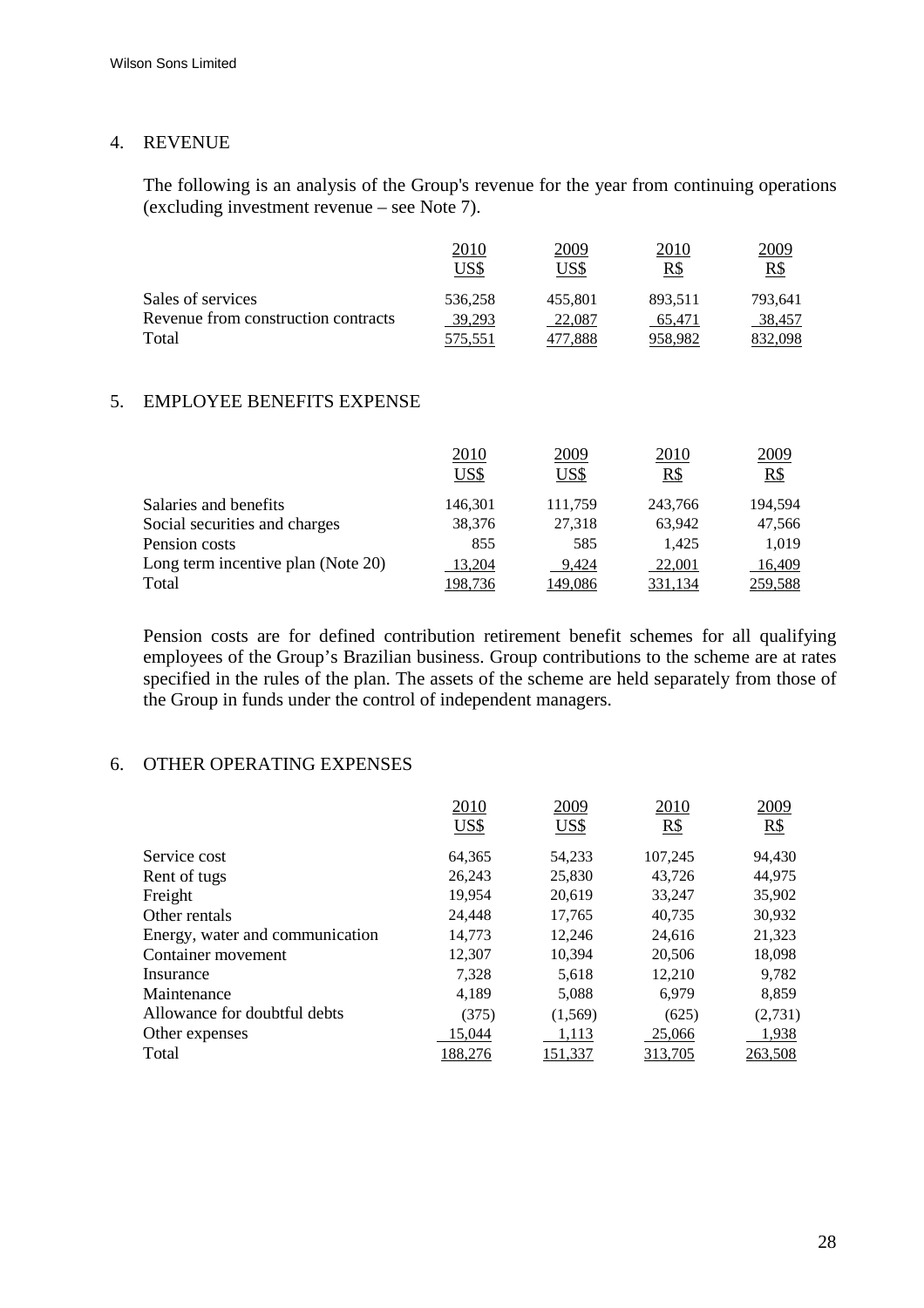# 7. INVESTMENT INCOME AND FINANCE COSTS

|                                              | <b>2010</b> | <u>2009</u> | <u>2010</u> | <u>2009</u> |
|----------------------------------------------|-------------|-------------|-------------|-------------|
|                                              | US\$        | US\$        | R\$         | $R\$        |
|                                              |             |             |             |             |
| Interest on investments                      | 8,467       | 6,874       | 14,107      | 11,969      |
| Exchange gain on investments                 | 3,794       | 24,031      | 6,322       | 41,843      |
| Other interest income                        | 1,679       | 3,438       | 2,798       | 5,986       |
| Total investment income                      | 13,940      | 34,343      | 23,227      | 59,798      |
|                                              |             |             |             |             |
| Interest on bank loans and overdrafts        | (9, 557)    | (7, 724)    | (15,924)    | (13, 449)   |
| Exchange gain on loans                       | 227         | 2.098       | 378         | 3,653       |
| Interest on obligations under finance leases | (1, 848)    | (1,254)     | (3,079)     | (2,183)     |
| Total borrowing costs                        | (11, 178)   | (6,880)     | (18,625)    | (11, 979)   |
| Other interest                               | (636)       | (2,675)     | (1,059)     | (4,658)     |
| Total finance costs                          | (11.814)    | (9, 555)    | (19.684     | (16, 637)   |

# 8. INCOME TAX

Income tax recognized in profit or loss:

| Current                     | <u>2010</u><br>US\$ | 2009<br>US\$ | <u>2010</u><br>$R\$ | 2009<br>$R\$  |
|-----------------------------|---------------------|--------------|---------------------|---------------|
| <b>Brazilian taxation</b>   |                     |              |                     |               |
| Income tax                  | 22,709              | 31,402       | 37,838              | 54,677        |
| Social contribution         | 8,480               | 12,022       | 14,130              | 20,933        |
| Total Brazilian current tax | 31,189              | 43,424       | 51,968              | 75,610        |
| Deferred tax                |                     |              |                     |               |
| Total deferred tax          | (675)               | 12,320       | (1,125)             | (21, 452)     |
| Total income tax            | 30,514              | 31,104       | 50,843              | <u>54,158</u> |

Brazilian income tax is calculated at 25% of the taxable profit for the period. Brazilian social contribution tax is calculated at 9% of the taxable profit for the period.

The charge for the period is reconciled to the profit per the income statement as follows:

|                                              | <u>2010</u> | 2009      | <u>2010</u> | <u> 2009</u> |
|----------------------------------------------|-------------|-----------|-------------|--------------|
|                                              | US\$        | US\$      | R\$         | R\$          |
| Profit before tax                            | 101,019     | 121,088   | 168,318     | 210,837      |
| Tax at the standard Brazilian tax rate (34%) | 34,347      | 41,170    | 57,228      | 71,685       |
| Effect of exchange difference on non-        |             |           |             |              |
| monetary <i>items</i>                        | (13,295)    | (28, 550) | (22, 152)   | (49, 711)    |
| Reversal of exchange variation on loans in   |             |           |             |              |
| <b>US Dollar</b>                             | 3,941       | 16.540    | 6,566       | 28,800       |
| Effect of different tax rates in other       |             |           |             |              |
| jurisdictions                                | 5.409       | 2.844     | 9.012       | 4,953        |
| <b>Others</b>                                | 112         | (900)     | 189         | (1,569)      |
| Income tax expense                           | 30.514      | 31.104    | 50,843      | 54,158       |
| Effective rate for the period                | 30%         | 26%       |             | 26%          |

The tax rate used for the 2010 and 2009 reconciliations above is the corporate tax rate of 34% payable by entities in Brazil under tax law in that jurisdiction.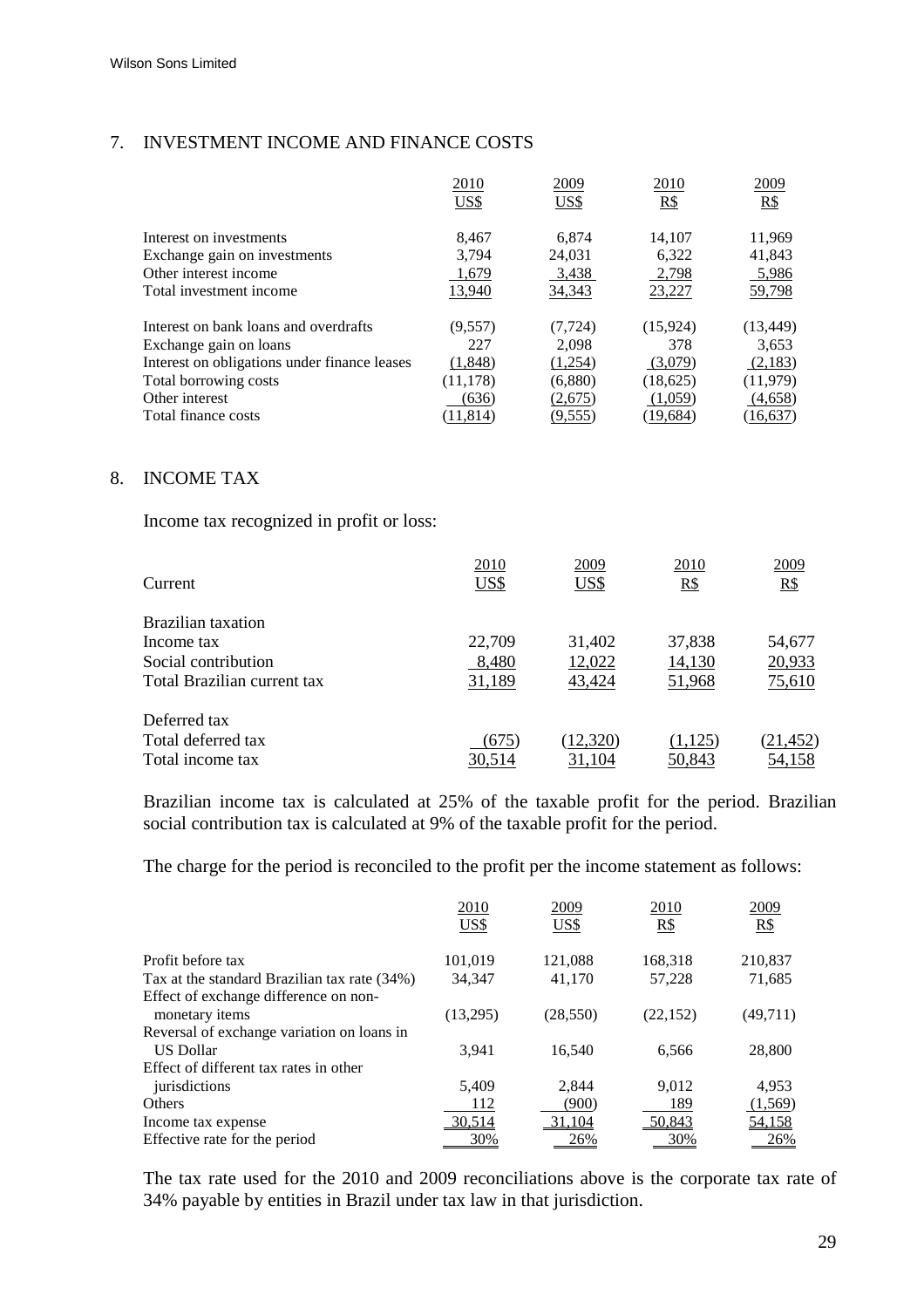# 9. GOODWILL

|                                         | 2010<br>US\$ | 2009<br>US\$ | 2010<br>$R\$ | 2009<br>R\$ |
|-----------------------------------------|--------------|--------------|--------------|-------------|
| Cost and carrying amount attributed to: |              |              |              |             |
| <b>Tecon Rio Grande</b>                 | 13,132       | 13,132       | 21,881       | 22,865      |
| <b>Tecon Salvador</b>                   | 2,480        | 2,480        | 4,132        | 4,319       |
| Total                                   |              | 15.612       | 26.013       | 184         |

For the purposes of testing goodwill for impairment loss, the Group prepares cash flow forecasts for the relevant cash generating unit (Tecon Rio Grande and Tecon Salvador) derived from the most recent financial budget for the next year and extrapolates cash flows for the remaining life of the concession based on an estimated annual growth of between 8% and 10% for Tecon Rio Grande and 7% and 10% for Tecon Salvador. This rate does not exceed the average long-term historical growth rate for the relevant market. After testing goodwill as mentioned above, no impairment losses were recognized for the periods presented.

#### 10. OTHER INTANGIBLE ASSETS

|                                | <u>US\$</u> | $R\$    |
|--------------------------------|-------------|---------|
| Cost                           |             |         |
| At January 1, 2009             | 3,238       | 7,567   |
| <b>Exchange differences</b>    | 824         | 1,435   |
| Translation adjustment to Real |             | (1,929) |
| At December 31, 2009           | 4,062       | 7,073   |
| <b>Additions</b>               | 14,546      | 24,236  |
| <b>Exchange differences</b>    | 606         | 1,009   |
| Translation adjustment to Real |             | (304)   |
| At December 31, 2010           | 19,214      | 32,014  |
| Amortization                   |             |         |
| At January 1, 2009             | 1,439       | 3,363   |
| Charge for the year            | 149         | 259     |
| <b>Exchange differences</b>    | 235         | 409     |
| Translation adjustment to Real |             | (857)   |
| At December 31, 2009           | 1,823       | 3,174   |
| Charge for the year            | 488         | 813     |
| <b>Exchange differences</b>    | 62          | 103     |
| Translation adjustment to Real |             | (136)   |
| At December 31, 2010           | 2,373       | 3,954   |
| Carrying amount                |             |         |
| December 31, 2010              | 16,841      | 28,060  |
| December 31, 2009              | 2,239       | 3,899   |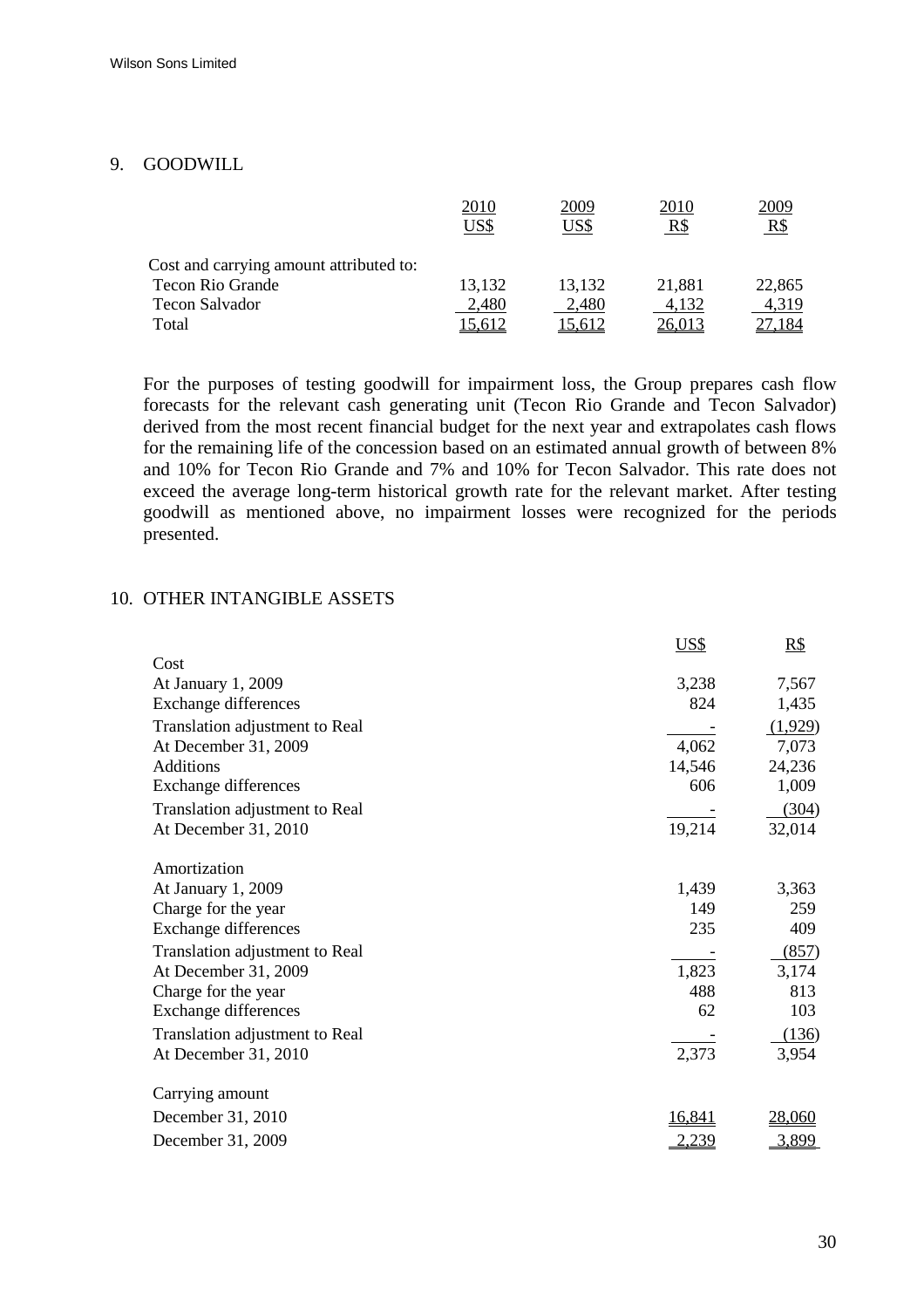Intangible assets arose from (i) the acquisition of the concession of the container and heavy cargo terminal in Salvador (Tecon Salvador) in 2000; (ii) the purchase of the remaining 50% of the concession rights for EADI Santo Andre (bonded warehouse); and (iii) for the Ponta Norte expansion (Tecon Salvador) in 2010.

Tecon Salvador signed on September 2, 2010, an amendment to the lease agreement with Companhia das Docas do Estado da Bahia (CODEBA). This additive term, is for the expansion of the area known as Ponta Norte, in the Salvador Port, adjacent to TECON Salvador. An initial installment of US\$14.5 million (R\$24.2 million) was paid as a downpayment and a monthly price calculated on the leased area and a new price for container handling and general cargo, which are consistent with the original lease.

Intangible assets are amortized over the remaining terms of the concessions at the time of acquisition which, for Tecon Salvador is 25 years, for EADI Santo Andre is 10 years and for Ponta Norte is 15 years.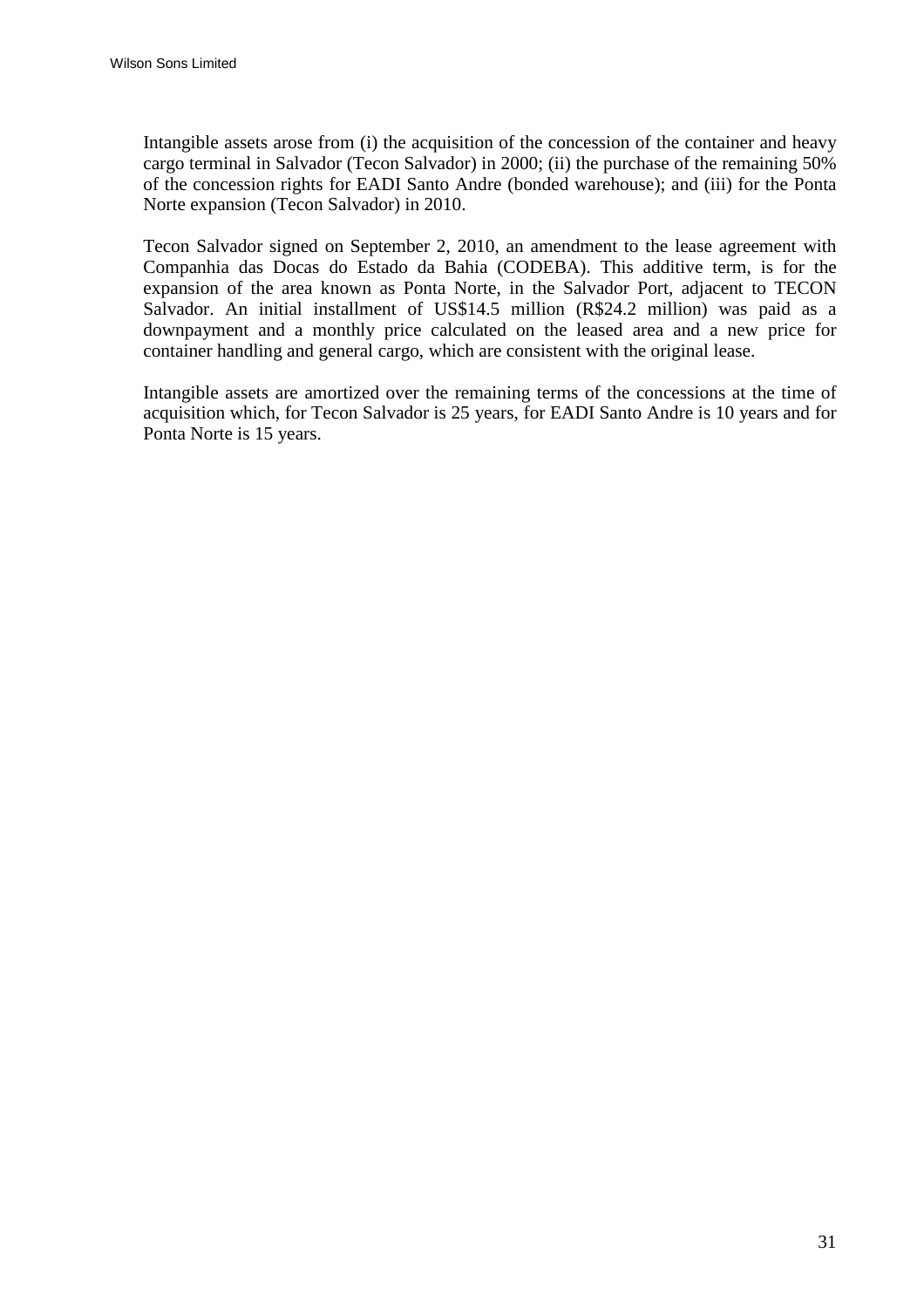# 11. PROPERTY, PLANT AND EQUIPMENT

|                                 | Land and<br><b>Buildings</b> | Floating<br>Craft | Vehicles,<br>plant and<br>equipment | Assets under<br>construction | Total       |
|---------------------------------|------------------------------|-------------------|-------------------------------------|------------------------------|-------------|
|                                 | US\$                         | US\$              | US\$                                | US\$                         | <b>US\$</b> |
| Cost or valuation               |                              |                   |                                     |                              |             |
| At January 1, 2009              | 86,709                       | 228,200           | 101,666                             | 19,651                       | 436,226     |
| <b>Additions</b>                | 23,265                       | 3,737             | 27,172                              | 95,379                       | 149,553     |
| Transfers                       |                              | 52,653            |                                     | (52, 653)                    |             |
| <b>Exchange differences</b>     | 8,700                        |                   | 14,032                              |                              | 22,732      |
| Disposals                       | (6,230)                      | (472)             | (584)                               |                              | (7,286)     |
| At December 31, 2009            | 112,444                      | 284,118           | 142,286                             | 62,377                       | 601,225     |
| <b>Additions</b>                | 30,959                       | 6,908             | 64,175                              | 64,697                       | 166,739     |
| <b>Transfers</b>                |                              | 98,429            |                                     | (98, 429)                    |             |
| <b>Exchange differences</b>     | 2,112                        |                   | 4,701                               |                              | 6,813       |
| Disposals                       | (485)                        | (574)             | (3,151)                             |                              | (4,210)     |
| Net assets transferred to Joint |                              |                   |                                     |                              |             |
| Venture transaction             | (13)                         | (8,606)           | (1,097)                             | (4,586)                      | (14,302)    |
| At December 31, 2010            | 145,017                      | 380,275           | 206,914                             | 24,059                       | 756,265     |
| Accumulated depreciation        |                              |                   |                                     |                              |             |
| At January 1, 2009              | 21,655                       | 73,770            | 35,779                              |                              | 131,204     |
| Charge for the year             | 5,112                        | 14,523            | 12,281                              |                              | 31,916      |
| <b>Exchange differences</b>     | 1,572                        |                   | 4,561                               |                              | 6,133       |
| Disposals                       | (6,157)                      | (165)             | (584)                               |                              | (6,906)     |
| At December 31, 2009            | 22,182                       | 88,128            | 52,037                              |                              | 162,347     |
| Charge for the year             | 5,695                        | 19,806            | 16,932                              |                              | 42,433      |
| <b>Exchange differences</b>     | 432                          |                   | 1,780                               |                              | 2,212       |
| Disposals                       | (397)                        | (122)             | (3, 124)                            |                              | (3,643)     |
| Net assets transferred to Joint |                              |                   |                                     |                              |             |
| Venture transaction             | (4)                          | (7,639)           | (273)                               |                              | (7,916)     |
| At December 31, 2010            | 27,908                       | 100,173           | 67,352                              |                              | 195,433     |
| December 31, 2010               | 117,109                      | 280,102           | 139,562                             | 24,059                       | 560,832     |
| December 31, 2009               | 90,262                       | 195,990           | 90,249                              | 62,377                       | 438,878     |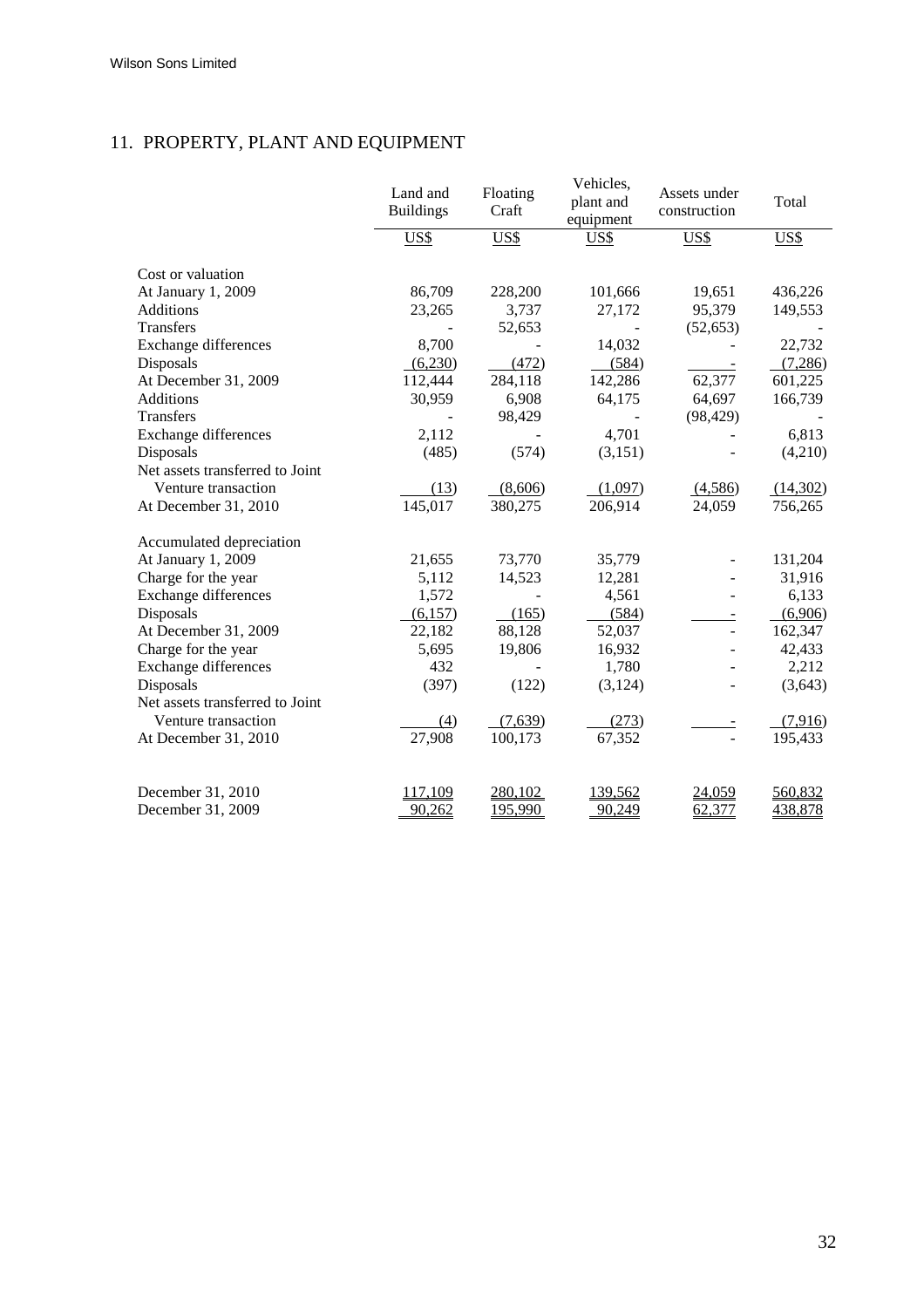|                                         | Land and<br><b>Buildings</b> | Floating  | Vehicles, plant<br>and equipment | assets under<br>construction | Total     |
|-----------------------------------------|------------------------------|-----------|----------------------------------|------------------------------|-----------|
|                                         | R\$                          | R\$       | $R\$                             | R\$                          | R\$       |
| Cost or valuation                       |                              |           |                                  |                              |           |
| At January 1, 2009                      | 202,639                      | 533,303   | 237,593                          | 45,924                       | 1,019,459 |
| Additions                               | 40,509                       | 6,507     | 47,312                           | 166,074                      | 260,402   |
| Transfers                               |                              | 91,679    | $\blacksquare$                   | (91, 679)                    |           |
| <b>Exchange differences</b>             | 15,149                       |           | 24,433                           |                              | 39,582    |
| Disposals                               | (10, 848)                    | (822)     | (1,017)                          |                              | (12, 687) |
| Translation adjustment to Real          | (51,662)                     | (135,961) | (60, 573)                        | (11,707)                     | (259,903) |
| At December 31, 2009                    | 195,787                      | 494,706   | 247,748                          | 108,612                      | 1,046,853 |
| <b>Additions</b>                        | 51,584                       | 11,510    | 106,928                          | 107,799                      | 277,821   |
| Transfers                               |                              | 164,003   |                                  | (164,003)                    |           |
| <b>Exchange differences</b>             | 3,520                        |           | 7,833                            |                              | 11,353    |
| Disposals                               | (808)                        | (956)     | (5,251)                          |                              | (7,015)   |
| Net assets transferred to Joint Venture |                              |           |                                  |                              |           |
| transaction                             | (22)                         | (14, 340) | (1,829)                          | (7,641)                      | (23, 832) |
| Translation adjustment to Real          | (8, 434)                     | (21,308)  | (10,669)                         | (4,681)                      | (45,092)  |
| At December 31, 2010                    | 241,627                      | 633,615   | 344,760                          | 40,086                       | 1,260,088 |
| Accumulated depreciation                |                              |           |                                  |                              |           |
| At January 1, 2009                      | 50,607                       | 172,400   | 83,616                           |                              | 306,623   |
| Charge for the year                     | 8,901                        | 25,287    | 21,384                           |                              | 55,572    |
| <b>Exchange differences</b>             | 2,737                        |           | 7,942                            |                              | 10,679    |
| Disposals                               | (10, 721)                    | (287)     | (1,017)                          | $\overline{a}$               | (12,025)  |
| Translation adjustment to Real          | (12,901)                     | (43,951)  | (21, 318)                        | $\equiv$                     | (78, 170) |
| At December 31, 2009                    | 38,623                       | 153,449   | 90,607                           | $\overline{a}$               | 282,679   |
| Charge for the year                     | 9,488                        | 33,002    | 28,212                           |                              | 70,702    |
| <b>Exchange differences</b>             | 720                          |           | 2,967                            |                              | 3,687     |
| Disposals                               | (661)                        | (203)     | (5,206)                          |                              | (6,070)   |
| Net assets transferred to Joint Venture |                              |           |                                  |                              |           |
| transaction                             | (6)                          | (12,728)  | (455)                            | $\blacksquare$               | (13, 189) |
| Translation adjustment to Real          | (1,664)                      | (6,612)   | (3,903)                          | $\overline{a}$               | (12, 179) |
| At December 31, 2010                    | 46,500                       | 166,908   | 112,222                          |                              | 325,630   |
| December 31, 2010                       | 195,127                      | 466,707   | 232,538                          | 40,086                       | 934,458   |
| December 31, 2009                       | 157,164                      | 341,257   | 157,141                          | 108,612                      | 764,174   |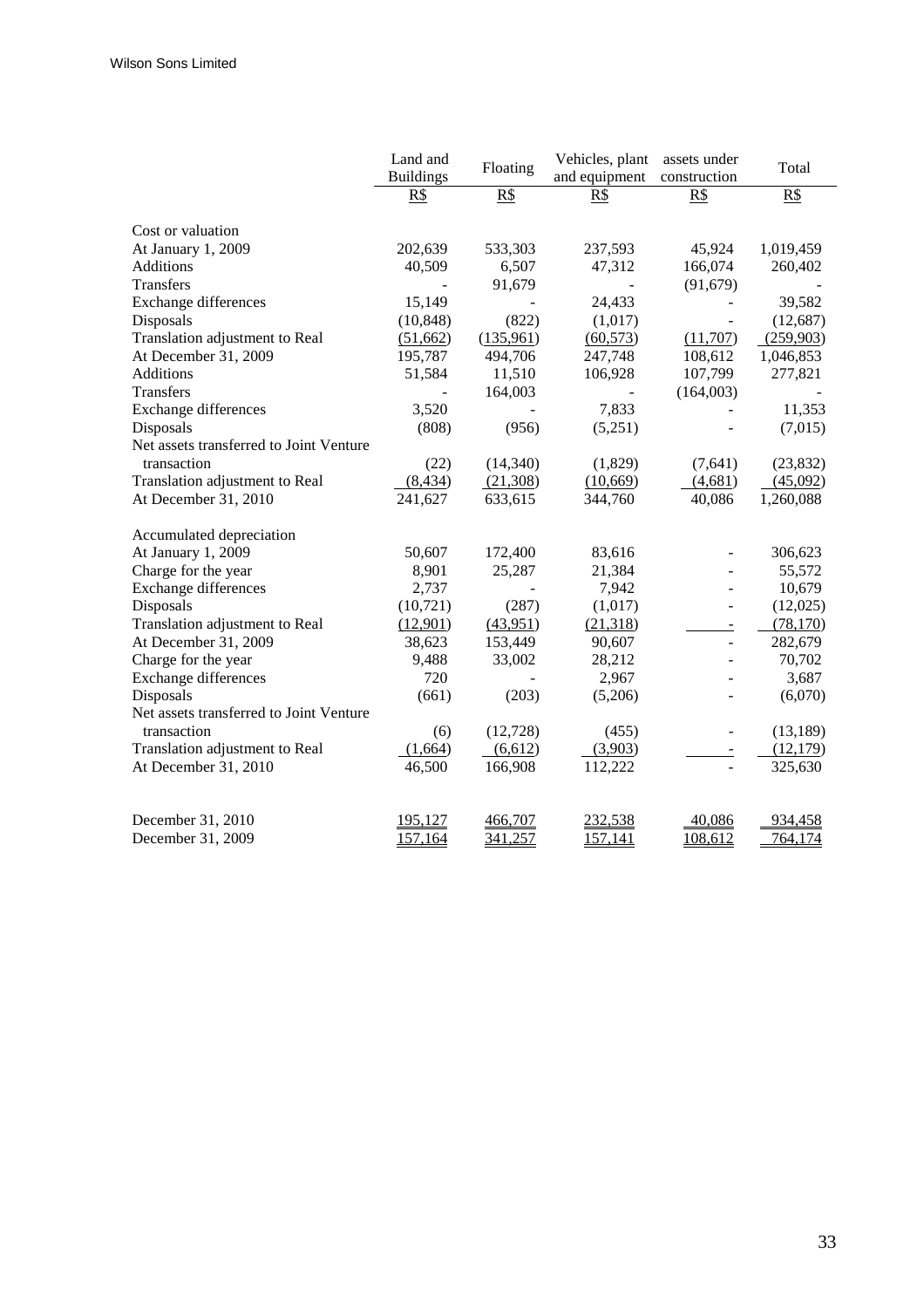The cost amount of the Group's vehicles, plant and equipment includes an amount of US\$24.9 million (R\$41.5 million) (2009: US\$23.0 million (R\$40.0 million)) in respect of assets held under finance leases.

Land and buildings with a net book value of US\$370 (R\$616) (2009: US\$385 (R\$670)) and tugs with a net book value of US\$2,587 (R\$4,310) (2009: US\$2,794 (R\$4,865)) have been given in guarantee of various lawsuits.

The Group has pledged assets having a carrying amount of approximately US\$317.1 million (R\$528.4 million) (2009: US\$235.4 million (R\$409.9 million)) to secure loans granted to the Group.

The amount of capitalized interest in 2010 is US\$1,889 (R\$3,147) (2009: US\$728 (R\$1,268)), at an average interest rate of 3.83% (2009: 3.42%).

On December 31 2010, the Group had contractual commitments to suppliers for the acquisition and construction of property, plant and equipment amounting to US\$116.4 million (R\$194.0 million) (2009: US\$23.7 million (R\$41.2 million)). The amount mainly refers to the expansion of Tecon Salvador and Tecon Rio Grande and to the construction of the Guarujá II shipyard.

When the Company entered the Joint Venture with Magallanes Navegação Brasileira the property, plant and equipment was reduced by US\$16.8 million (R\$28.1 million), equivalent to the portion of the net assets transferred to the partner on setting up the joint venture.

# 12. INVENTORIES

|     |                                                       | 2010<br>US\$    | 2009<br>US\$     | <u>2010</u><br>R\$ | 2009<br><u>R\$</u> |
|-----|-------------------------------------------------------|-----------------|------------------|--------------------|--------------------|
|     | Operating materials<br>Raw materials for construction | 11,024          | 9,758            | 18,368             | 16,991             |
|     | contracts (external customers)<br>Total               | 9,123<br>20,147 | 10,929<br>20,687 | 15,201<br>33,569   | 19,030<br>36,021   |
| 13. | <b>TRADE AND OTHER RECEIVABLES</b>                    |                 |                  |                    |                    |
|     |                                                       | 2010<br>US\$    | 2009<br>US\$     | 2010<br>R\$        | 2009<br>R\$        |
|     | Accounts receivable for services rendered             | 65,240          | 49,948           | 108,703            | 86,971             |
|     | Allowance for doubtful debts                          | (1,320)         | (1,637)          | (2,200)            | (2,850)            |
|     | Income tax recoverable                                | 8,203           | 5,484            | 13,667             | 9,547              |
|     | Prepayments and recoverable taxes and                 |                 |                  |                    |                    |
|     | levies                                                | 62,838          | 51,704           | 104,701            | 90,027             |
|     | Total                                                 | 134,961         | 105,499          | 224,871            | 183,695            |
|     | Total current                                         | 128,561         | 105,499          | 214,206            | 183,695            |
|     | Total non-current                                     | 6,400           |                  | 10,665             |                    |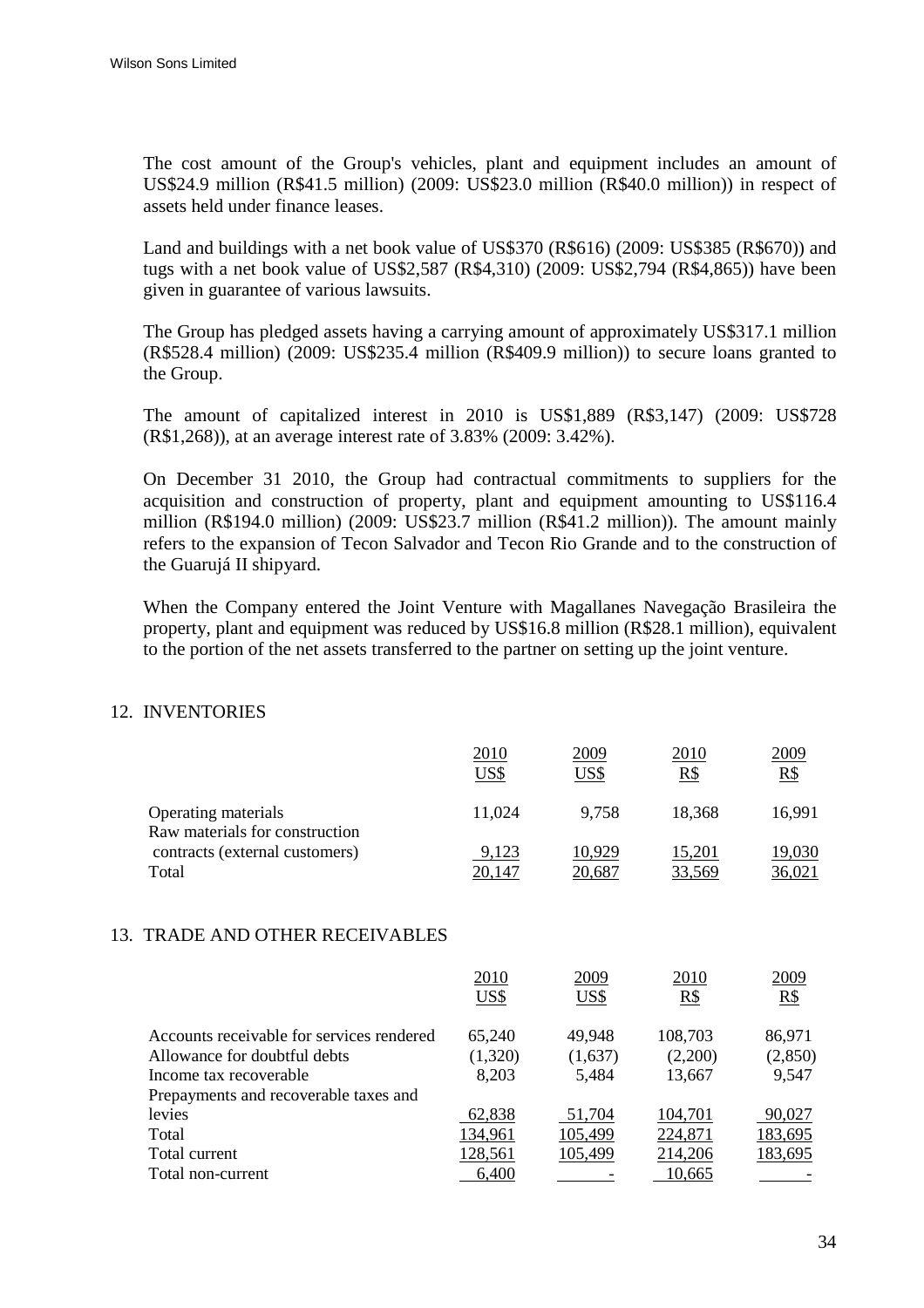Trade receivables disclosed are classified as financial assets measured at amortised cost.

Long term trade receivables refers to recoverable taxes with maturity dates of more than 365 days and mainly refers to PIS, COFINS, ISS and INSS. There is any impairment evidence for this asset.

The aging list of accounts receivable for services rendered is shown below as follows:

|                    | <u>2010</u><br>US\$ | 2009<br><b>US\$</b> | <u>2010</u><br>R\$ | 2009<br>$R\$ |
|--------------------|---------------------|---------------------|--------------------|--------------|
| Current            | 52,518              | 41,377              | 87,506             | 72,046       |
| Overdue by:        |                     |                     |                    |              |
| 01 to 30 days      | 7,351               | 5,051               | 12,248             | 8,796        |
| 31 to 90 days      | 3,442               | 1,440               | 5,735              | 2,508        |
| 91 to 180 days     | 609                 | 443                 | 1,014              | 771          |
| More than 180 days | 1,320               | 1,637               | 2,200              | 2,850        |
| Total              | 65,240              | 49,948              | 108,703            | 86,971       |

Allowances for doubtful debts are recognized decreasing the amount of accounts receivable and is established whenever a loss is detected, based on estimated irrecoverable amounts determined by reference to past default experience of the counterparty and on an analysis of the counterparty's current financial position. The Group has recognized an allowance for doubtful debts of 100% against all receivables over 180 days because historical experience has been that receivables that are past due beyond 180 days are not recoverable. Interest of 1 percent plus an average penalty of 2 percent is charged to customers on overdue accounts receivables balances.

Changes in allowance for doubtful debts are as follows:

|                                       | US\$    | R\$     |
|---------------------------------------|---------|---------|
| At January 1, 2009                    | 2,761   | 6,452   |
| Amounts written off during the period | (4,177) | (7,272) |
| Increase in allowance                 | 2,423   | 4,220   |
| Exchange difference                   | 630     | 1,096   |
| Translation adjustment to Real        |         | (1,646) |
| At December 31, 2009                  | 1,637   | 2,850   |
| Amounts written off during the period | (2,288) | (3,812) |
| Increase in allowance                 | 1,910   | 3,182   |
| Exchange difference                   | 61      | 103     |
| Translation adjustment to Real        |         | (123)   |
| At December 31, 2010                  | 1,320   | 2,200   |
|                                       |         |         |

Management believes that no additional accrual is required for the allowance for doubtful debts.

As a matter of routine, the Group reviews taxes and levies impacting its businesses with a view to ensuring that payments of such amounts are correctly made and that no amounts are paid unnecessarily. In this process, where it is confirmed that taxes and/or levies have been overpaid, the Group takes appropriate measures to recover such amounts.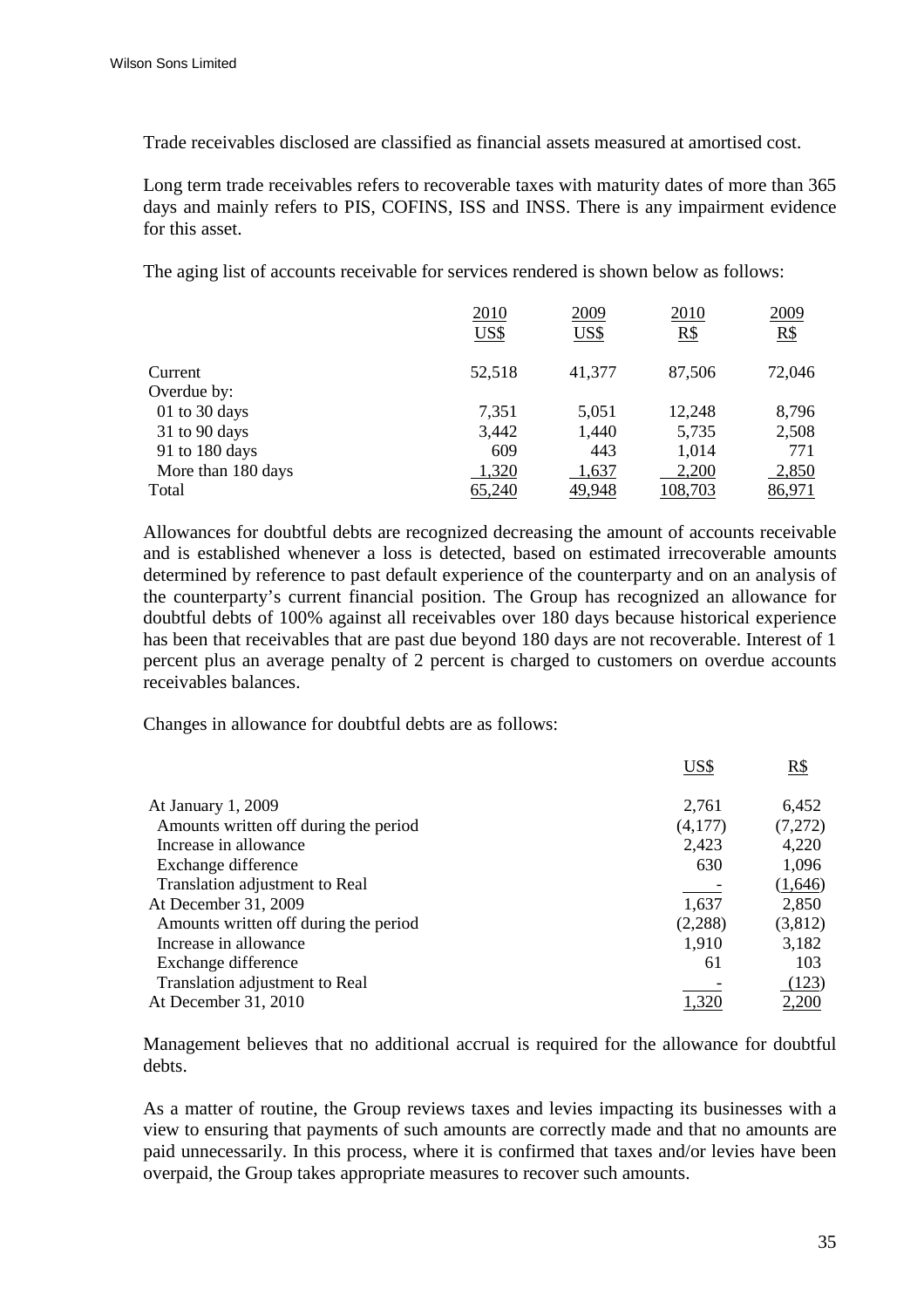In 2007, the Group received a response to a consultation to tax officials confirming the exemption of certain transactions to taxes which the Group had been paying through that date. This response permits the Group to recoup such amounts paid in the past provided that the Group takes certain measures to demonstrate that it has met the requirements of tax regulations for such recovery. The Group concluded this process at the end of 2009.

# 14. CASH AND CASH EQUIVALENTS AND SHORT TERM INVESTMENTS

#### Cash and cash equivalents

Cash and cash equivalents comprises cash on hands, bank accounts and short term investments that are highly liquid and readily convertible to known amounts of cash and which are subject to an insignificant risk of changes in value.

Cash and cash equivalents denominated in US Dollar represent principally investments in deposit certificates placed with major financial institutions. Cash and cash equivalents denominated in Real represent principally investments in deposit certificates and Brazilian treasurys (mainly LFT).

#### Short term investments

Short term investments comprises investments with maturity dates of more than 90 days but less than 365 days.

The breakdown of cash and cash equivalents and short term investments is as follows:

|                                                                                      | <u>2010</u><br>US\$ | 2009<br>US\$                | <u>2010</u><br>R\$ | <u>2009</u><br>R\$           |
|--------------------------------------------------------------------------------------|---------------------|-----------------------------|--------------------|------------------------------|
| Denominated in US Dollar:<br>Cash and cash equivalents                               | 32,403              | 83,255                      | 53,990             | 144,963                      |
| Short term investments<br>Total                                                      | 36,729<br>69,132    | 83,255                      | 61,198<br>115,188  | 144,963                      |
| Denominated in Real:<br>Cash and cash equivalents<br>Short term investments<br>Total | 85,769<br>85,769    | 94,881<br>11,116<br>105.997 | 142,908<br>142,908 | 165,207<br>19,355<br>184,562 |
| Total cash and cash equivalents<br>Total short term investments                      | 18,172              | 178.136                     | 196,898            | 310,170<br>9.355             |

#### Private investment fund

The Group has investments in a private investment fund called the Hydrus Fixed Income Private Credit Investment Fund that are consolidated in these financial statements. This private investment fund comprises deposit certificates and equivalent instruments, with final maturities ranging from January 2011 to May 2013 and for government bonds, with final maturities ranging from September 2012 to September 2015.

About 86.1% of the securities included in the portfolio of the Private Investment Fund have daily liquidity and are marked to fair value on a daily basis against current earnings. This private investment fund does not have significant financial obligations. Any financial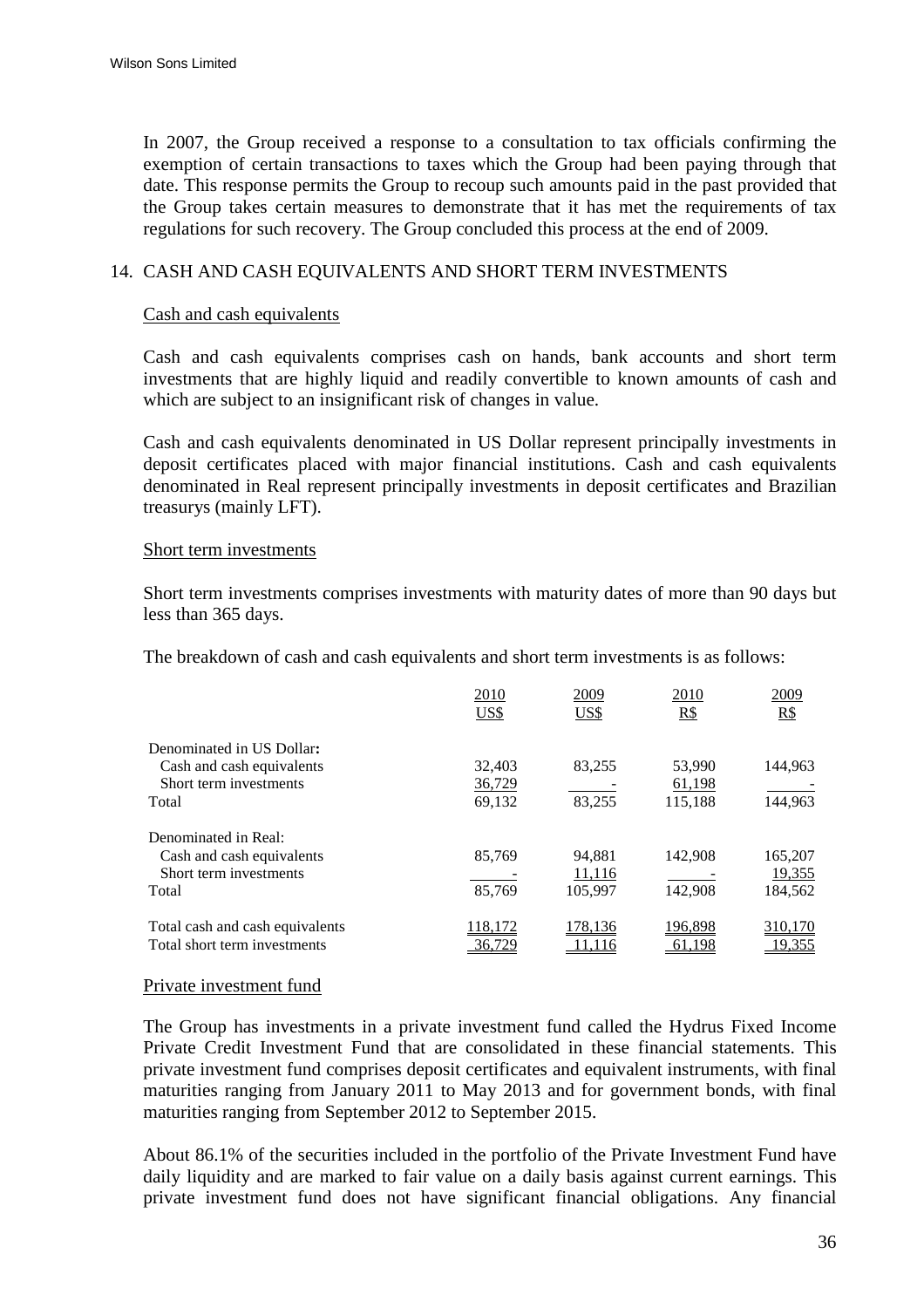obligations are limited to service fees to the asset management company employed to execute investment transactions, audit fees and other similar expenses.

# 15. BANK OVERDRAFTS AND LOANS

|                                        | Interest rate - %   | 2010<br>US\$ | 2009<br>US\$ | 2010<br>R\$    | 2009<br>R\$ |
|----------------------------------------|---------------------|--------------|--------------|----------------|-------------|
| Unsecured borrowings                   |                     |              |              |                |             |
| Bank overdrafts                        | 12.4-15.45% p.a.    | 6,479        | 227          | 10,795         | 395         |
| Total unsecured borrowings             |                     | 6,479        | 227          | 10,795         | 395         |
| Secured borrowings                     |                     |              |              |                |             |
| <b>BNDES - FINAME Real</b>             | 4.5% to 14% p.a.    | 26,789       | 5,089        | 44,636         | 8,861       |
| <b>BNDES - FMM linked to US Dollar</b> | 2.64% to 5% p.a.    | 198,192      | 230,563      | 330,228        | 401,456     |
| <b>Total BNDES</b>                     |                     | 224,981      | 235,652      | 374,864        | 410,317     |
| <b>IFC - US Dollar</b>                 | 2.99% to 8.49% p.a. | 9,813        | 14,080       | 16,350         | 24,516      |
| <b>IFC</b> linked to Real              | 14.09% p.a.         | 4,888        | 5,458        | 8,145          | 9,504       |
| <b>Total IFC</b>                       |                     | 14,701       | 19,538       | 24,495         | 34,020      |
| Eximbank - US Dollar                   | 2.43% p.a.          | 14,818       |              | 24,690         |             |
| Finimp - US Dollar                     | 2.12% - 2.27% p.a.  | 4,051        |              | 6,749          |             |
| BB – FMM linked to US Dollar           | $3.10\%$ p.a.       | 49,131       |              | 81,862         |             |
| Total secured borrowings               |                     | 307,682      | 255,190      | 512,660        | 444,337     |
| Total                                  |                     | 314,161      | 255,417      | <u>523,455</u> | 444,732     |

The breakdown of bank overdrafts and loans by maturity is as follows:

|                                         | US\$    | US\$    | R\$     | R\$     |
|-----------------------------------------|---------|---------|---------|---------|
| Within one year                         | 25,565  | 18,146  | 42.596  | 31,596  |
| In the second year                      | 26,194  | 20.545  | 43.644  | 35,773  |
| In the third to fifth years (including) | 82,187  | 60,166  | 136,941 | 104,761 |
| After five years                        | 180,215 | 156,560 | 300,274 | 272,602 |
| Total                                   | 314,161 | 255,417 | 523,455 | 444,732 |
| Total current                           | 25,565  | 18,146  | 42,596  | 31,596  |
| Total non-current                       | 288,596 | 237,271 | 480,859 | 413,136 |

The analysis of borrowings by currency is as follows:

|                                        |                           | Real<br>linked to         |                           |                             |                            | Real<br>linked to        |                                              |                              |
|----------------------------------------|---------------------------|---------------------------|---------------------------|-----------------------------|----------------------------|--------------------------|----------------------------------------------|------------------------------|
| December 31, 2010                      | Real<br>US\$              | <b>US Dollars</b><br>US\$ | <b>US Dollars</b><br>US\$ | Total<br><u>US\$</u>        | Real<br>R\$                | <b>US Dollars</b><br>R\$ | <b>US Dollars</b><br><u>R\$</u>              | Total<br>$R\$                |
| Bank overdrafts<br>Bank loans<br>Total | 6.479<br>31,677<br>38,156 | 247,323<br>247,323        | 28,682<br>28,682          | 6.479<br>307,682<br>314,161 | 10.795<br>52,781<br>63,576 | 412,090<br>412,090       | $\overline{\phantom{0}}$<br>47,789<br>47,789 | 10.795<br>512,660<br>523,455 |
| December 31, 2009                      |                           |                           |                           |                             |                            |                          |                                              |                              |
| Bank overdrafts<br>Bank loans<br>Total | 227<br>10,547<br>10,774   | 230,563<br>230,563        | 14,080<br>14,080          | 227<br>255,190<br>255,417   | 395<br>18,365<br>18,760    | 401,456<br>401,456       | 24,516<br>24,516                             | 395<br>444,337<br>444,732    |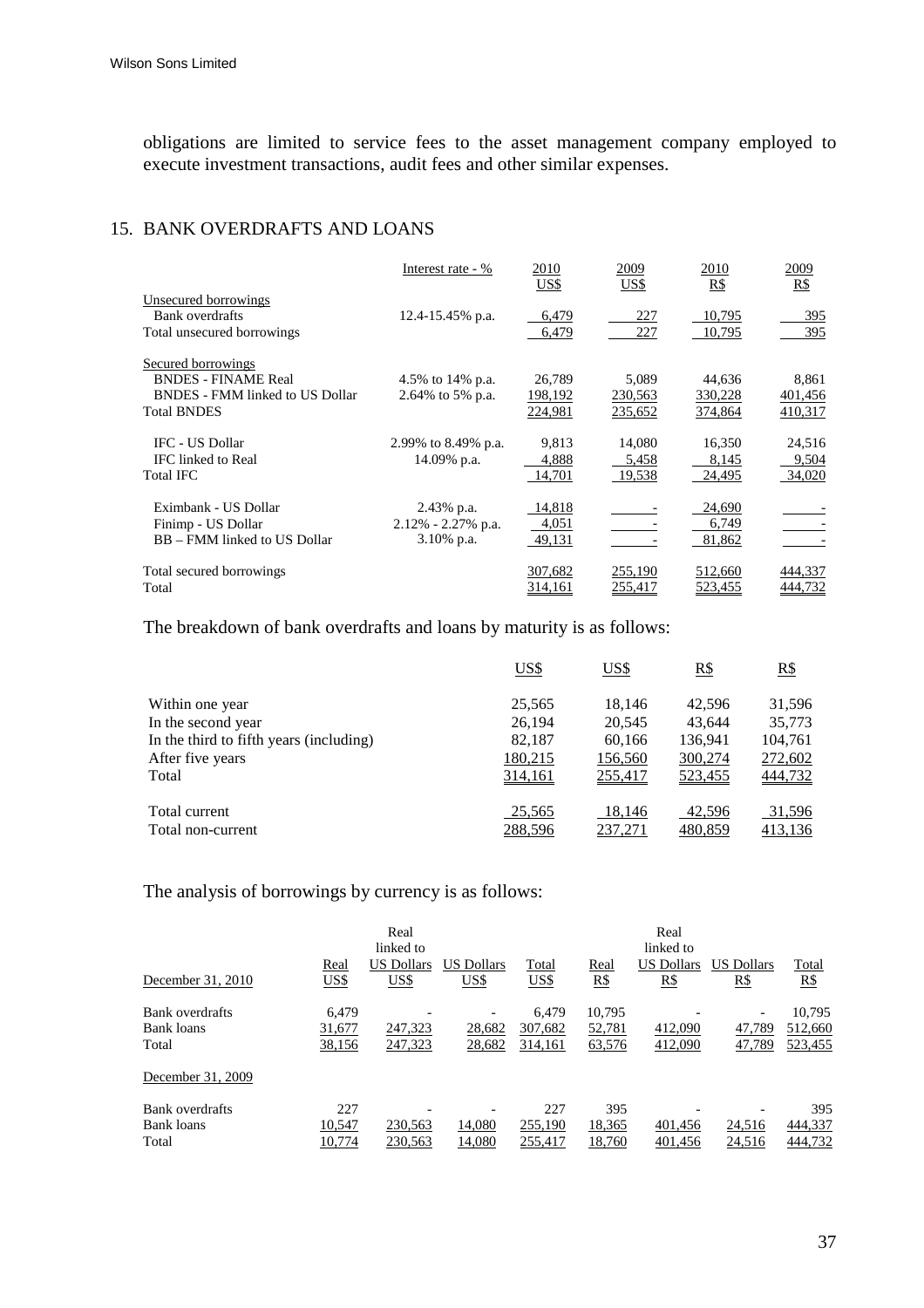The principal lenders of the Group are discussed as follows:

Brazilian Economic and Social Development Bank ("BNDES"), as an agent of Brazilian Merchant Maritime Fund ("FMM") finances tug boat and platform supply vessel construction, in the amount outstanding as of December 31, 2010 of US\$198.2 million (R\$330.2 million) (2009: US\$230.6 million (R\$401.5 million)). As of December 31, 2010 the BNDES's FINAME product mainly finances equipment for logistic operations, US\$26.8 million (R\$44.6 million) (2009: US\$5.1 million (R\$8.9 million)). The amounts outstanding at December 31, 2010 are repayable over periods varying up to 21 years. For the part linked to US Dollars the loans carry fixed interest rates between 2.64% and 5% per year, whereas for the loans denominated in Real, the interest rates are between 4.5% and 14% per year.

The Banco do Brasil ("BB"), as an agent of Brazilian Merchant Maritime Fund ("FMM") finances platform supply vessel's construction, in the amount outstanding as of December 31, 2010 of US\$49.1 million (R\$81.9 million). This liability was assumed when the Company entered the Joint Venture with Magallanes Navegação Brasileira. All contracts are in a grace period and will be amortized from January 2012 and are repayable over periods varying up to 18 years. These loans are denominated in the U.S. dollar and bear fixed interest rates of 3.1% per year.

The International Finance Corporation ("IFC") finances both port terminals – Tecon Rio Grande and Tecon Salvador. There are two loan agreements with this bank: one for Tecon Salvador and one for Tecon Rio Grande. The amounts outstanding at December 31, 2010 are repayable over periods varying up to 6 years. These loans are denominated partly in the US Dollar and partly in the Real. For the part linked to the US Dollar, one of the loans has an interest rate fixed at 8.49% per year, while the others bear interest at a variable rate of Libor (6 monthly) plus spread of between 2.5% to 3.5% per year, whereas for the part denominated in Real, the interest rate is fixed at 14.09% per year.

The Export-Import Bank of China ("Eximbank"), finances Tecon Rio Grande's equipment. The amount is US\$16.66 million, with initial outlay of US\$6.9 million in January 2010 and a second outlay of US\$7.8 million in October 2010. The outstanding amount is repayable over 10 years, including a grace period of 2 years. The amortization and interest payment are 6 monthly. The loan is denominated in US Dollars with a variable rate Libor (6 monthly). The spread is 1.7% per year and there is a payment for Bank Itaú BBA's guarantee of 2% per year.

The Banco Itaú BBA S.A. credit line, Finimp, finances Tecon Rio Grande's equipment. The amount is US\$4.0 million and is repayable up to 5 years, including a grace period of one year. The amortization and interest payment are 6 monthly. The loan is denominated in US Dollars with a variable rate (Libor – 6 month) and carries fixed interest rates of 1.63% per year. The local commission for Banco Itaú BBA S.A. is 1.75% per year.

Bank loans was reduced by US\$12 million (R\$20 million) due to the net assets transferred to the partner on setting up the joint venture.

# **Guarantees**

The loans from BNDES are secured by a pledge over the tug boats and supply vessels financed. Financing of three of the seven platform supply vessels is guarantee by receivables from the client Petrobras.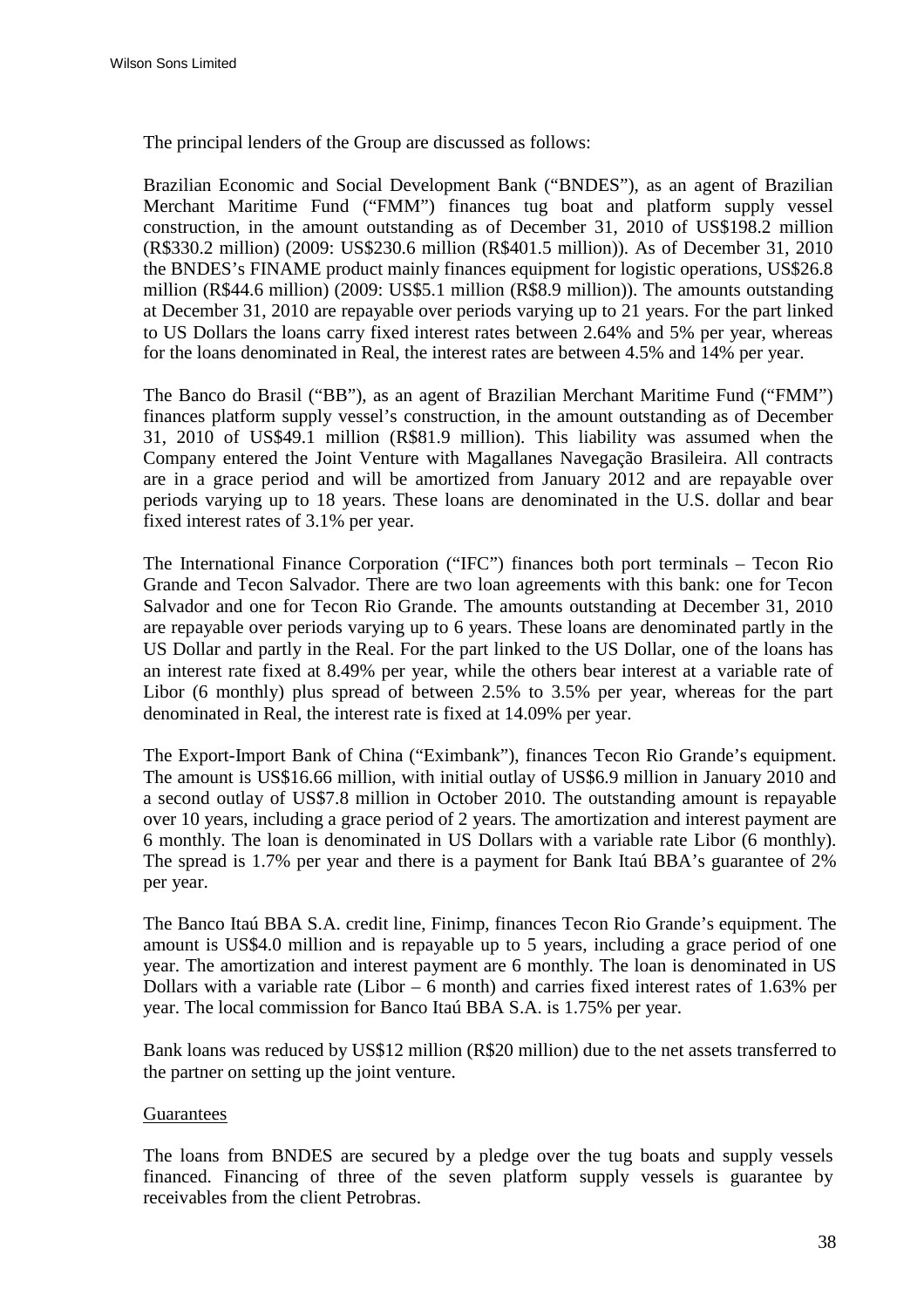The loans from BB are secured by a pledge over the supply vessels that are financed, by a "Standby Letter of Credit" and by fiduciary assignment of long-term contracts with Petrobras.

The loans from the IFC are secured by the Group's shares in Tecon Salvador and Tecon Rio Grande, the projects cash flows, and, in the case of Tecon Rio Grande, equipment and building.

The loan with "The Export-Import Bank of China" is secured by a "Standby Letter of Credit" issued for Tecon Rio Grande, with a financing bank as beneficiary.

As counter-guarantee for the operation, Tecon Rio Grande obtained a formal authorization of the IFC trustee to dispose the equipment funded by "The Export-Import Bank of China" to the bank Itau BBA.

# Undrawn borrowing facilities

At December 31, 2010, the Group had available US\$389.4 million of undrawn borrowing facilities. This value includes fifty percent of the loan agreements on September 28, 2010, as described below. For every disbursement there is a set of conditions precedent that should be fulfilled.

#### Loan agreements signed

On September 28, 2010, the Group signed a US\$ 670 million Financing Agreement. The Financing Agreement is between the joint venture Wilson, Sons Ultratug Offshore and BNDES as agent for the Fundo da Marinha Mercante (FMM). The 18 year financing includes a three year repayment grace period and is intended for the construction of 13 Offshore Support Vessels (OSV's), to be constructed in the Wilson, Sons' Shipyards. The 13 vessels are expected to be delivered between early 2011 and 2015 increasing the joint venture fleet to 24 vessels. Construction has already commenced on three of the vessels.

# Fair value

Management estimates the fair value of the Group's borrowings as follows:

| 2010<br><u>US\$</u> | 2009<br><u>US\$</u> | 2010<br>$R\$ | 2009<br>R\$ |
|---------------------|---------------------|--------------|-------------|
| 6,479               | 227                 | 10,794       | 395         |
|                     |                     |              |             |
| 224,981             | 235,652             | 374,864      | 410,317     |
| 15,096              | 20,160              | 25,152       | 35,103      |
| 14,818              |                     | 24,690       |             |
| 4,051               |                     | 6,749        |             |
| 49,131              |                     | 81,862       |             |
| 308,077             | 255,812             | 513,317      | 445,420     |
| 314,556             | 256,039             | 524,111      | 445,815     |
|                     |                     |              |             |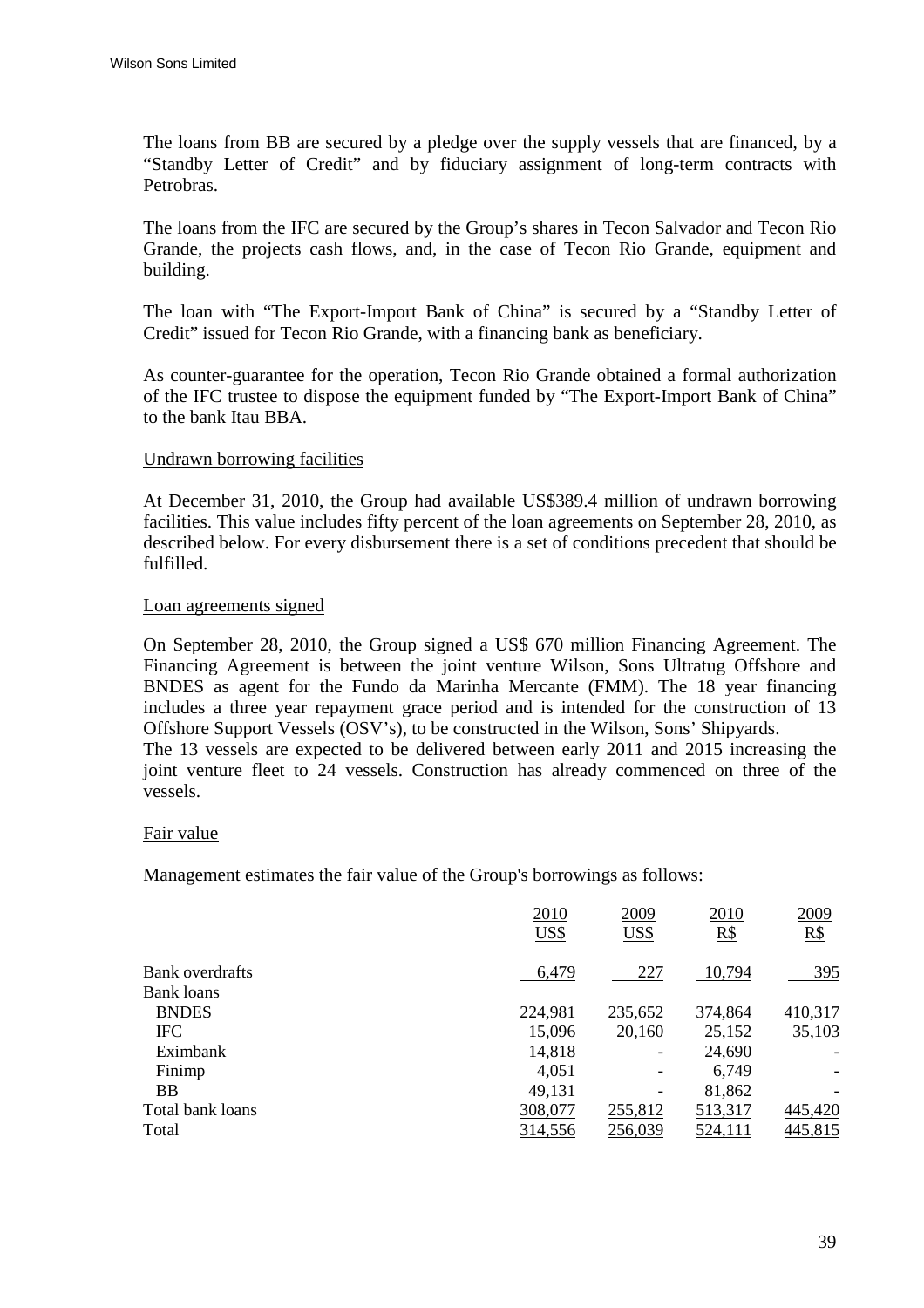#### Covenants

The subsidiaries Tecon Rio Grande and Tecon Salvador have specific restrictive clauses in their financing contracts with financial institutions related, basically, to the maintenance of liquidity ratios. At December 31, 2010, the Group is in compliance with all clauses of these contracts.

#### 16. DEFERRED TAX

The following are the major deferred tax assets and liabilities recognized by the Group during the current and prior reporting periods:

|                                            |                 | Exchange          |                   | Non-              |                   |
|--------------------------------------------|-----------------|-------------------|-------------------|-------------------|-------------------|
|                                            | Accelerated     | variance          | Timing            | monetary          |                   |
|                                            | depreciation    | on loans          | differences       | items             | <u>Total</u>      |
|                                            | <b>US\$</b>     | <u>US\$</u>       | <u>US\$</u>       | US\$              | <b>US\$</b>       |
| At January 1, 2009                         | (13,243)        | 1,906             | 10,618            | (4,024)           | (4,743)           |
| (Charge)/Credit to income                  | (8,351)         | (15, 156)         | 741               | 35,086            | 12,320            |
| <b>Exchange differences</b>                |                 | 3                 | 1,779             |                   | 1,782             |
| At December 31, 2009                       | (21, 594)       | (13,247)          | 13,138            | 31,062            | 9,359             |
| (Charge)/Credit to income                  | (5,869)         | (1,484)           | 1,415             | 6,613             | 675               |
| Deferred tax booked in disposed investment | 5,058           | 2,885             | 216               | (4,686)           | 3,473             |
| Exchange differences                       |                 | $\overline{35}$   | <u>308</u>        |                   | 343               |
| At December 31, 2010                       | (22, 405)       | (11, 811)         | 15.077            | 32,989            | 13,850            |
|                                            |                 |                   |                   |                   |                   |
|                                            |                 | Exchange          |                   | Non-              |                   |
|                                            | Accelerated     | variance          | Timing            | monetary          |                   |
|                                            | depreciation    | on loans          | differences       | items             | <b>Total</b>      |
|                                            | R\$             | $\underline{R\$}$ | $\underline{R\$}$ | $\underline{R\$}$ | $\underline{R\$}$ |
| At January 1, 2009                         | (30,949)        | <u>4,454</u>      | 24,815            | (9,404)           | (11,084)          |
| (Charge)/Credit to income                  | (14, 541)       | (26,390)          | 1,290             | 61,092            | 21,452            |
| <b>Exchange differences</b>                |                 | 5                 | 3,098             |                   | 3,102             |
| Translation adjustment to Real             | 7,891           | (1,135)           | (6,327)           | 2,397             | 2,826             |
| At December 31, 2009                       | <u>(37,599)</u> | (23,066)          | 22,876            | 54,085            | 16,296            |
| (Charge)/Credit to income                  | (9,779)         | (2, 473)          | 2,358             | 11,019            | 1,125             |
| Deferred tax booked in disposed investment | 8,427           | 4,806             | 359               | (7,808)           | 5,784             |
| Exchange differences                       |                 | 58                | 513               |                   | 571               |
| Translation adjustment to Real             | 1,619           | 995               | (983)             | (2,330)           | (699)             |
| At December 31, 2010                       | (37, 332)       | (19,680)          | 25,123            | 54,966            | 23,077            |

Certain tax assets and liabilities have been offset on an entity by entity basis. In the consolidated financial statements, a deferred tax asset of one entity in the Group cannot be offset against a deferred tax liability of another entity in the Group as there is no legally enforceable right to offset tax assets and liabilities between Group companies. After offset, deferred tax balances are presented in the balance sheet as follows:

|                          | <u> 2010</u> | 2009      | 2010       | <u> 2009</u> |
|--------------------------|--------------|-----------|------------|--------------|
|                          | US\$         | US\$      | <u>R\$</u> | $R\$         |
| Deferred tax liabilities | (15,073)     | (16, 140) | (25, 115)  | (28,102)     |
| Deferred tax assets      | 28.923       | 25,499    | 48,192     | 44,398       |
| Total                    | 13,850       | 9.359     |            | 6.296        |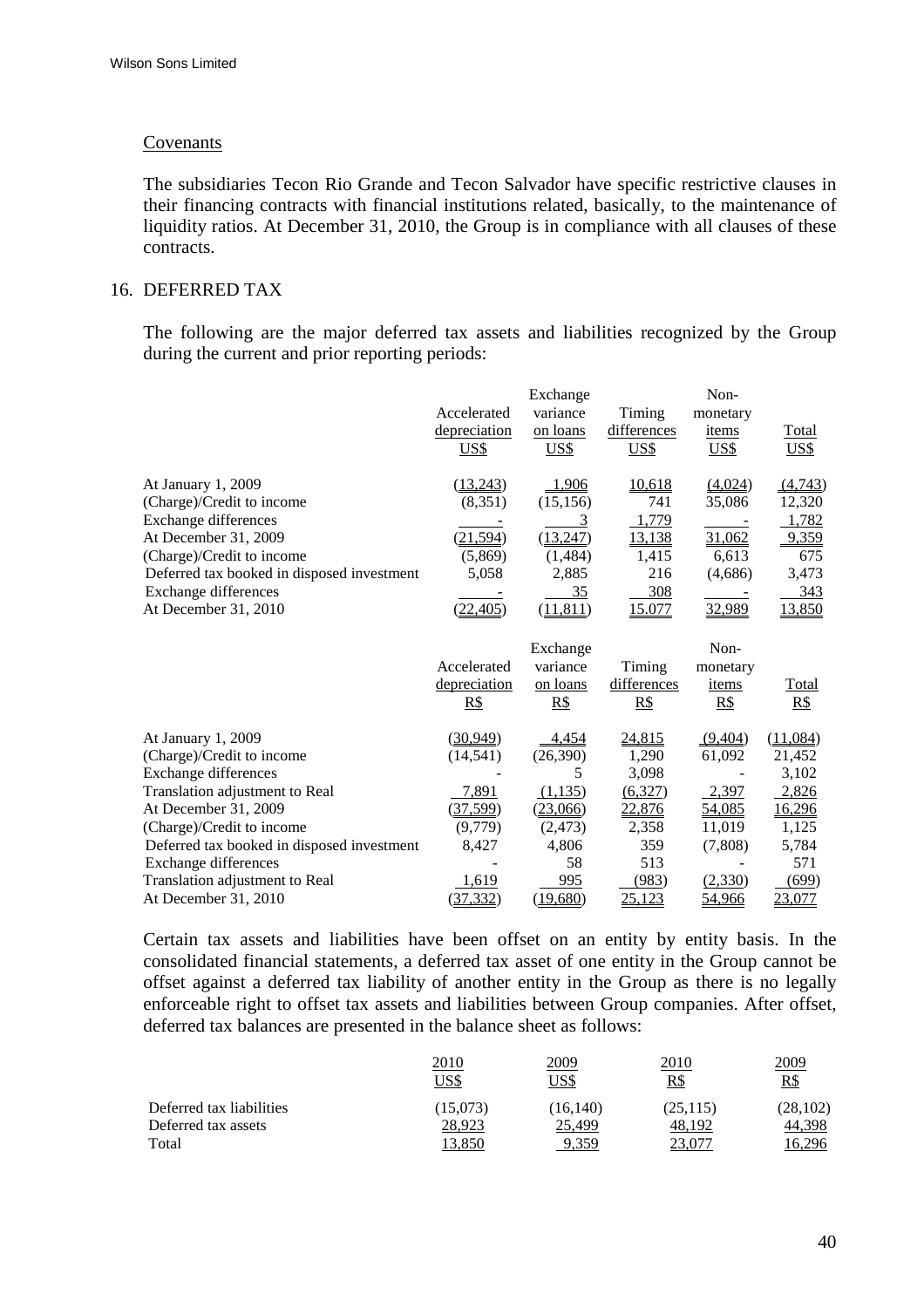At the balance sheet date, the Group has unused tax losses of US\$30,487 (R\$50,797) (2009: US\$23,664 (R\$41,203)) available for offset against future fiscal profits. No deferred tax asset has been recognized in the amount of US\$10,366 (R\$17,272) (2009: US\$ 8,046 (R\$14,009)) due to the unpredictability of future streams of related taxable income.

Deferred tax assets and liabilities arise on Brazilian property, plant and equipment, inventories and prepaid expense held in US Dollar functional currency businesses. Deferred tax is calculated on the difference between the historical US Dollar balances recorded in the Group's accounts and the Real balances used in the Group's Brazilian tax calculations.

Deferred tax liabilities arise from exchange gains on the Group's US Dollar and Real denominated loans linked to the US Dollar that are taxable on settlement and not in the period in which the gains arise.

# 17. PROVISIONS FOR CONTINGENCIES

|                                   | US\$    | R\$            |
|-----------------------------------|---------|----------------|
| At January 1, 2009                | 8,455   | 19,759         |
| Addition provision in the year    | 2,192   | 3,818          |
| Reversal of provision in the year | (3,846) | (6,697)        |
| Exchange difference               | 3,030   | 5,275          |
| Translation adjustment to Real    |         | (5,037)        |
| At December 31, 2009              | 9,831   | <u>17,118</u>  |
| Addition provision in the year    | 4,464   | 7,437          |
| Reversal of provision in the year | (2,575) | (4,290)        |
| Exchange difference               | 569     | 947            |
| Translation adjustment to Real    |         | (736)          |
| At December 31, 2010              | 12,289  | <u> 20,476</u> |

The breakdown of classes of provision is described below as follows:

|              | 2010   | 2009  | 2010   | 2009   |
|--------------|--------|-------|--------|--------|
|              | US\$   | US\$  | $R\$   | R\$    |
| Civil cases  | 1,128  | 781   | 1,879  | 1,360  |
| Tax cases    | 261    | 921   | 435    | 1,604  |
| Labor claims | 10,900 | 8,129 | 18,162 | 14,154 |
| Total        | 12,289 | 9,831 | 20,476 | 118    |

In the normal course of business in Brazil, the Group continues to be exposed to numerous local legal claims. It is the Group's policy to vigorously contest such claims, many of which appear to have little substance in merit, and to manage such claims through its legal advisors. There are no material claims outstanding at December 31, 2010 which have not been provided for and which the Group's legal advisers consider are more likely than not to result in a financial settlement against the Group.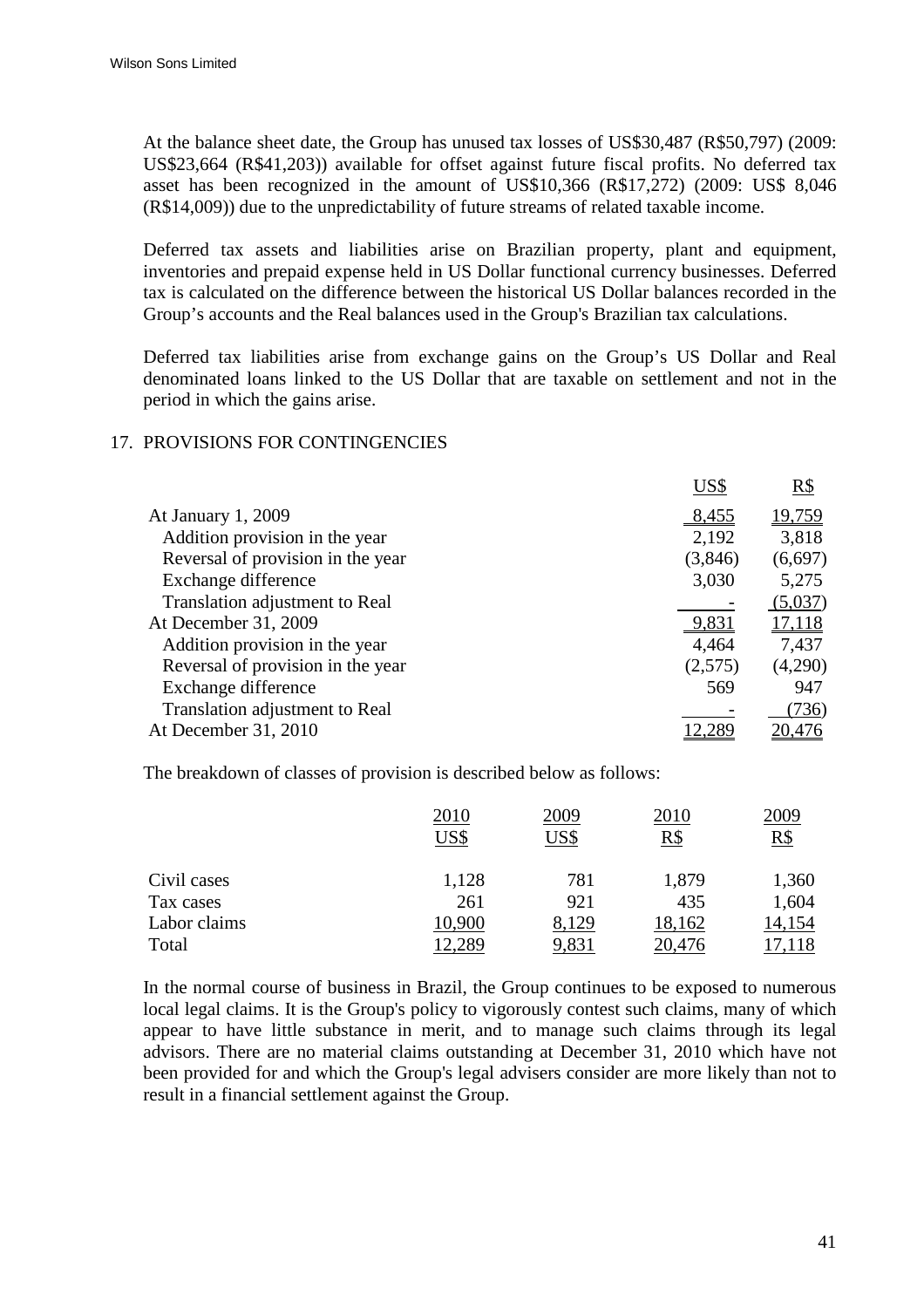In addition to the cases for which the Group booked the provision for contingencies there are other tax, civil and labor disputes amounting to US\$53,404 (R\$88,981) (2009: US\$60,355 (R\$105,089)), whose probability of loss was estimated by the legal advisors as possible.

The breakdown of possible claims is described below as follows:

|              | 2010        | 2009        | 2010   | 2009    |
|--------------|-------------|-------------|--------|---------|
|              | <u>US\$</u> | <b>US\$</b> | $R\$   | R\$     |
| Civil cases  | 7,259       | 6,001       | 12,094 | 10,449  |
| Tax cases    | 15,829      | 12,220      | 26,375 | 21,277  |
| Labor claims | 30,316      | 42,134      | 50,512 | 73,363  |
| Total        | 53,404      | 60,355      | 88,981 | 105,089 |

The main probable and possible claims against the Group are described below:

- Civil and Environmental cases: Discussions on contractual matters related to a punctual disagreement in transport supply contract and casuals demands based on service contracts, regarding some of its obligations.
- Labor claims: These lawsuits litigate about salary differences, overtime worked without payments, and other additional.
- Tax cases: The Group itself litigates against the respective governments in respect of Group considers inappropriate.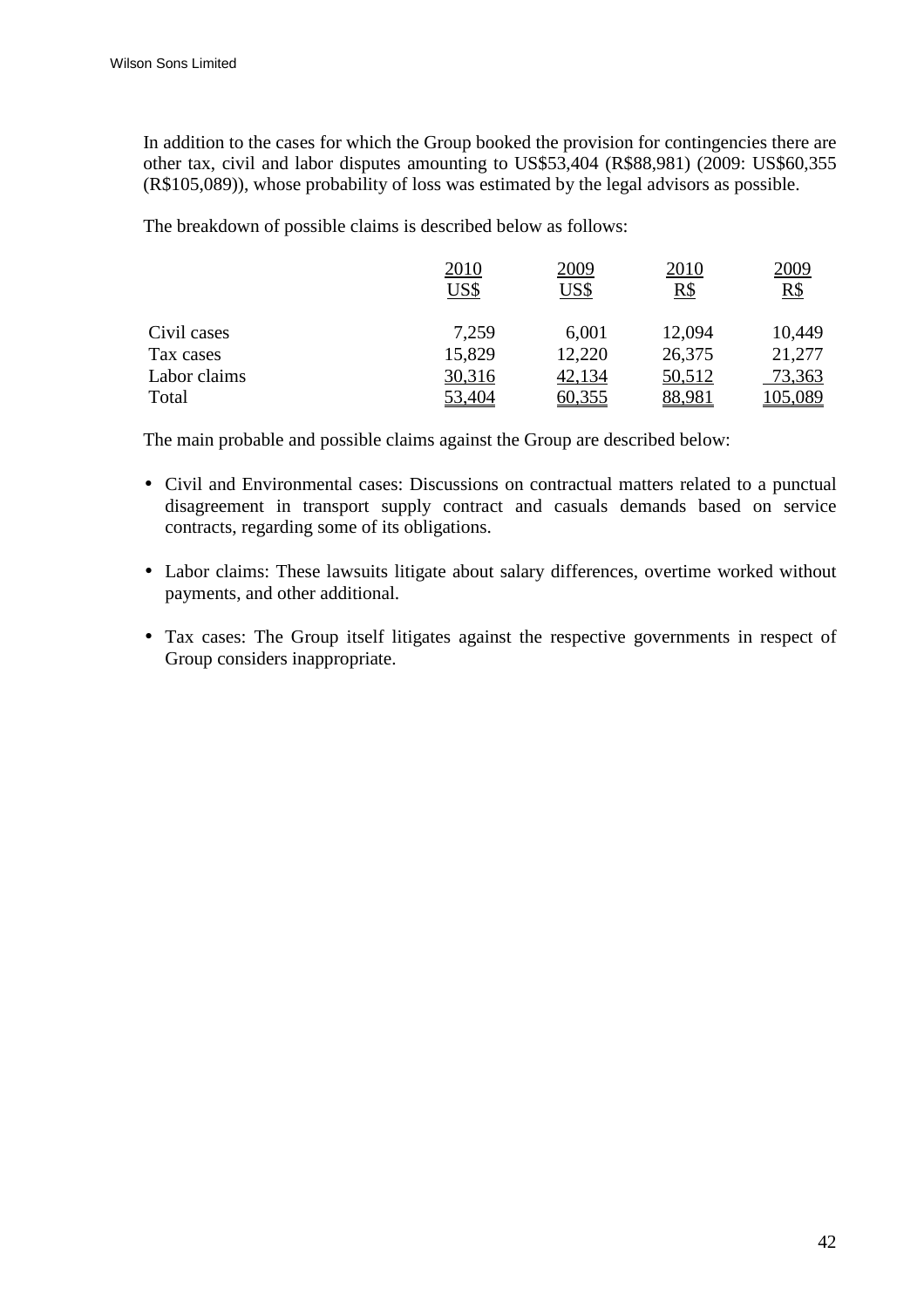# 18. OBLIGATIONS UNDER FINANCE LEASES

|                                         |                        |               | Present value of       |             |
|-----------------------------------------|------------------------|---------------|------------------------|-------------|
|                                         | Minimum lease payments |               | minimum lease payments |             |
|                                         | 2010                   | 2009          | 2010                   | 2009        |
|                                         | US\$                   | US\$          | US\$                   | <u>US\$</u> |
| Amounts payable under finance leases:   |                        |               |                        |             |
| Within one year                         | 5,921                  | 5,263         | 4,847                  | 3,902       |
| In the second to fifth years, inclusive | 7,098                  | 9,950         | 6,305                  | 8,653       |
|                                         | 13,019                 | 15,213        | 11,152                 | 12,555      |
| Less future finance charges             | (1, 867)               | (2,658)       | N/A                    | N/A         |
| Present value of lease obligations      | <u>11,152</u>          | <u>12,555</u> |                        |             |
| Total current                           | 4,847                  | 3,902         | -4,847                 | 3,902       |
| Total non-current                       | 6,305                  | 8,653         | 6,305                  | 8,653       |

|                                        | Minimum lease payments |            | Present value of<br>minimum lease payments |        |
|----------------------------------------|------------------------|------------|--------------------------------------------|--------|
|                                        | 2010                   | 2009       | 2010                                       | 2009   |
|                                        | R\$                    | <u>R\$</u> | $R\$                                       | $R\$   |
| Amounts payable under finance leases:  |                        |            |                                            |        |
| Within one year                        | 9,866                  | 9.164      | 8,076                                      | 6,793  |
| In the second to fifth years inclusive | 11,826                 | 17,324     | 10,505                                     | 15,067 |
|                                        | 21,692                 | 26,488     | 18,581                                     | 21,860 |
| Less future finance charges            | (3,111)                | (4,628)    | N/A                                        | N/A    |
| Present value of lease obligations     | 18,581                 | 21,860     |                                            |        |
| Total current                          | 8,076                  | 6,793      | 8,076                                      | 6,793  |
| Total non-current                      | 10,505                 | 15,067     | 10,505                                     | 15,067 |

It is the Group's policy to lease certain of its fixtures and equipment under finance leases. The average lease term is forty-seven months, of which, at the end of December 2010, there remained only twenty-six months on average.

For the year ended December 31, 2010 the average effective leasing interest rate was 15.87% per year (2009: 15.21%). Interest rates are fixed at contract date.

All leases include a fixed repayment and a variable finance charge linked to the Brazilian interest rate. The interest rates ranges from 10.05% to 20.39% per year.

Leases are denominated in Reais.

The fair value of the Group's lease obligations is the present value of the future instalments of each contract calculated with its own interest rate and is approximately equal to their carrying amount.

The Group's obligations under finance leases are secured by the lessors' rights over the leased assets.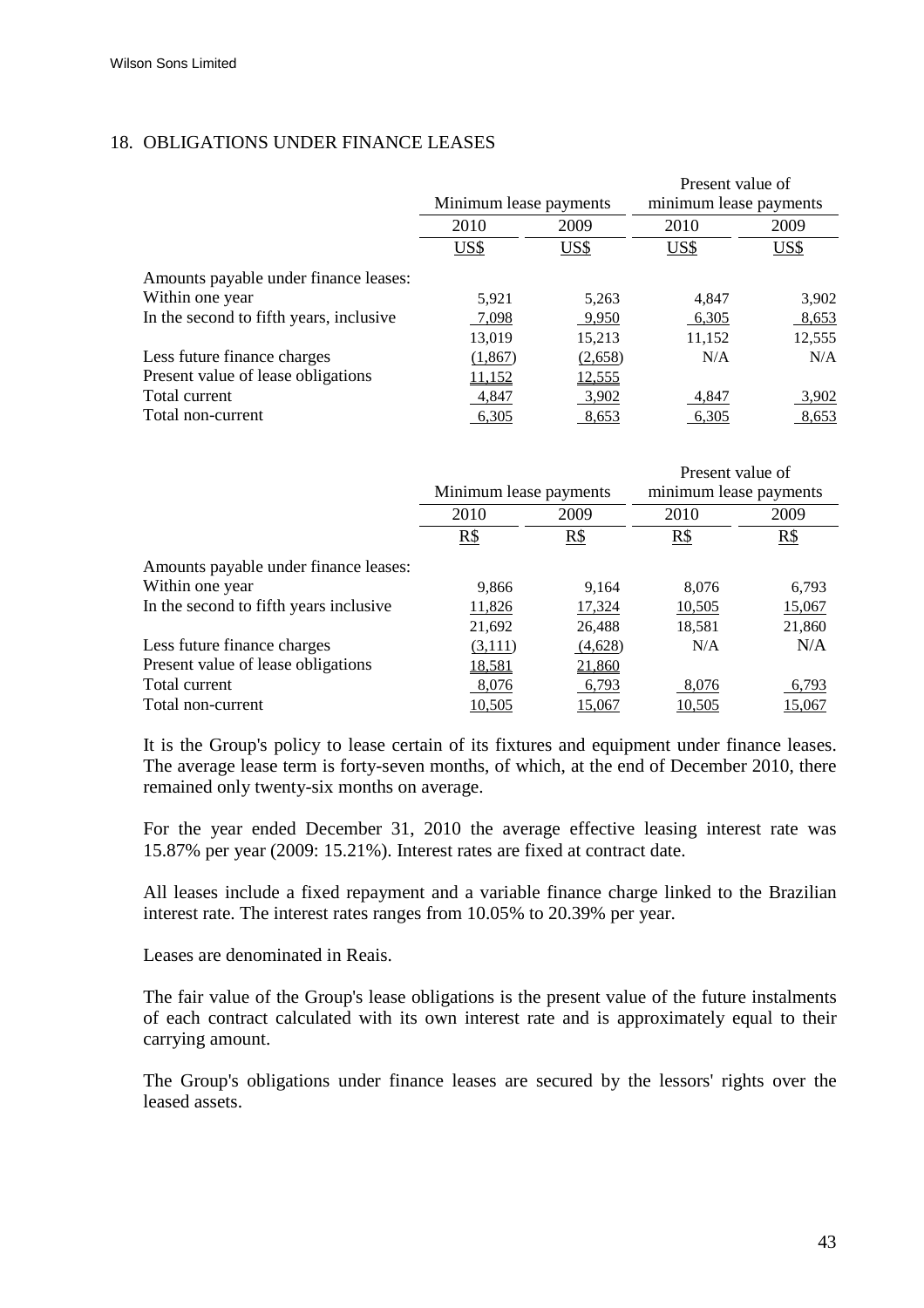# 19. TRADE AND OTHER PAYABLES

|                                 | 2010<br>US\$ | 2009<br><u>US\$</u> | <u>2010</u><br><u>R\$</u> | 2009<br>$R\$ |
|---------------------------------|--------------|---------------------|---------------------------|--------------|
| <b>Suppliers</b>                | 70,353       | 61,756              | 117,222                   | 107,530      |
| Taxes                           | 16,657       | 11.847              | 27.754                    | 20,628       |
| Share-based payment (provision) | 23,795       | 10.591              | 39.647                    | 18.441       |
| Accruals and other payables     | 6,893        | 5,733               | 11,485                    | 9,982        |
| Total                           | 117,698      | 89.927              | 196,108                   | 156,581      |

The Group has financial risk management policies in place to ensure that payables are paid within the credit timeframe.

|                                          | 2010      | 2009     | 2010      | 2009     |
|------------------------------------------|-----------|----------|-----------|----------|
|                                          | US\$      | US\$     | R\$       | R\$      |
| Construction contracts                   |           |          |           |          |
| Contracts in progress at the end of each |           |          |           |          |
| reporting period:                        |           |          |           |          |
| Contract costs incurred plus recognized  |           |          |           |          |
| revenues less recognized losses to date  | 41,632    | 22,807   | 69.367    | 39.712   |
| Less billings in process                 | (58, 705) | (35,207) | (97, 814) | (61,302) |
| Net liability included in suppliers      | (17,073)  | (12,400) | (28, 447) | (21,590) |

#### 20. CASH-SETTLED SHARE-BASED PAYMENTS

On April 9, 2007, the board of Wilson Sons Limited approved a stock option plan (the "Share-Based Payment" or "Long-Term Incentive Scheme"), which allows for the grant of phantom options to eligible employees to be selected by the board over the next five years. The options will provide cash payments, on exercise, based on the number of options multiplied by the growth in the price of a Brazilian Depositary Receipts ("BDR") of Wilson Sons Limited between the date of grant (the Base Price) and the date of exercise (the "Exercise Price"). The plan is regulated by the laws of Bermuda.

The changes on the accrual for the plan are as follows:

|                                | US\$   | R\$    |
|--------------------------------|--------|--------|
| Liability at January 1, 2009   | 1.167  | 2,728  |
| Charge for the year            | 9,424  | 16,409 |
| Translation adjustment to Real |        | (696)  |
| Liability at December 31, 2009 | 10,591 | 18,441 |
| Charge for the year            | 13,204 | 22,001 |
| Translation adjustment to Real |        | (795)  |
| Liability at December 31, 2010 |        | 39,647 |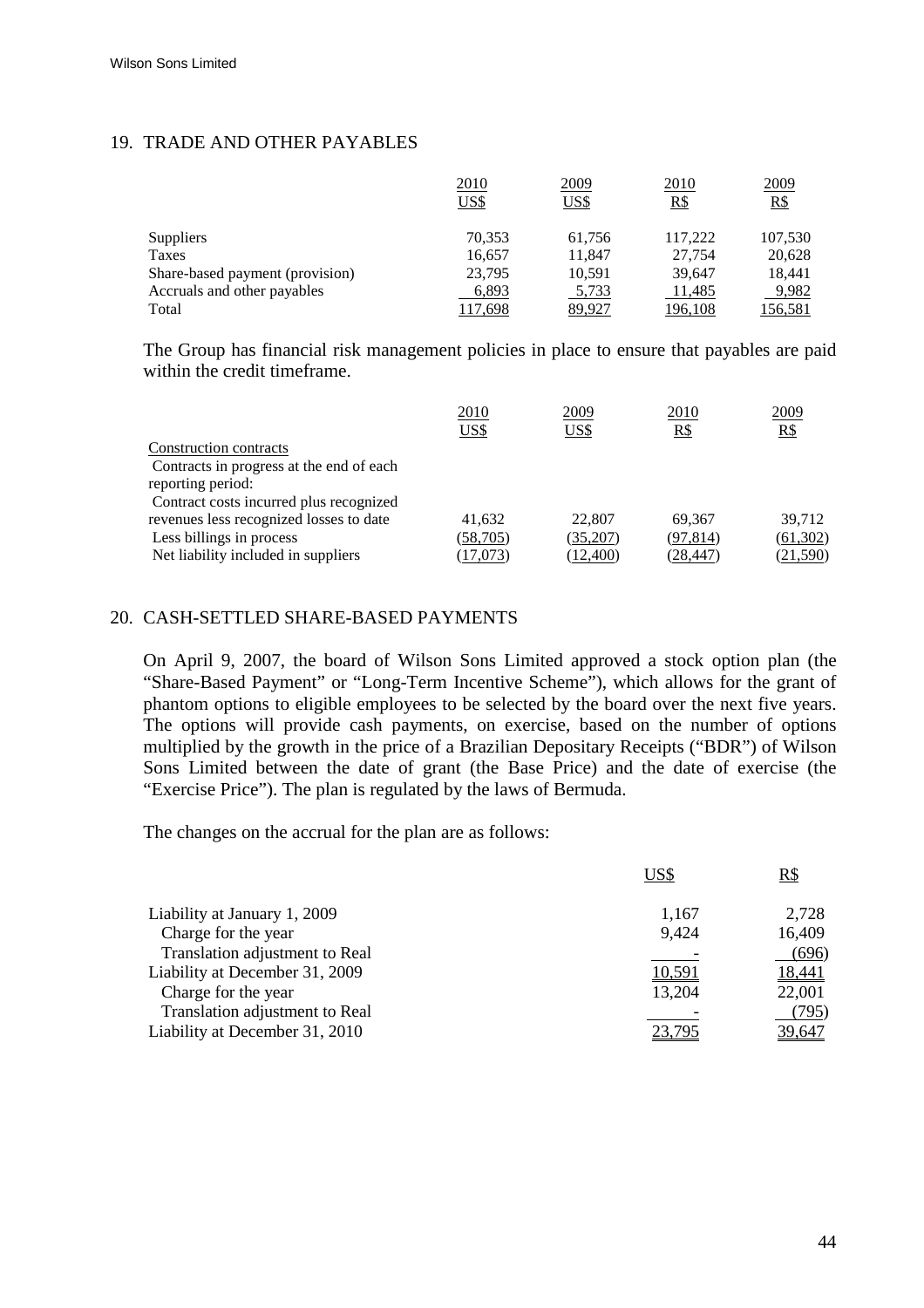The liability above is included in "Share-Based Payment" presented in Note 19.

|                                          | 2010             |
|------------------------------------------|------------------|
|                                          | Number           |
|                                          | of share options |
| Outstanding at the beginning of the year | 3,912,760        |
| Granted (surrendered) during the year    | (15,000)         |
| Outstanding at the end of the year       | 3,897,760        |

The fair value of the recorded liability in the amount of US\$23,795 (R\$39,647) (2009: US\$10,591 (R\$18,441)) was determined using the Binomial model based on the assumptions mentioned below:

|                               | 2010     | 2009     |
|-------------------------------|----------|----------|
| Closing share price (in real) | R\$32.00 | R\$21.48 |
| <b>Expected volatility</b>    | 26-32%   | 34%      |
| Expected life                 | 10 years | 10 years |
| Risk free rate                | 8.60%    | 9.49%    |
| Expected dividend yield       | 1.80%    | 2.2 %    |

Expected volatility was determined by calculating the historical volatility of the Group's share price. The expected life used in the model has been adjusted based on management´s best estimate for exercise restrictions and behavioral considerations.

| Options series      | Number  | Grant date | Vesting date | Expiry date | Exercise price |
|---------------------|---------|------------|--------------|-------------|----------------|
|                     |         |            |              |             | (R\$)          |
| $07$ ESO $-2$ Year  | 940,690 | 5/5/2007   | 5/5/2009     | 5/5/2017    | 23.77          |
| $07$ ESO $-$ 3 Year | 940,690 | 5/5/2007   | 5/5/2010     | 5/5/2017    | 23.77          |
| $07$ ESO $-4$ Year  | 940,690 | 5/5/2007   | 5/5/2011     | 5/5/2017    | 23.77          |
| $07$ ESO $-5$ Year  | 940,690 | 5/5/2007   | 5/5/2012     | 5/5/2017    | 23.77          |
| $08$ ESO $-2$ Year  | 33,750  | 15/8/2008  | 17/8/2010    | 17/8/2019   | 18.70          |
| $08$ ESO $-3$ Year  | 33,750  | 15/8/2008  | 17/8/2011    | 17/8/2019   | 18.70          |
| $08$ ESO $-4$ Year  | 33,750  | 15/8/2008  | 17/8/2012    | 17/8/2019   | 18.70          |
| $08$ ESO $-5$ Year  | 33,750  | 15/8/2008  | 17/8/2013    | 17/8/2019   | 18.70          |

The options terminate on the Expiry date or within one month of the resignation of the director or senior employee, whichever is earlier.

Share options outstanding at the end of the year had a weighted average exercise price of R\$ 23.59 (2009: R\$23.60) and a weighted average remaining contractual life of 2,346 days (2009: 2,712 days).

The Group, to show the sensitivity of the charge to changes in the share price, considered a 10% increase/decrease in the share price. In each case, the dividend yield was adjusted in line with the change in share price, but all other assumptions were kept unchanged, including the volatility of the share price.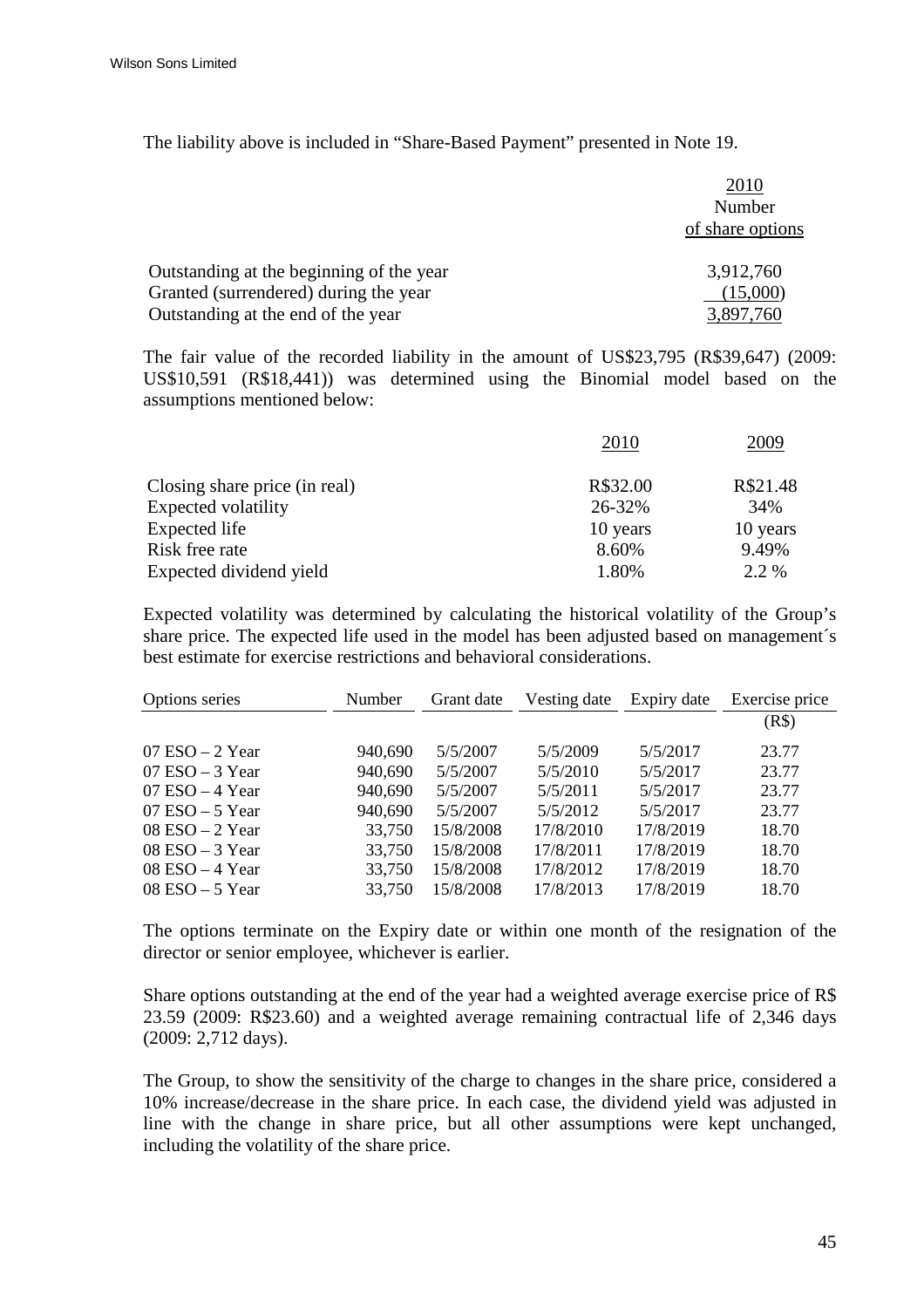|                                              | Actual | $(+10\%)$ | $(-10\%)$ |
|----------------------------------------------|--------|-----------|-----------|
| Share price at December 31, 2010 - R\$       | 32.00  | 35.20     | 28.80     |
|                                              | US\$   | US\$      | US\$      |
| Balance sheet liability at December 31, 2010 | 23,795 | 28,662    | 20,071    |
|                                              | $R\$   | R\$       | $R\$      |
| Balance sheet liability at December 31, 2010 | 39,648 | 47,757    | 33,442    |

The sensitivities here are notional and purely for information as the share price on the reporting date is a known fact.

#### 21. EQUITY

Share Capital

|                                   | 2010<br>US\$ | 2009<br>US\$ | 2010<br>R\$ | 2009<br>R\$ |
|-----------------------------------|--------------|--------------|-------------|-------------|
| 71,144,000 ordinary shares issued |              |              |             |             |
| and fully paid                    | 9.905        | 9.905        | 16.504      | 17,247      |

# Dividends

According to the Company's by-laws, an amount of no less than 25% of the Adjusted Net Profit for the current year shall be declared by the Board as a dividend to be paid to the Members before the next Annual General Meeting. The by-laws provided that the dividend will be mandatory unless the Board considers that the payment of such dividends will not be in the interests of the Company. The final dividend is subject to approval by shareholders at the Annual General Meeting.

Amounts recognized as distributions to owners of the Company:

|           | 2010<br>US\$  | 2009<br>US\$  | 2010<br>R\$ | 2009<br>R\$ |
|-----------|---------------|---------------|-------------|-------------|
| Dividends | 22,551        | 16,007        | 37,574      | 27,871      |
| Total     | <u>22,551</u> | <u>16,007</u> | 37,574      | 27,871      |

In the Board Meeting held on May 11, 2010 the Board of Directors declared the payment of a dividend in the amount of US\$0.317 cents per share (R\$0.528 cents per share) in the total amount of US\$22,551 (R\$37,574) to Shareholders of record as at May 11, 2010 and the payment of such dividend on May 17, 2010.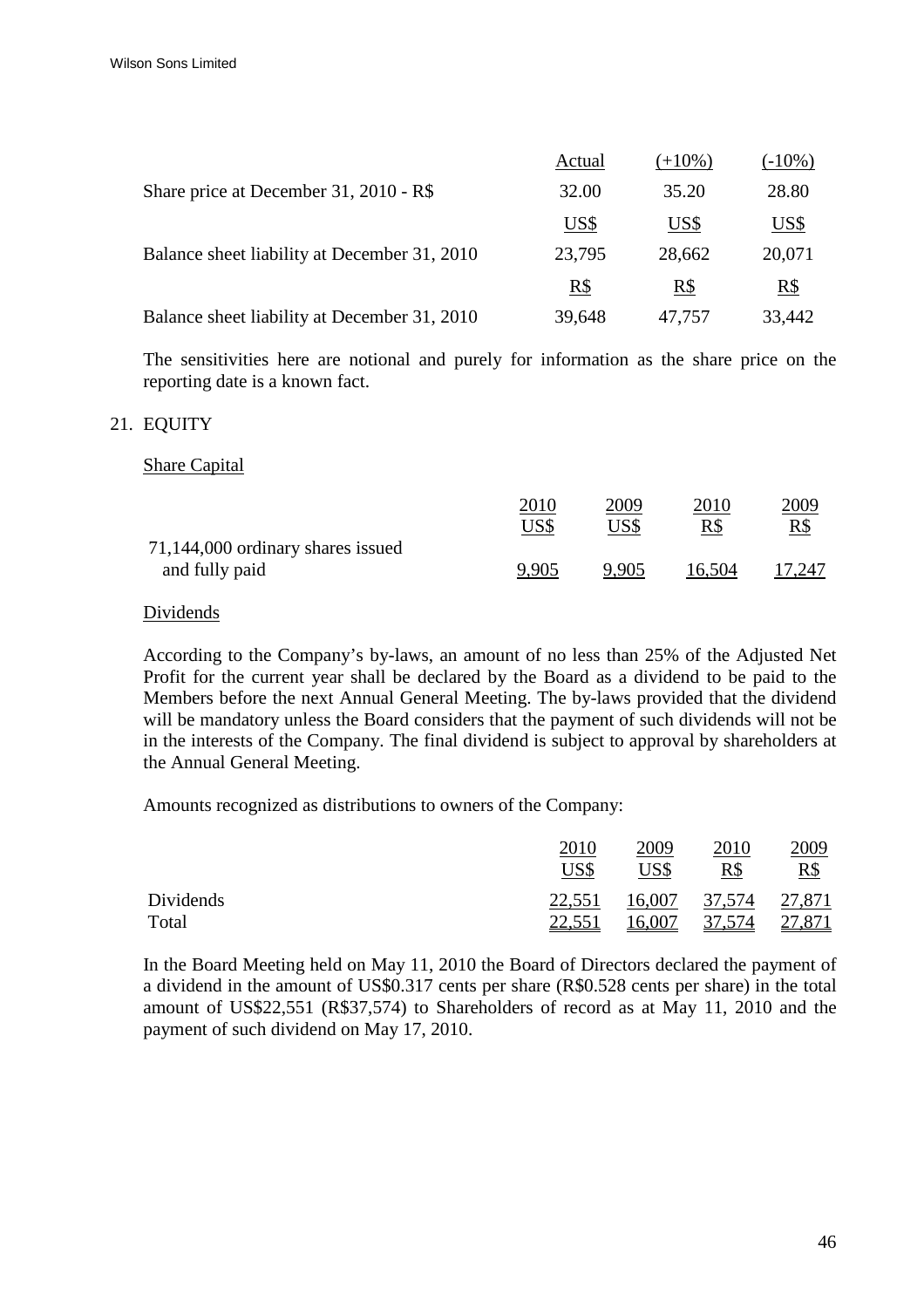#### Earnings per share

The calculation of the basic and diluted earnings per share is based on the following data:

|                                                           | <u> 2010</u><br>US\$ | 2009<br>US\$ | 2010<br>R\$ | 2009<br>R\$ |
|-----------------------------------------------------------|----------------------|--------------|-------------|-------------|
| Profit for the year attributable to owners of the Company | 69.996               | 88.531       | 116.627     | 154.149     |
| Weighted average number of ordinary shares                | 71.144.000           | 71.144.000   | 71.144.000  | 71.144.000  |
| Basic and diluted earnings per share (cents per share)    | 98.4                 | 124.4        | 163.9       | 216.7       |

#### Profit reserve

An amount equal to 5% of the Company's net profit for the current year is to be credited to a retained earnings account to be called "Profit Reserve" until such account equals 20% of the Company's paid up share capital. The Company does not recognize any further profit reserve, because it has already reached the limit of 20% of share capital.

#### Translation reserve

The translation reserve arises from exchange differences on the translation of operations with a functional currency other than the US Dollar.

#### 22. SUBSIDIARIES

The Group acquired the minority 25% share participation in Brasco Logística Offshore Ltda. As a result of this transaction, the Group became the sole owner of 100% of Brasco's total share capital.

The transaction was completed on June 16, 2010, with a consideration of US\$9.0 million (R\$15.0 million) measured by reference to the fair value, for the acquisition of shares equivalent to 25% of the total Brasco share capital. This transaction resulted in additional paid in capital of US\$4.9 million (R\$8.1 million) reported in the consolidated statement of changes in equity.

Created in 1999, Brasco is an integrated port and logistics service provider to the Oil & Gas industry in Brazil. The company has support bases in the cities of Niterói, Rio de Janeiro, and Guaxindiba (Rio de Janeiro); São Luis (Maranhão); and Vitória (Espírito Santo).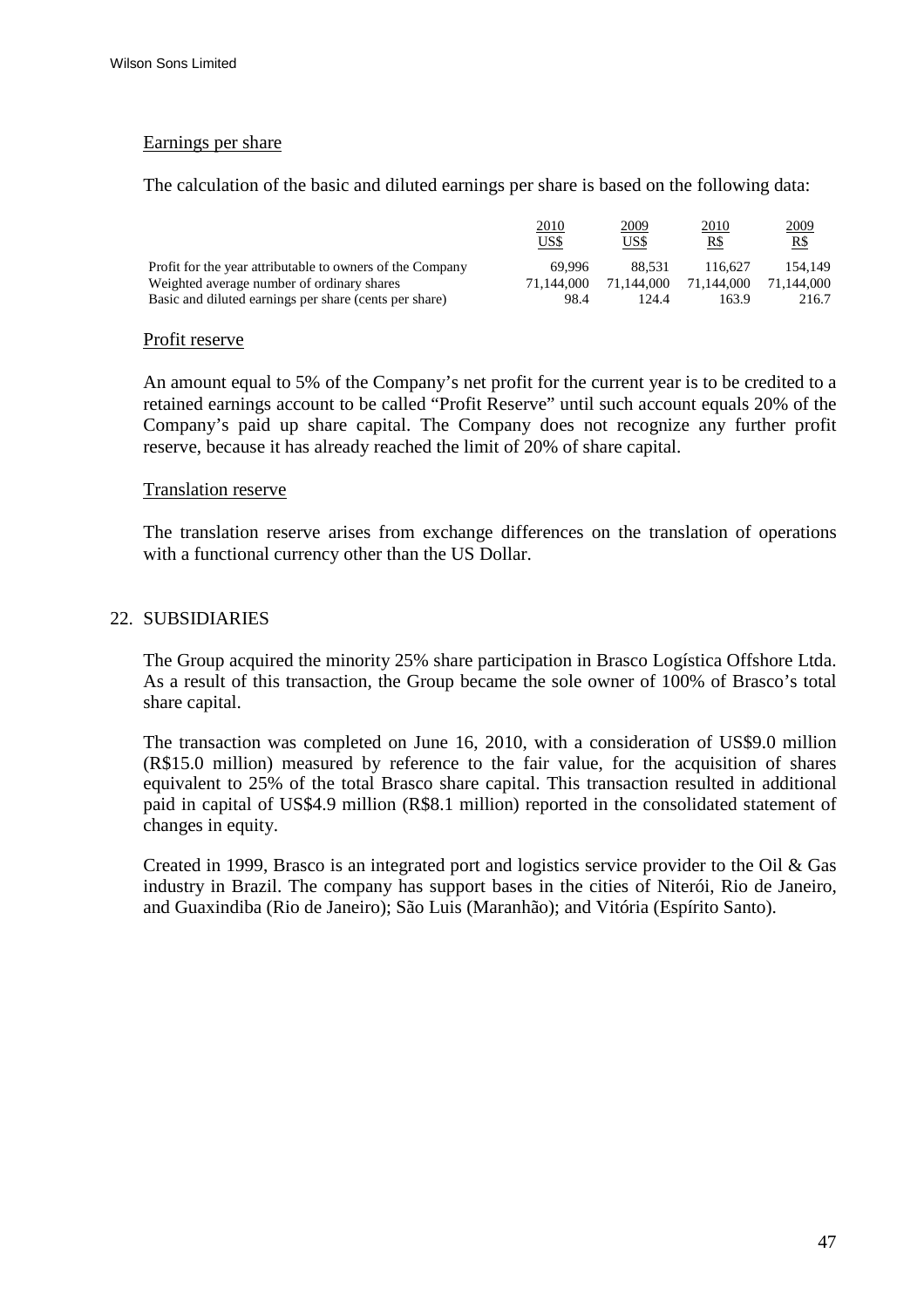Details of the Company's subsidiaries at December 31, 2010 are as follows:

|                                                  | Place of      | Proportion   | Method used    |
|--------------------------------------------------|---------------|--------------|----------------|
|                                                  | incorporation | of ownership | to account     |
|                                                  | and operation | interest     | for investment |
| <b>Holding company</b>                           |               |              |                |
| Wilson Sons de Administração e Comércio Ltda.    | <b>Brazil</b> | 100%         | Consolidation  |
| Vis Limited                                      | Guernsey      | 100%         | Consolidation  |
| Towage                                           |               |              |                |
| Saveiros Camuyrano Serviços Marítimos S.A.       | <b>Brazil</b> | 100%         | Consolidation  |
| Sobrare-Servemar Ltda.                           | <b>Brazil</b> | 100%         | Consolidation  |
| Wilson Sons Apoio Marítimo Ltda.                 | <b>Brazil</b> | 100%         | Consolidation  |
| Wilson Sons Operações Marítimas Especiais Ltda.  | <b>Brazil</b> | 100%         | Consolidation  |
| Shipyard                                         |               |              |                |
| Wilson, Sons S.A. Comércio, Indústria, e Agência |               |              |                |
| de Navegação Ltda.                               | <b>Brazil</b> | 100%         | Consolidation  |
| Wilson Sons Estaleiro Ltda.                      | <b>Brazil</b> | 100%         | Consolidation  |
| <b>Ship Agency</b>                               |               |              |                |
| Wilson Sons Agência Marítima Ltda.               | <b>Brazil</b> | 100%         | Consolidation  |
| Wilson Sons Navegação Ltda.                      | <b>Brazil</b> | 100%         | Consolidation  |
| Transamérica Visas Serviços de Despachos Ltda.   | <b>Brazil</b> | 100%         | Consolidation  |
| Logistics                                        |               |              |                |
| EADI Santo André Terminal de Carga Ltda.         | <b>Brazil</b> | 100%         | Consolidation  |
| Wilson, Sons Logística Ltda.                     | <b>Brazil</b> | 100%         | Consolidation  |
| Port terminal                                    |               |              |                |
| Brasco Logística Offshore Ltda                   | <b>Brazil</b> | 100%         | Consolidation  |
| Tecon Rio Grande S.A.                            | <b>Brazil</b> | 100%         | Consolidation  |
| Tecon Salvador S.A.                              | <b>Brazil</b> | 100%         | Consolidation  |
| Wilport Operadores Portuários Ltda.              | <b>Brazil</b> | 100%         | Consolidation  |
| Wilson, Sons Operadores Portuários Ltda.         | <b>Brazil</b> | 100%         | Consolidation  |
| Wilson, Sons Terminais de Cargas Ltda.           | <b>Brazil</b> | 100%         | Consolidation  |

The Group also has 100% of ownership interest in a Brazilian Private Investment Fund called the Hydrus Fixed Income Private Credit Investment Fund. This fund is managed by Itaú bank and its policies and objectives are determined by the Group's treasury (Note 14).

In 2010, Wilson, Sons Offshore S.A. and Wilson, Sons Ultratug S.A. became Joint Ventures, ceasing to be subsidiaries.

# 23. JOINT VENTURES

On 28 May 2010 the Group finalised the offshore joint venture "Wilson, Sons Ultratug Participacoes S.A" with Remolcadores Ultratug Ltda, a subsidiary of Ultratug Ltda, a Chilean Group.

The Group contributed its 50% participation of the joint venture with the issued shares of Wilson, Sons Offshore S.A., the company that owns and operates the Group's offshore supply vessels. The Ultratug Group contributed its 50% participation of the joint venture with the issued shares of Magallanes Navegacao Brasileira S.A., the owner of the Ultratug Group's offshore operations in Brazil and US\$14.3 million in cash.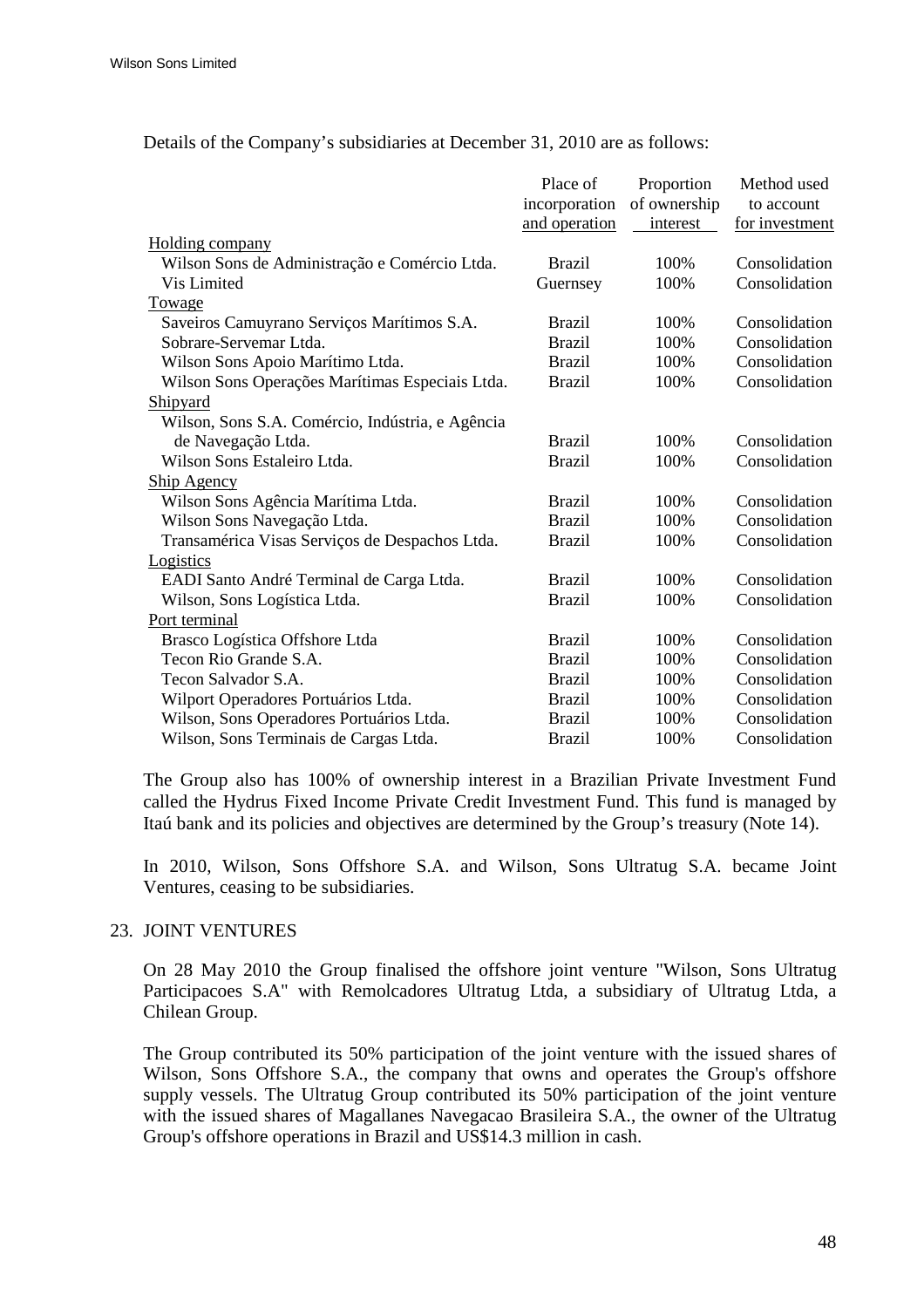A gain of US\$20.4 million calculated based on SIC13 was realized on formation of the joint venture as set out below.

|                                                                          |         | R\$       |
|--------------------------------------------------------------------------|---------|-----------|
| Wilsons Sons share of fair value of the assets contributed by Magallanes | 16.165  | 26.935    |
| Less Carrying value of Wilsons Sons Offshore S.A.                        | (6,208) | (10, 344) |
| Consolidation elimination of intercompany profit                         | 10.450  | 17.411    |
| Wilsons Sons contribution at net book value                              | 4,242   | 7,068     |
| Total gain on joint venture formation*                                   | 20,407  | 34,002    |

\*See note 27 for more details for net assets.

Consolidation elimination of intercompany profit represents profits on the construction of PSVs in the Groups shipyards previously eliminated on consolidation.

The Group has the following significant interests in joint ventures at December 31, 2010:

|                                             | Place of<br>incorporation<br>and operation | Proportion<br>of ownership<br>interest | Method used<br>to account<br>for investment |
|---------------------------------------------|--------------------------------------------|----------------------------------------|---------------------------------------------|
| Towage                                      |                                            |                                        |                                             |
| Consórcio de Rebocadores Barra de Coqueiros | <b>Brazil</b>                              | 50%                                    | Proportional<br>Consolidation               |
| Consórcio de Rebocadores Baia de São Marcos | <b>Brazil</b>                              | 50%                                    | Proportional<br>Consolidation               |
| Non-vessel operating common carrier         |                                            |                                        |                                             |
| Allink Transportes Internacionais Limitada  | <b>Brazil</b>                              | 50%                                    | Proportional<br>Consolidation               |
| Offshore                                    |                                            |                                        |                                             |
| Wilson, Sons Ultratug Participações S.A.*   | <b>Brazil</b>                              | 50%                                    | Proportional<br>Consolidation               |

\* Wilson, Sons Ultratug Participações S.A. controls Wilson, Sons Offshore S.A. and Magallanes Navegação Brasileira S.A.. These latter two companies are indirect joint ventures of the Company.

The following amounts are included in the Group's financial statements as a result of proportionate consolidation of joint ventures.

|                         | 2010        | 2009        | 2010      | 2009      |
|-------------------------|-------------|-------------|-----------|-----------|
|                         | <b>US\$</b> | <u>US\$</u> | $R\$      | R\$       |
| Current assets          | 17,991      | 3,639       | 29,977    | 6,336     |
| Non-current assets      | 127,213     | 2,297       | 211,963   | 4,000     |
| Current liabilities     | (31, 976)   | (4,744)     | (53,278)  | (8,260)   |
| Non-current liabilities | (109, 242)  | (21)        | (182,020) | (37)      |
|                         | 2010        | 2009        | 2010      | 2009      |
|                         | US\$        | US\$        | R\$       | R\$       |
| Income                  | 35,817      | 15,963      | 59,678    | 27,795    |
| <b>Expenses</b>         | (30, 860)   | (14, 748)   | (51, 419) | (25, 679) |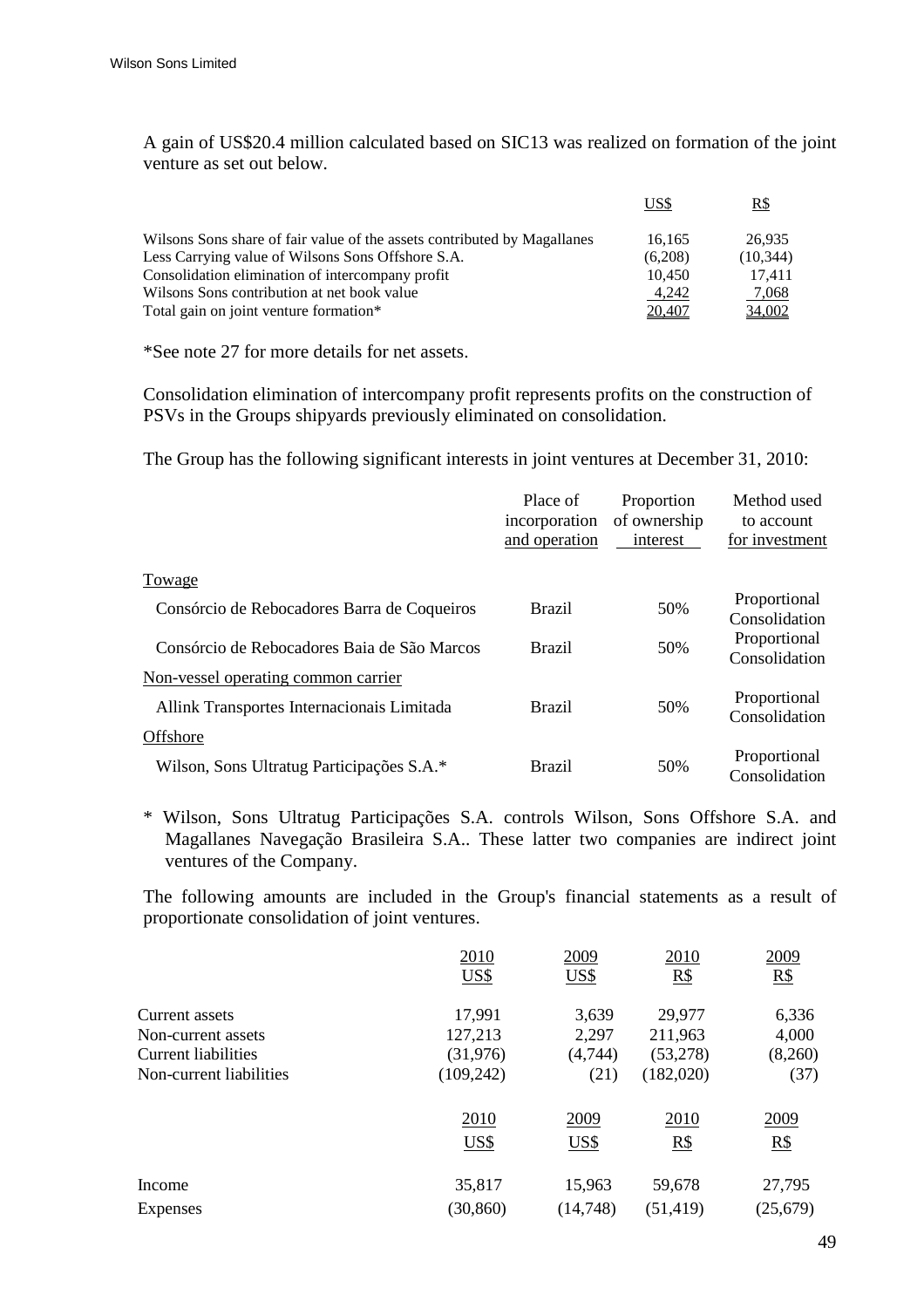In 2010, Wilson, Sons Offshore S.A. and Wilson, Sons Ultratug S.A. became joint ventures and their proportional contributions are equivalents to eight months results.

# 24. OPERATING LEASE ARRANGEMENTS

# The Group as lessee

|                                          | 2010<br>US\$ | 2009<br>US\$ | 2010<br>R\$ | <u>2009</u><br>R\$ |
|------------------------------------------|--------------|--------------|-------------|--------------------|
| Minimum lease payments under operating   |              |              |             |                    |
| leases recognized in income for the year | 14.528       | 12.440       | 24.207      | 21.661             |

At December 31, 2010, the minimum amount due by the Group for future minimum lease payments under cancellable operating leases was US\$13,668 (R\$22,774) (2009: US\$8,390 (R\$14,608)).

Lease commitments for land and buildings with a term of over 5 years are recognized as an expense on a straight-line basis over the lease term. These operating lease arrangements are between Tecon Rio Grande and the Rio Grande port authority, and between Tecon Salvador and the Salvador port authority. The Tecon Rio Grande concession expires in 2022 and the Tecon Salvador concession in 2025.

The Tecon Rio Grande guaranteed payments consist of two elements; a fixed rental, and fee per 1,000 containers moved based on forecast volumes made by the consortium. The amount shown in the accounts is based on the minimum volume forecast. Volumes are forecast to rise in future years. If container volumes moved through the terminal exceed forecast volumes in any given year additional payments will be required.

Tecon Salvador guaranteed payments consists of three elements; a fixed rental, a fee per container moved based on minimum forecast volumes and a fee per ton of non-containerized cargo moved based on minimum forecast volumes.

At the balance sheet date, the Group had outstanding commitments for future minimum lease payments under non-cancellable operating leases, which fall due as follows:

|                                       | 2010<br>US\$ | 2009<br>US\$ | 2010<br>$R\$ | 2009<br>R\$ |
|---------------------------------------|--------------|--------------|--------------|-------------|
| Within one year                       | 2.211        | 1.453        | 3,684        | 2,530       |
| In the second to fifth year inclusive | 18,425       | 13,557       | 30,700       | 23,605      |
| Total                                 | 20,636       |              | 34,384       |             |

Non-cancellable lease payments represent rental payments by the Group for the bonded warehouse used by EADI Santo Andre.

In November, 2008 the Group's renewed the concession to operate the EADI Santo Andre (a bonded warehouse) for a further ten years. With this, the Group's management renewed the rental agreement contract of the bonded warehouse used by EADI Santo Andre for the same period. The unexpired lease period at December 31, 2010 is 9 years and 4 months. These rental payments are updated by a Brazilian general inflation index (IGPM - General Market Price Index).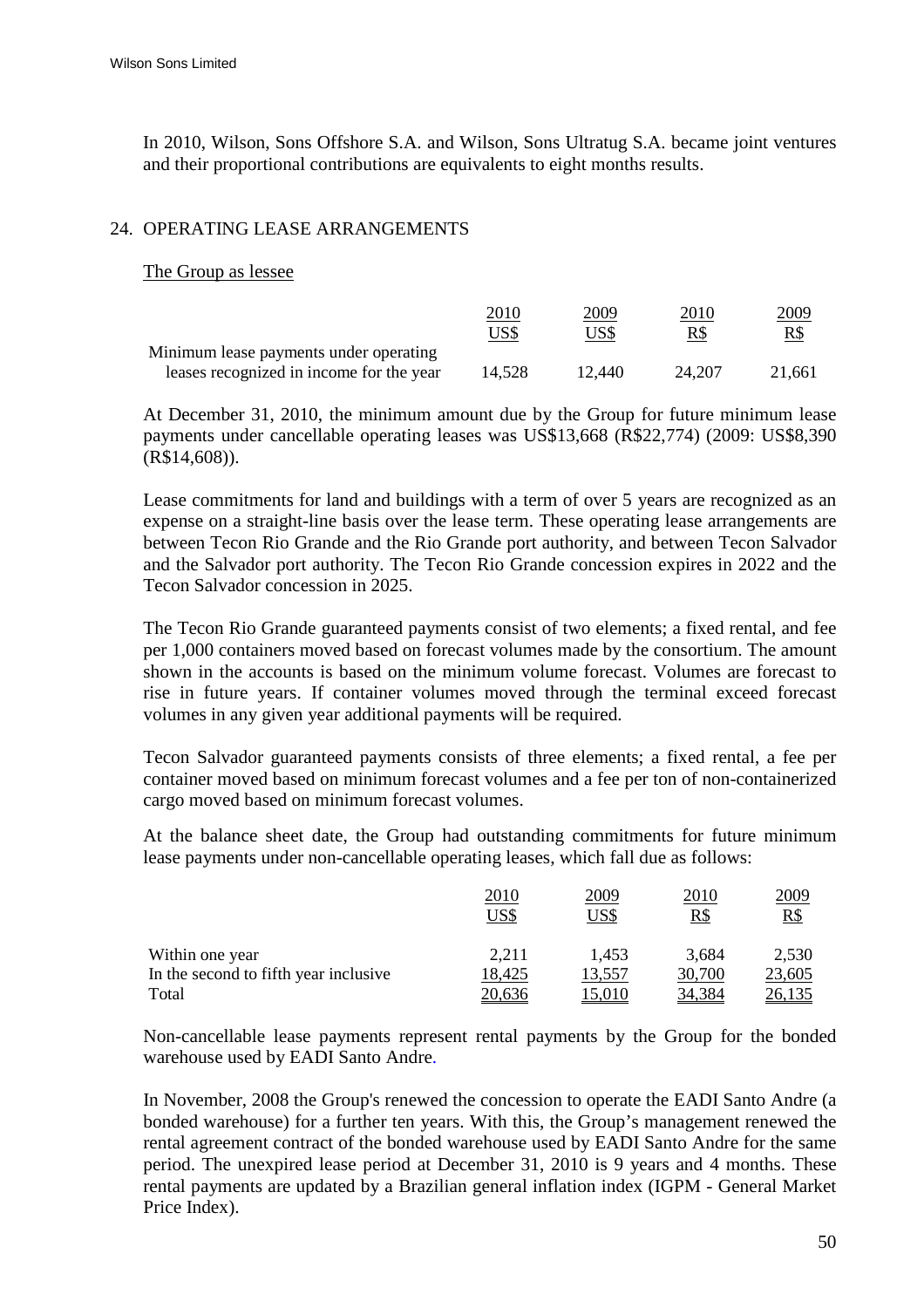#### 25. FINANCIAL INSTRUMENTS AND RISK ASSESSMENT

#### a) Capital risk management

The Group manages its capital to ensure that entities in the Group will be able to continue as a going concern while maximizing the return to stakeholders through the optimization of the debt and equity balance. The capital structure of the Group consists of debt, which includes the borrowing disclosed in Note 15, cash and cash equivalents. And short term investments disclosed in note 14 and equity attributable to owners of the parent comprising issued capital, reserves and retained earnings as disclosed in Note 21.

#### b) Categories of financial instruments:

|                                                                                                                                                               | Fair value |         | Book value |         |
|---------------------------------------------------------------------------------------------------------------------------------------------------------------|------------|---------|------------|---------|
|                                                                                                                                                               | 2010       | 2009    | 2010       | 2009    |
|                                                                                                                                                               | US\$       | US\$    | US\$       | US\$    |
| Financial assets:<br>Loans and receivables (includes: cash and cash equivalents,<br>short term investments and trade and other receivables)                   | 289,862    | 294.751 | 289,862    | 294.751 |
| Financial liabilities:<br>Other financial liabilities (includes: bank loans and overdrafts,<br>obligations under finance leases and trade and other payables) | 443,406    | 358.521 | 443.411    | 357.899 |

|                                                                                                                                                               | Fair value |         | Book value |         |
|---------------------------------------------------------------------------------------------------------------------------------------------------------------|------------|---------|------------|---------|
|                                                                                                                                                               | 2010       | 2009    | 2010       | 2009    |
|                                                                                                                                                               | R\$        | R\$     | R\$        | R\$     |
| Financial assets:                                                                                                                                             |            |         |            |         |
| Loans and receivables (includes: cash and cash equivalents,<br>short term investments and trade and other receivables)                                        | 482.697    | 513.220 | 482.697    | 513.220 |
| Financial liabilities:<br>Other financial liabilities (includes: bank loans and overdrafts,<br>obligations under finance leases and trade and other payables) | 738.799    | 624.256 | 738.144    | 623.173 |

#### c) Financial risk management objectives

The Group's Structured Operations Department monitors and manages financial risks related to the operations and coordinates access to domestic and international financial markets. These risks include market risk (currency and interest rate variation), credit risk and liquidity risk. The primary objective is to keep a minimum exposure to those risks by using non-derivative financial instruments and by assessing and controlling the credit and liquidity risks.

#### d) Foreign currency risk management

The operating cash flows are subject to fluctuation in currency, because they are denominated part in Real and part in US Dollars, the proportions of which vary according to the characteristics of each business. In general terms, for operating cash flows, the Group seeks to neutralize the currency risk by matching assets (receivables) and liabilities (payments). Furthermore, the Group seeks to generate an operating cash surplus in the same currency in which the debt service of each business is denominated.

Cash flows from investments in fixed assets are mostly denominated in Real and US Dollars. These investments are subject to currency fluctuations within the period between when goods or services are contracted and the price is determined and the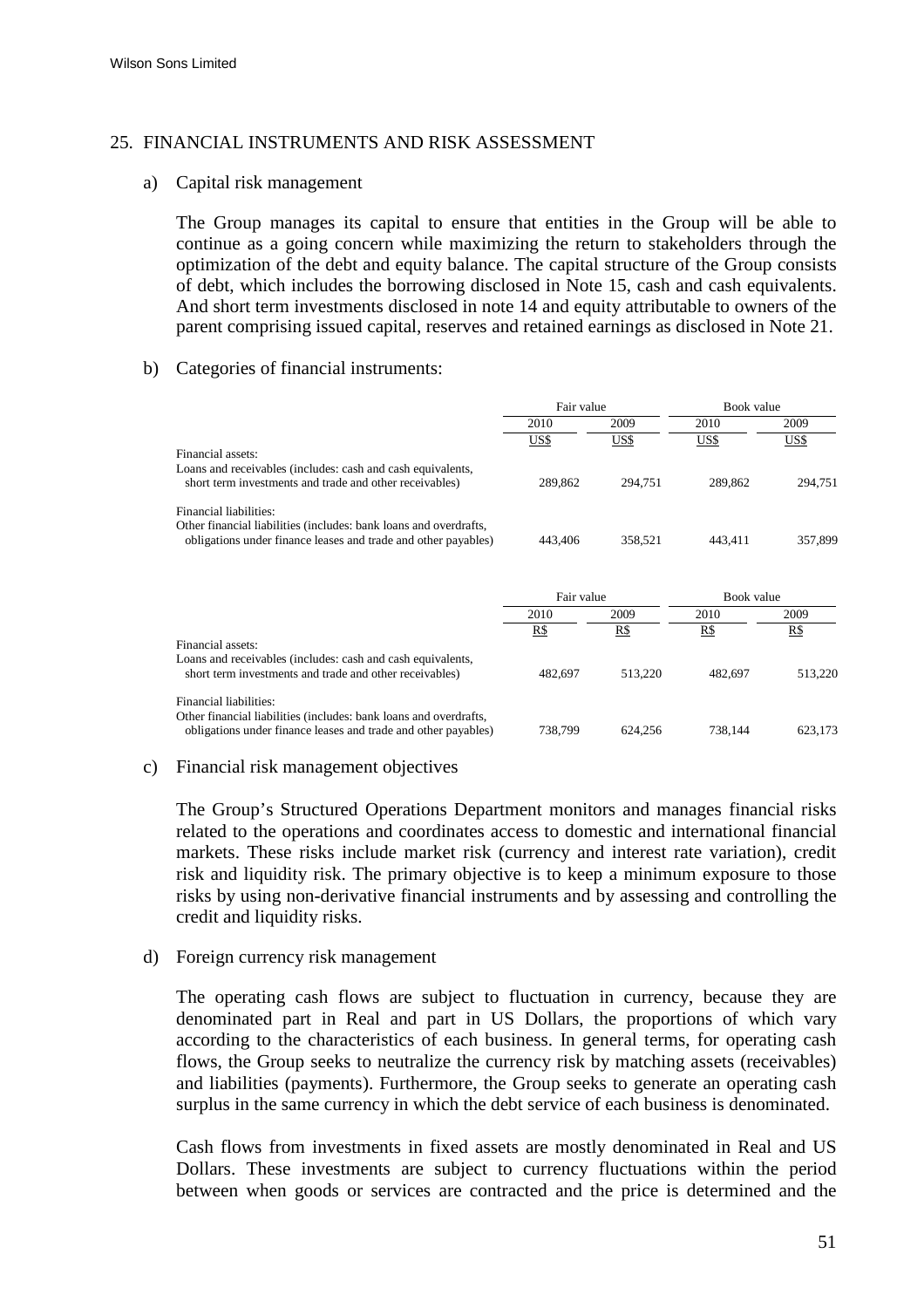actual date of payment of those goods and services. These flows are monitored with the purpose of matching the currencies of sources and uses of funds and their due dates.

The Group has contracted debt that is US Dollar-denominated and Real-denominated, and the cash and cash equivalents balances are also invested in US Dollar-denominated and Real-denominated vehicles.

The carrying amounts of the Group's foreign currency denominated monetary assets and monetary liabilities at the reporting dates are as follows:

|                             | Assets      |             |             | Liabilities |
|-----------------------------|-------------|-------------|-------------|-------------|
|                             | 2010        | 2009        | 2010        | 2009        |
|                             | <b>US\$</b> | <b>US\$</b> | <b>US\$</b> | <u>US\$</u> |
| Amounts denominated in Real | 255,565     | 327,593     | 159,567     | 129,292     |
|                             |             | Assets      |             | Liabilities |
|                             | <u>2010</u> | 2009        | 2010        | 2009        |
|                             | <u>R\$</u>  | <u>R\$</u>  | <u>R\$</u>  | $R\$        |
| Amounts denominated in Real | 425,822     | 570,405     | 265,871     | 225,123     |

#### Foreign currency sensitivity analysis

#### Exchange rates

|                   | Possible Scenario  |
|-------------------|--------------------|
| Probable Scenario | (25%)              |
| R\$1.75/US\$1.00  | R\$2.1875/US\$1.00 |

| Operation             |     | Risk Amount in USD | Result                | Probable<br>Scenario | Possible Scenario<br>(25%) |
|-----------------------|-----|--------------------|-----------------------|----------------------|----------------------------|
| Total assets          | BRL | 255.565            | Exchange effects      | (12, 238)            | (60, 903)                  |
| Total liabilities BRL |     | 159.567            | Exchange effects      | 7,641                | 38,026                     |
|                       |     |                    | Net effect on results | (4,597)              | 22,877                     |

#### e) Interest rate risk management

The Group is exposed to interest rate risk as entities within the Group borrow funds at both fixed and floating interest rates. BNDES and Banco do Brasil ("BB"), providing funds from the Brazilian Merchant Maritime Fund ("FMM"), charge fixed interest rates on loans for vessel construction. Since these rates are fixed and they are below market interest rates, the Group understands that the risk for these contracts is low.

As for the financing of Port Operations, the Group's strategy for interest rate management has been to maintain a balanced portfolio of fixed and floating interest rates depending on market conditions and yield curves. The Company's interest rate risk management strategy may use derivative instruments to reduce debt cost attributable to interest rate volatility.

The BNDES's FINAME product and the financial leasing provide financing for equipment in our Logistics Operations. The interest rate for BNDES's FINAME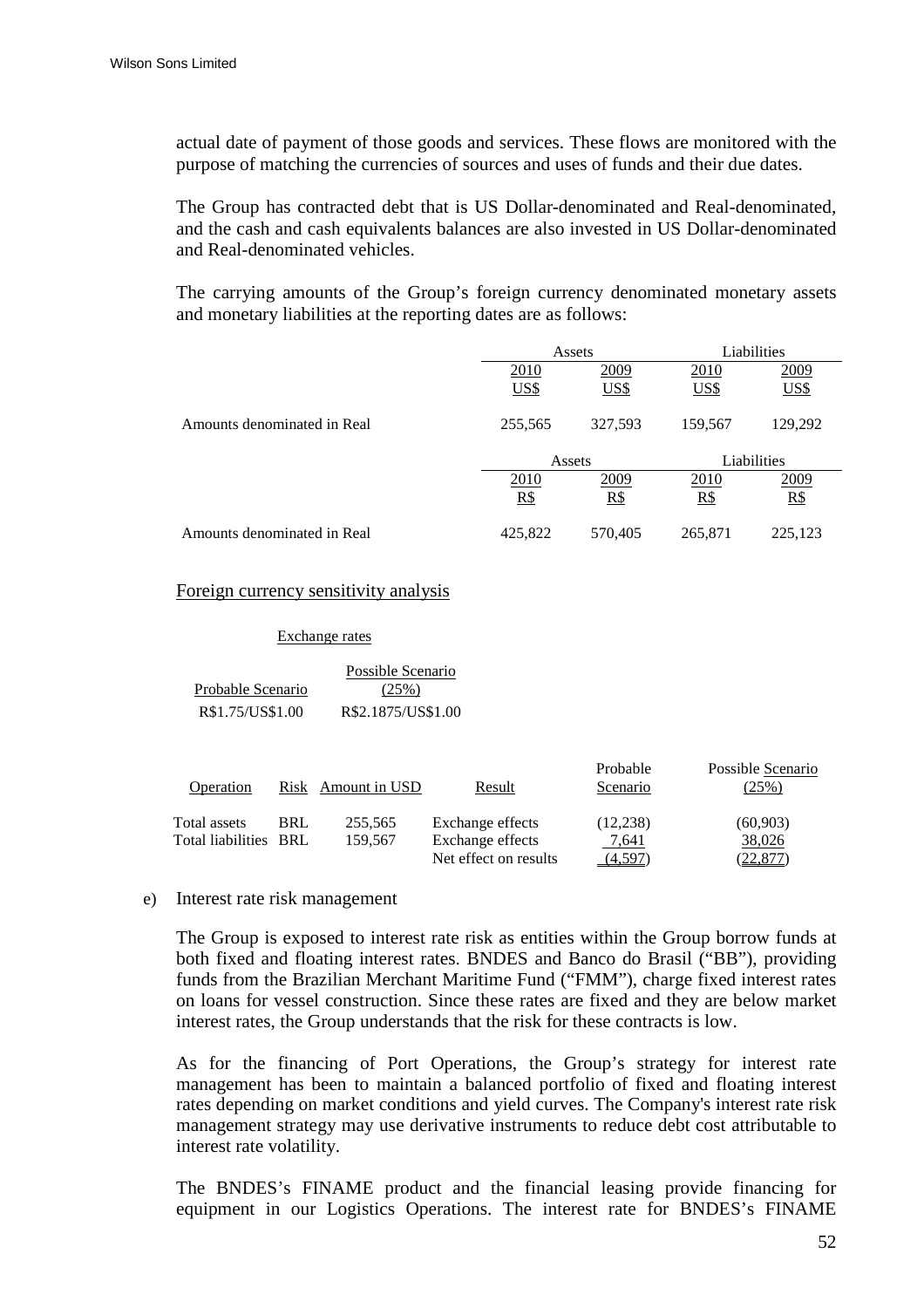product is the Long Term Interest Rate ("TJLP") and there are no instruments on the market to mitigate fluctuations of this rate. However, the risk is considered low because the rate is determined below market rates, it is lower than the interest rate of the economy (Selic), and has the inflation target as one of the components of its calculation (as well as the Selic).

The Real-linked investments yield interest rates that follow the "DI" (Brazilian Interbank interest rates) daily variation for privately-issued securities and/or "Selic-Over" government-issued bonds. The US Dollar-linked investments are time deposits, with short-term maturities.

#### Interest rate sensitivity analysis

The following analysis considers a notional variation of revenue or expenses associated with the operations and scenarios shown, without any impact on fair value.

|             | Libor interest rate  |                          |
|-------------|----------------------|--------------------------|
| Operation   | Probable<br>Scenario | Possible<br>Scenario 25% |
| Loans       | 0.78%                | 0.98%                    |
| Investments | 0.45%                | 0.57%                    |

| Operation        | Risk  | <b>Principal US Dollars</b> | Result                          | Probable<br>Scenario | Possible<br>Scenario<br>25% |
|------------------|-------|-----------------------------|---------------------------------|----------------------|-----------------------------|
| Loan IFC         | Libor | 6,122                       | Loan Interest                   | (14)                 | (21)                        |
| Loan Eximbank    | Libor | 14,818                      | Loan Interest                   | (8)                  | (34)                        |
| Loan Finimp      | Libor | 4,051                       | Loan Interest                   | (5)                  | (11)                        |
| Investments      | Libor | 68,831                      | Investment Income               | (81)                 | $\overline{1}$              |
|                  |       |                             | Net Effect                      | (108)                | (65)                        |
|                  |       | CDI interest rate           |                                 |                      |                             |
|                  |       | Probable                    | Possible                        |                      |                             |
| Operation        |       | Scenario                    | Scenario 25%                    |                      |                             |
| Investments      |       | 12.44%                      | 15.55%                          |                      |                             |
| <b>Operation</b> | Risk  | Principal US Dollars        | Result                          | Probable<br>Scenario | Possible<br>Scenario 25%    |
| Investments      | CDI   | 82,983                      | Investment income<br>Net effect | 918<br>918           | 3,113<br>3,113              |

The net effect was obtained by assuming a scenario for the 12 months starting January 1, 2011 in which interest rates and all other variables remain constant.

The other loans bear a fixed interest rate and represent 89.0% of the total loans.

The investment rate risk mix is 45.3% Libor and 54.7% CDI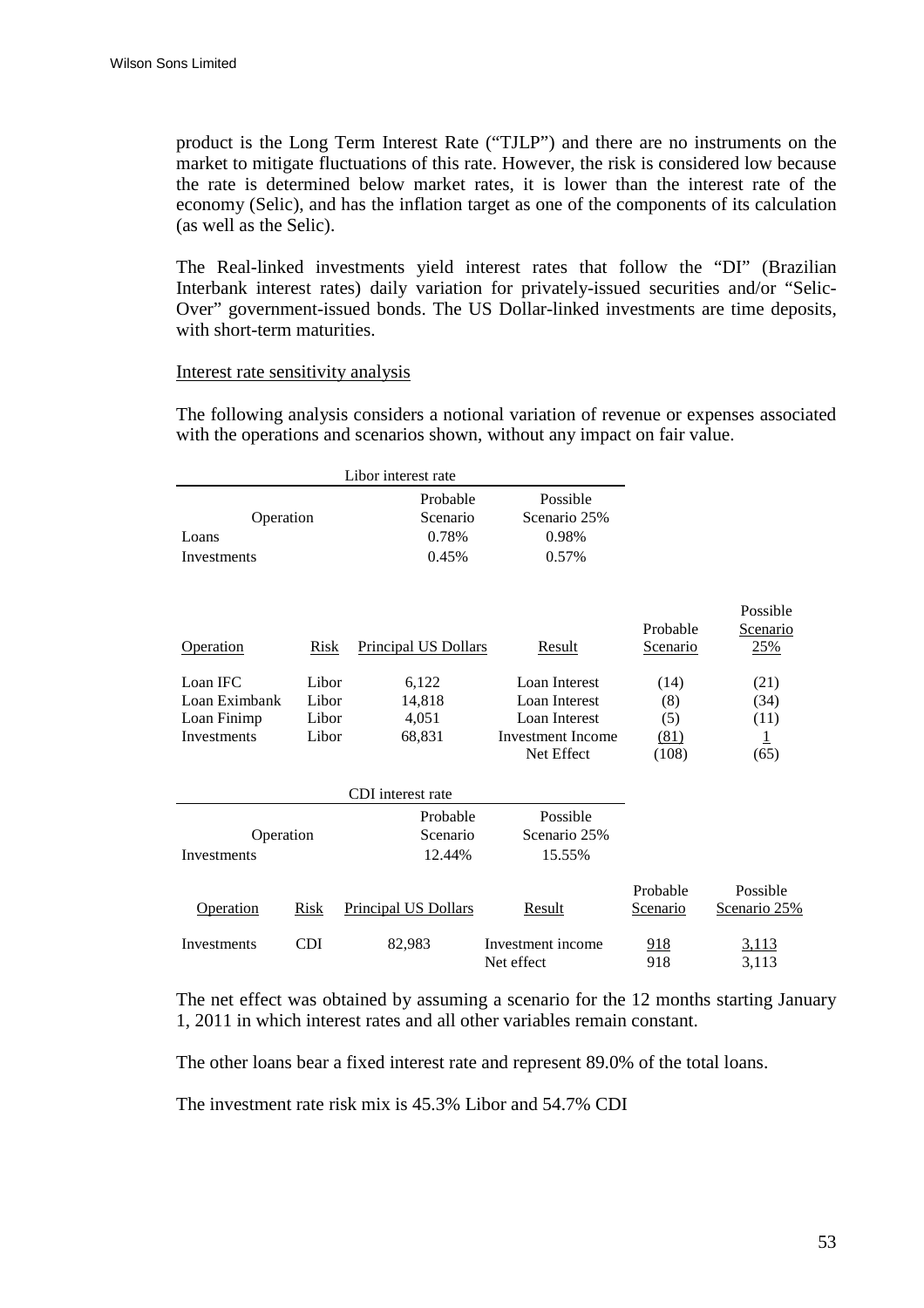#### f) Liquidity risk management

The Group manages liquidity risk by maintaining adequate cash reserves, banking facilities and reserve borrowing facilities by continuously monitoring forecast and actual cash flows and matching the maturity profiles of financial assets and liabilities.

The following tables detail the Group's remaining contractual maturity for its nonderivative financial liabilities. The tables have been drawn up based on the undiscounted cash flows of financial liabilities based on the earliest date on which the Group can be required to pay. The table includes both interest and principal cash flows.

|                                    | Weighted      |             |             |             |              |
|------------------------------------|---------------|-------------|-------------|-------------|--------------|
|                                    | average       |             |             |             |              |
|                                    | effective     | Less than   |             | More than   |              |
|                                    | interest rate | $12$ months | $1-5$ years | 5 years     | <b>Total</b> |
|                                    | $\frac{9}{6}$ | <u>US\$</u> | US\$        | <u>US\$</u> | US\$         |
| 2010                               |               |             |             |             |              |
| Finance lease liability            | 15.87%        | 4,847       | 6,184       | 121         | 11,152       |
| Variable interest rate instruments | 4.73%         | 5,261       | 19,669      | 7,851       | 32,781       |
| Fixed interest rate instruments    | 3.95%         | 20,304      | 88,712      | 172,364     | 281,380      |
|                                    |               | 30,412      | 114,565     | 180,336     | 325,313      |
|                                    | Weighted      |             |             |             |              |
|                                    | average       |             |             |             |              |
|                                    | effective     | Less than   |             | More than   |              |
|                                    | interest rate | 12 months   | $1-5$ years | 5 years     | Total        |
|                                    | $\frac{0}{0}$ | <u>US\$</u> | $US$        | <u>US\$</u> | $US$         |
| 2009                               |               |             |             |             |              |
| Finance lease liability            | 15.21%        | 4,895       | 10,460      |             | 15,355       |
| Variable interest rate instruments | 3.47%         | 3,402       | 4,493       | 1,571       | 9,466        |
| Fixed interest rate instruments    | 3.99%         | 14,744      | 76,217      | 154,989     | 245,950      |
|                                    |               | 23,041      | 91,170      | 156,560     | 270,771      |

#### g) Credit Risk

The Group's credit risk can be attributed mainly to balances such as cash and cash equivalents and trade accounts receivable. The accounts receivable in the balance sheet are shown net of the provision for doubtful receivables. The valuation provision is booked whenever a loss is detected, which, based on past experience, evidences impaired possibility of recovering cash flows.

The Group invests surplus temporarily cash in government bonds and in private investment funds with regulations approved by Management which follow Group policy on concentration of credit risk. Credit risk on investments is non-government backed paper is mitigated by investing only in leading financial institutions.

The Group's sales policy follow the criteria for credit sales set by Management, which seeks to mitigate any loss from customers' delinquency.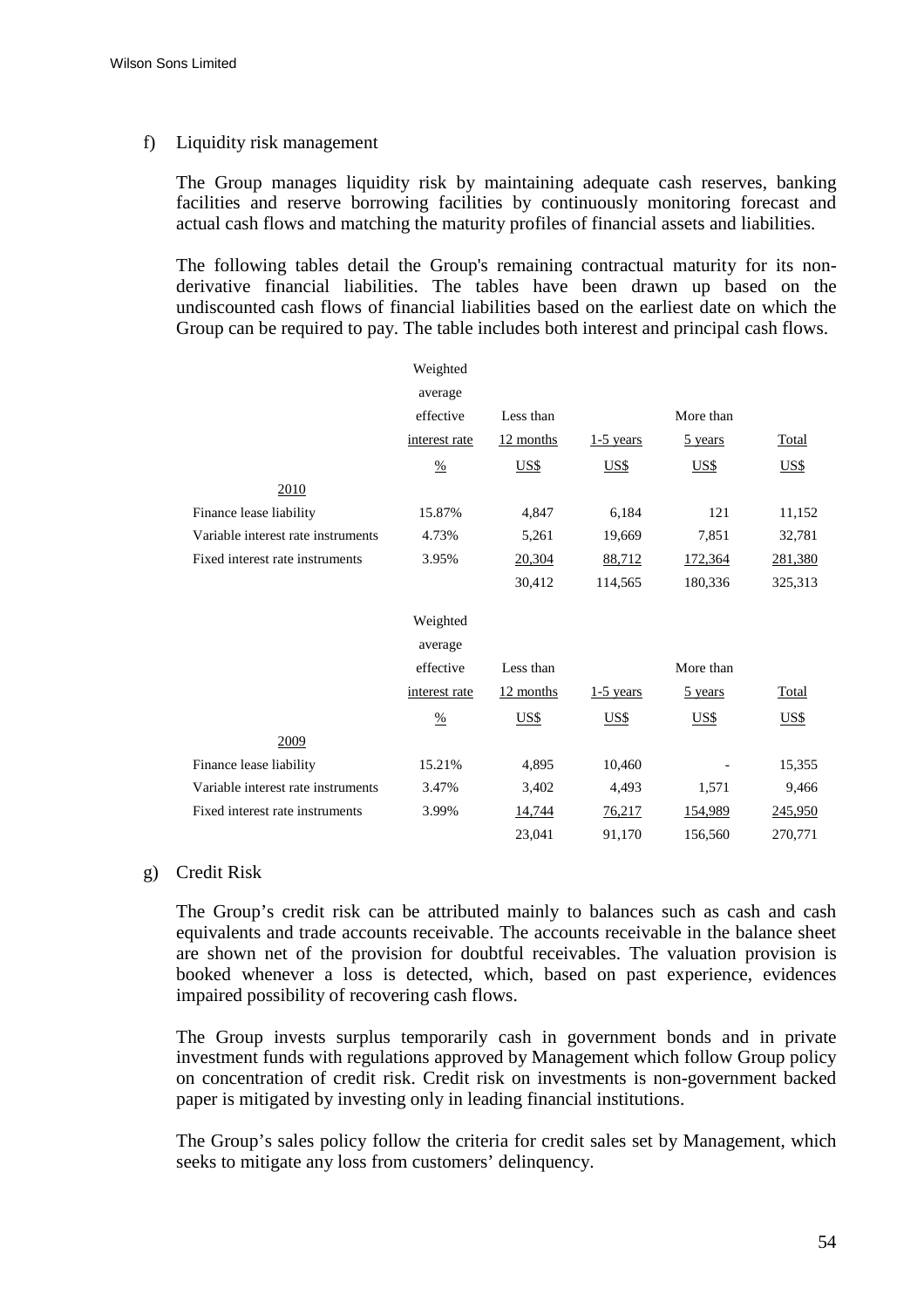#### h) Derivatives

The Group may enter into derivatives contracts to hedge risks arising from exchange rate fluctuations and interest. There were no such contracts on December 31, 2009. In 2010, the Group entered into futures contracts for one-day interbank deposits at notional average one day interest rate for the period between the trade date and the final day of the contracted trading period, marked to market against the effective average one day interest rate for the period, as calculated and published daily by CETIP. The result of these contracts was a loss of US\$24 (R\$40), settled during 2010. As of December 31, 2010 there were no such contracts.

i) Fair value of financial instruments

The Group's financial instruments are recorded in balance sheet accounts at December 31, 2010 and December 31, 2009 at amounts similar to the fair value at those dates. These instruments are managed though operating strategies aimed to obtain liquidity, profitability and security. The control policy consists of an ongoing monitoring of rates agreed versus those in force in the market and confirmation as to whether its short-term financial investments are being properly marked to market by the institutions dealing with its funds.

The Group does not make speculative investments in derivatives or in any other risk assets. The determination of estimated realization values of Company's financial assets and liabilities relies on information available in the market and relevant assessment methodologies. Nevertheless, considerable judgment was required when interpreting market data to derive the most adequate estimated realization value.

j) Criteria, assumptions and limitations used when computing market values

# Cash and cash equivalents

The market values of the bank current account balances are consistent with book balances.

#### Short term investments

The book value of short-term financial investments approximates its fair value.

#### Trade and other receivables/payables

In the Group management's view, the book balance of trade and other accounts receivable and payables approximates fair value.

#### Bank Overdrafts and Loans

Fair value of loans arrangements were calculated at their present value determined by future cash flows and at interest rates applicable to instruments of similar nature, terms and risks or at market quotations of these securities.

Fair value of BNDES and Eximbank financing arrangements is similar to book balances since there are no similar instruments, with comparable maturity dates and interest rates.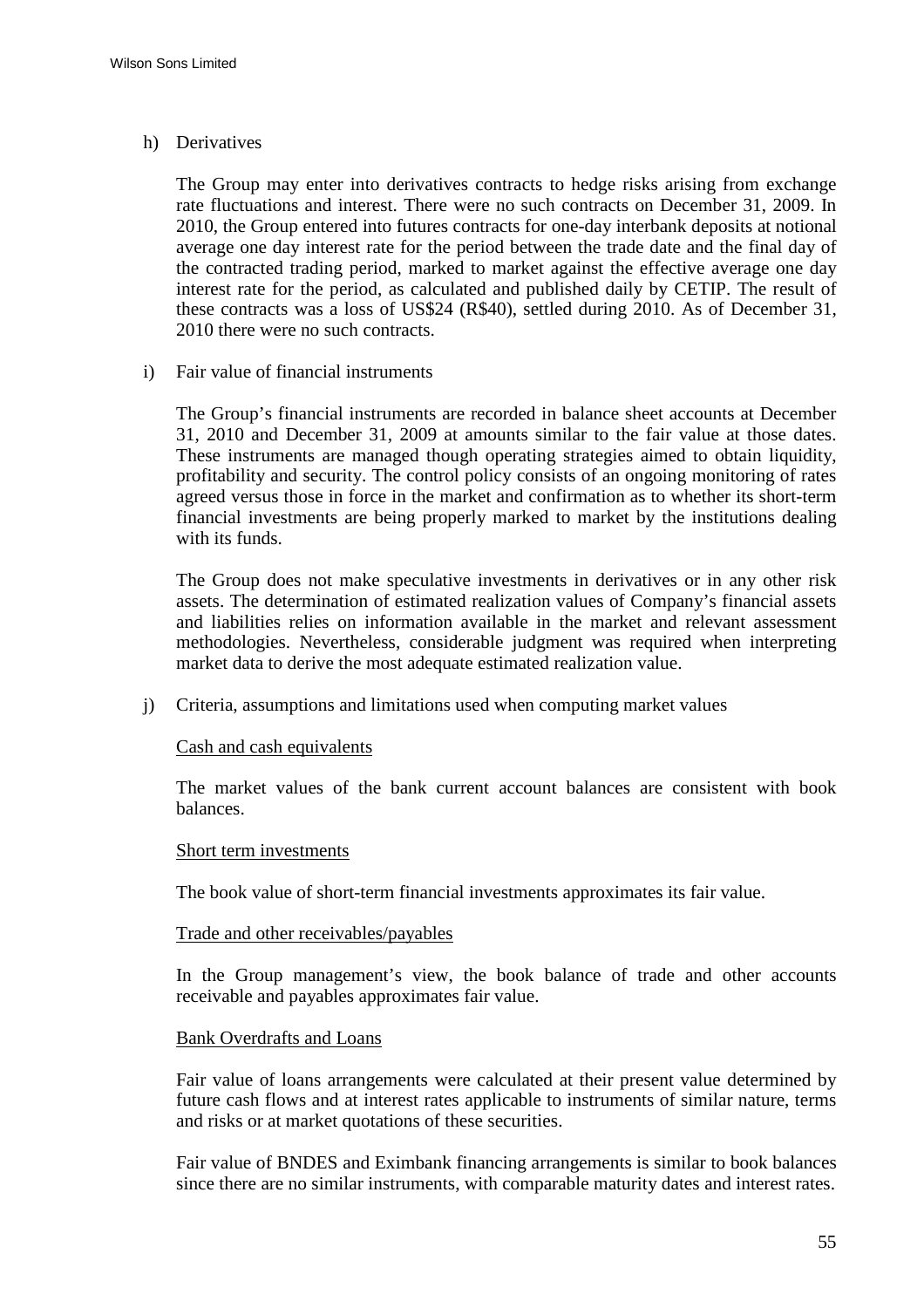In the loan arrangement with IFC, fair value was obtained using the same spread as in the most recent agreement plus Libor.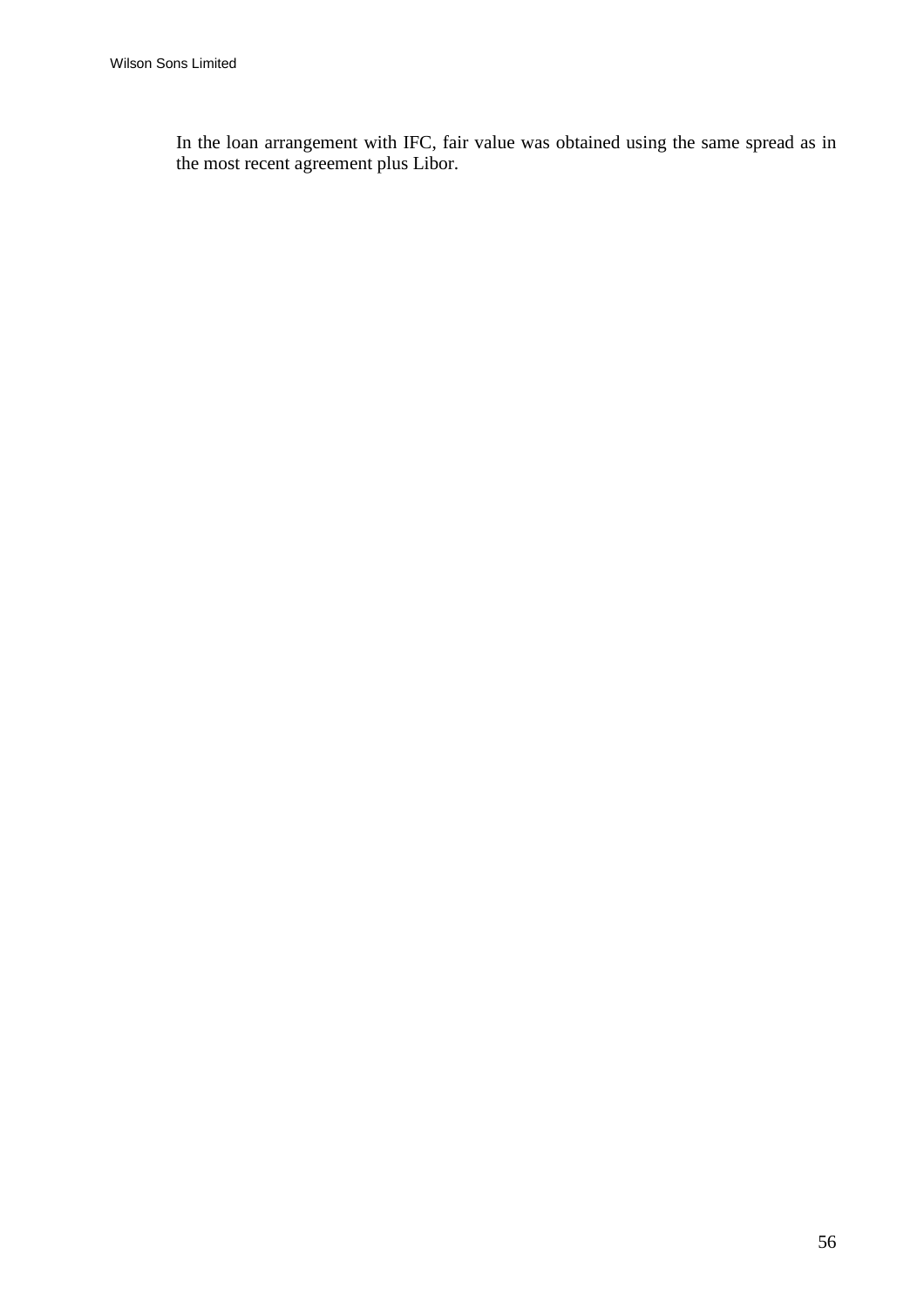#### 26. RELATED PARTY TRANSACTIONS

Transactions between the company and its subsidiaries, which are related parties, have been eliminated on consolidation and are not disclosed in this note. Transactions between the group and its associates, joint ventures, other investments and other parties are disclosed below.

|                                                | Current                    |                  |                         |
|------------------------------------------------|----------------------------|------------------|-------------------------|
|                                                | Liabilities<br><u>US\$</u> | Revenues<br>US\$ | <b>Expenses</b><br>US\$ |
| Joint ventures:                                |                            |                  |                         |
| 3. Allink Transportes Internacionais Ltda.     | (287)                      | 1,308            | 3                       |
| 4. Transamérica Ag. Marítima                   | 1,635                      |                  | 114                     |
| 5. Consórcio de Rebocadores Barra de Coqueiros | (5)                        | 266              | 26                      |
| 6. Consórcio de Rebocadores Baía de São Marcos | (1,722)                    | 2,443            | 20                      |
| 7. Wilson Sons Ultratug                        | (8,915)                    | 1,623            | 590                     |
| 8. Wilson Sons Offshore                        | 23,575                     | 17,573           | 2,241                   |
| 9. Magallanes Navegação Brasileira             | (6,630)                    | 17,751           | 1,792                   |
| Other:                                         |                            |                  |                         |
| 1. Gouvêa Vieira Advogados                     |                            |                  | 94                      |
| 2. CMMR Intermediação Comercial Ltda.          |                            |                  | 338                     |
| At December 31, 2010                           | 7,651                      | 40,964           | 5,218                   |
| At December 31, 2009                           | (4,770)                    | 4,608            | <u>457</u>              |
|                                                |                            |                  |                         |
|                                                | Current                    |                  |                         |
|                                                | liabilities                | Revenues         | <b>Expenses</b>         |
|                                                | R\$                        | R\$              | <u>R\$</u>              |
| Joint ventures:                                |                            |                  |                         |
| 3. Allink Transportes Internacionais Ltda.     | (478)                      | 2,181            | 5                       |
| 4. Transamérica Ag. Marítima                   | 2,724                      |                  | 190                     |
| 5. Consórcio de Rebocadores Barra de Coqueiros | (9)                        | 444              | 43                      |
| 6. Consórcio de Rebocadores Baía de São Marcos | (2,870)                    | 4,071            | 33                      |
| 7. Wilson Sons Ultratug                        | (14, 854)                  | 2,704            | 983                     |
| 8. Wilson Sons Offshore                        | 39,280                     | 29,280           | 3,734                   |
| 9. Magallanes Navegação Brasileira             | (11,047)                   | 29,576           | 2,987                   |
| Other:                                         |                            |                  |                         |
| 1. Gouvêa Vieira Advogados                     |                            |                  | 157                     |
| 2. CMMR Intermediação Comercial Ltda.          |                            |                  | 564                     |
| At December 31, 2010                           | 12,746                     | 68,256           | 8,696                   |

1. Dr. J.F. Gouvea Vieira is a managing partner in the law firm Gouvea Vieira Advogados. Fees were paid to Gouvea Vieira Advogados for legal services.

2. Mr. C. M. Marote is a shareholder and Director of CMMR Intermediação Comercial Limitada, Fees were paid to CMMR Intermediação Comercial Limitada for consultancy services.

3. Allink Transportes Internacionais Limitada is 50% owned by the Group and rents office space from the Group.

4. Trade and other payables with Transamérica (Interest – 1% per month; with no maturity).

5-6. The transactions with the joint ventures are disclosed as a result of proportionate amounts not eliminated on consolidation.

7. Intercompany loan (Interest – 0.3% per month; with no maturity)

8-9. Trade payable (receivable) for Wilson Sons shipyards in respect of vessel construction

The Company adopted the policy of netting the assets and liabilities of the group related party transactions.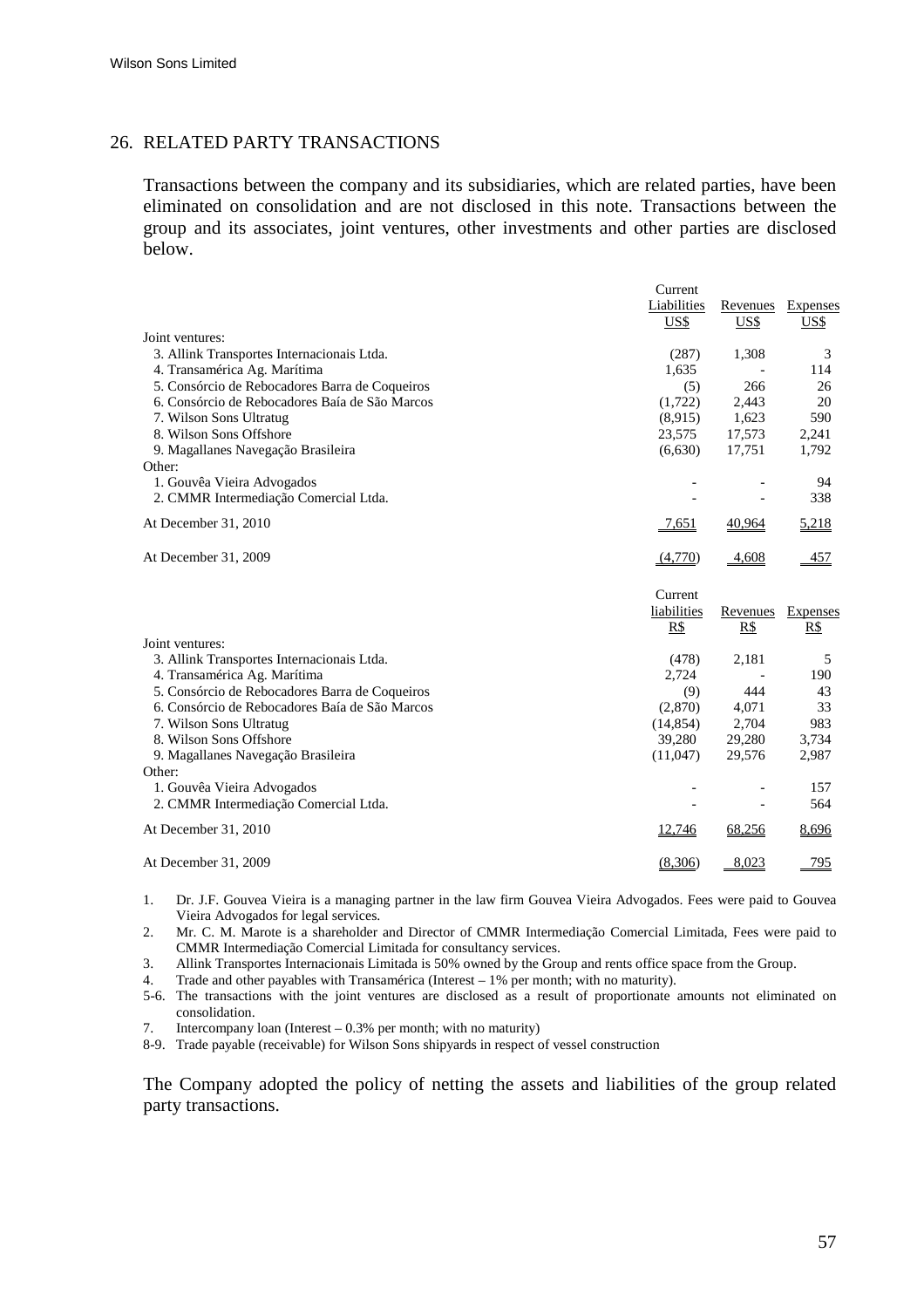|                                                                                                                                                                                                                                 | <b>Notes</b> | 2010<br>US\$                                 | 2009<br>US\$                                                       | 2010<br>R\$                                   | <u>2009</u><br>R\$                                          |
|---------------------------------------------------------------------------------------------------------------------------------------------------------------------------------------------------------------------------------|--------------|----------------------------------------------|--------------------------------------------------------------------|-----------------------------------------------|-------------------------------------------------------------|
| Profit before tax<br>Less: Investment revenues<br>Less: Result on disposal of investment                                                                                                                                        | $\tau$<br>23 | 101,019<br>(13,940)<br>(20, 407)             | 121,088<br>(34, 343)<br>(97)                                       | 168,318<br>(23, 227)<br>(34,002)              | 210,837<br>(59,798)<br>(169)                                |
| Add: Finance costs<br>Operating profit from operations<br>Adjustments for:                                                                                                                                                      | 7            | 11,814<br>78,486                             | 9,555<br>96,203                                                    | 19,684<br>130,773                             | 16,637<br>167,507                                           |
| Depreciation and amortization expenses<br>Gain on disposal of property, plant and equipment<br>Provision for cash-settled share-based payment<br>Increase/decrease in provisions                                                | 20           | 42,921<br>(90)<br>13,204<br>2,458<br>136,979 | 32,065<br>(372)<br>9,424<br>1,376<br>138,696                       | 71,515<br>(150)<br>22,000<br>4,096<br>228,234 | 55,832<br>(647)<br>16,409<br>2,396<br>241,497               |
| (Increase)/decrease in inventories<br>(Increase) in trade and other receivables<br>Increase in trade and other payables<br>(Increase)/decrease in other non-current assets<br>Investment income<br>Cash generated by operations |              | 24<br>(32,098)<br>16,982<br>3,921<br>125,808 | (11,285)<br>(22, 295)<br>14,847<br>(2,454)<br><u>14</u><br>117,523 | 41<br>(53, 482)<br>28,295<br>6,533<br>209,621 | (19,649)<br>(38, 820)<br>25,851<br>(4,273)<br>24<br>204,630 |
| Income taxes paid<br>Interest paid                                                                                                                                                                                              |              | (20,908)<br>(7,887)                          | (38,377)<br>(9,238)                                                | (34, 837)<br>(13, 141)                        | (66, 822)<br>(16,085)                                       |
| Net cash from operating activities                                                                                                                                                                                              |              | 97,013                                       | 69,908                                                             | 161,643                                       | 121,723                                                     |

#### Non-cash transactions:

During the current year, the Group entered into the following non-cash investing and financing activities which are not reflected in the consolidated statement of cash flows:

- Equipment acquisition under finance leasing of US\$1,928 (R\$3,213) (2009: US\$8,928 (R\$15,545);
- Tecon Rio Grande's equipment financing of US\$ 14,700 (R\$ 24,493);
- Fixed Assets supliers US\$2,274 (R\$3,788) (2009:US\$1,117 (R\$1,945));
- Capitalized interest US\$1,683 (R\$2,806) (2009:US\$731 (R\$1,271));
- Taxes settlement US\$3,454 (R\$5,755) (2009: US\$4,595 (R\$8,001));

Supplemental notes related to Cash Flow Statement:

Effect of joint venture transaction in the cash flow statement:

|                             | 2010           |          |  |
|-----------------------------|----------------|----------|--|
|                             | <u>US\$</u>    | $R\$     |  |
| Cash and cash equivalents   | 5,040          | 8,398    |  |
| Property, plant & equipment | (6,386)        | (10,640) |  |
| Other non-current assets    | 49             | 82       |  |
| Inventories                 | (515)          | (858)    |  |
| Trade and other receivables | (2,639)        | (4,397)  |  |
| Bank overdrafts and loans   | 12,002         | 19,998   |  |
| Others liabilities          | 12,856         | 21,420   |  |
| Total                       | <u> 20,40´</u> | 34,002   |  |